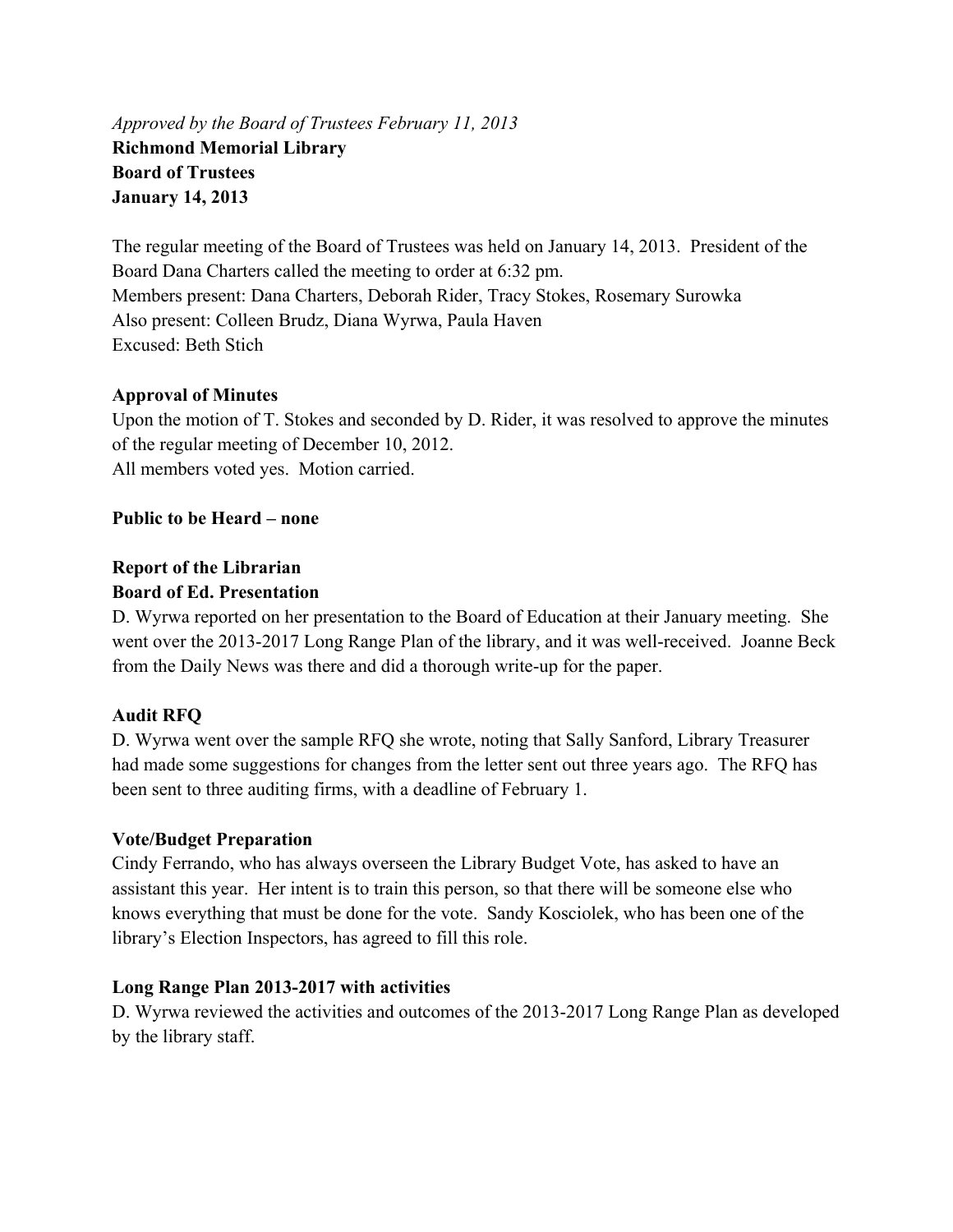### **Consulting Firm – Barrows Group**

Anticipating the creation of a library foundation, D. Wyrwa has attended several workshops on the topic at professional library conferences. The Barrows Group presented at the workshops, and she is interested in exploring their services further. Ronald L. Barrows would be willing to come and present to the Board; the Board agreed to hear him. D. Wyrwa will make arrangements.

### **Library Statistics**

| Materials Circulation    | December 2012 | 18,467 |
|--------------------------|---------------|--------|
| Ebook/Overdrive Usage    | December 2012 | 528    |
| Freegal Downloads        | December 2012 | 331    |
| Internet Usage           | December 2012 | 2522   |
| <b>Literacy Stations</b> | December 2012 | 265    |
| Attendance               | December 2012 | 13,131 |
| Website Usage            | December 2012 | 3639   |

# **Report of Committees – None**

**Financials Transfers – None** 

#### **Approval of Invoices for Payment**

Upon the motion of T. Stokes and seconded by D. Rider, it was resolved to approve the payment of \$625.07 on Supplemental Warrant 35. All members voted yes. Motion carried.

Upon the motion of T. Stokes and seconded by D. Rider, it was resolved to approve the manual check on Warrant 37. The amount of \$1,697.72 was received by P & A Administrative Services for December Health Care costs, including high deductible and flex amounts. All members voted yes. Motion carried.

Upon the motion of T. Stokes and seconded by D. Rider, it was resolved to approve the payment of \$1,807.35 on Supplemental Warrant 38. All members voted yes. Motion carried.

Upon the motion of T. Stokes and seconded by D. Rider, it was resolved to approve the payment of \$35,388.98 on Warrant 39.

All members voted yes. Motion carried.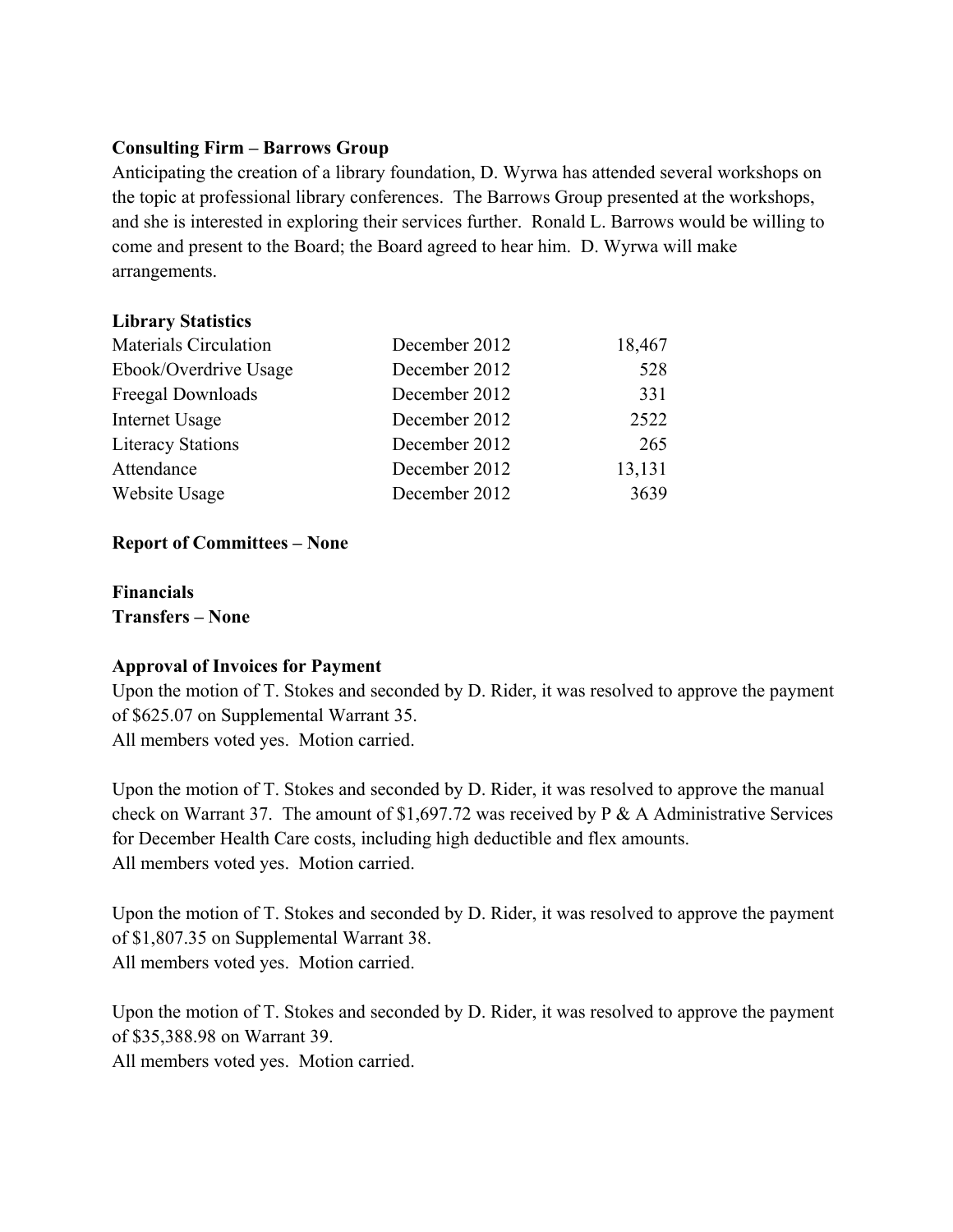### **December Summary of Revenues and Appropriations**

Upon the motion of T. Stokes and seconded by D. Rider, it was resolved to approve the December 2012 Summary of Revenues and Appropriations. All members voted yes. Motion carried.

### **December Bank Reconciliations**

Upon the motion of T. Stokes and seconded by D. Rider, it was resolved to approve the December 2012 Bank Reconciliation. All members voted yes. Motion carried.

# **Capital Reserve**

D. Wyrwa reported that she has been working on using some memorial donations that were not used during the last fiscal year. \$233 given in memory of D. Wyrwa's mother remained. \$115 was used to create a winter display for the fireplace mantle in the Reading Room, with plans to use the rest for another seasonal display. D. Wyrwa will then personally commission other displays, so that the mantle will always be decorated in her mother's memory. Upon the motion of T. Stokes and seconded by D. Rider, it was resolved to approve the use of memorial funds to purchase seasonal displays for the fireplace mantle. All members voted yes. Motion carried.

# **Communications**

D. Wyrwa handed out the 2012 Staff Picks flyer created by Leslie DeLooze, Adult Services Librarian.

# **Unfinished Business**

# **Employee Handbook**

D. Wyrwa distributed a partial draft of the Employee Handbook, and went over it with the Board. Some suggestions were made. D. Wyrwa plans to have the handbook completed by the February Board meeting.

# **Adjournment**

There being no further business so, President Dana Charters adjourned the meeting at 8: 27 pm.

Respectfully submitted, Diana Wyrwa, clerk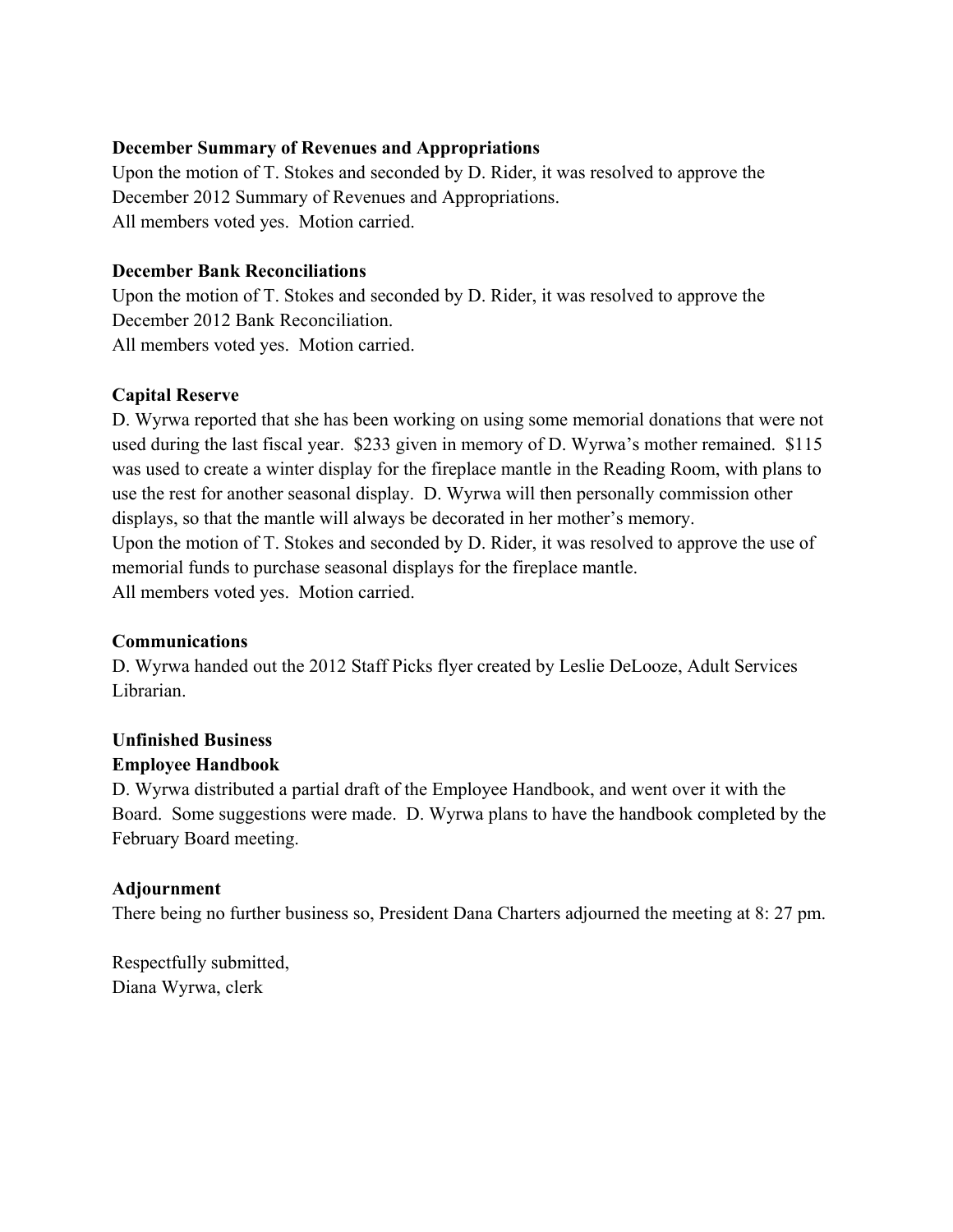*Approved by the Board of Trustees March 11, 2013*  **Richmond Memorial Library Board of Trustees February 11, 2013** 

The regular meeting of the Board of Trustees was held on February 11, 2013. President of the Board Dana Charters called the meeting to order at 6:30 pm. Members present: Dana Charters, Deborah Rider, Beth Stich, Tracy Stokes, Rosemary Surowka Also present: Ron Barrows, Liz Krisanda, Colleen Brudz, Diana Wyrwa, Paula Haven

### **Approval of the Minutes**

Upon the motion of T. Stokes and seconded by D. Rider, it was resolved to approve the minutes of the regular meeting of January 14, 2013. All members voted yes. Motion carried.

### **Public to be Heard – none**

### **Barrows Group Consulting Firm – Presentation – establishing a RML Foundation**

Ron Barrows and Liz Krisanda from the Barrows Group Consulting Firm explained how their firm would potentially work with Richmond Memorial Library to create a foundation. Theirs is a two-pronged approach: they would work with the attorney to set up the foundation in a practical manner, and they would create a marketing plan to help the foundation attract funds. The Barrows Group work is primarily directed towards library consulting services throughout New York State. R. Barrows will submit a proposal by the end of February. D. Wyrwa will distribute it to the Board before the March 11 meeting for their review.

#### **Report of the Librarian**

#### **Personnel – appointment of 2 substitute librarians**

Civil Service has approved two part time/substitute librarians: Stacey Donahue is approved as of January 31 and Laura Dumuhosky is approved as of February 15.

Upon the motion of B. Stich and seconded by T. Stokes, it was resolved to approve the appointment of Stacey Donahue and Laura Dumuhosky as part time/substitute librarians. All members voted yes. Motion carried.

# **Resolutions Appointing Elections Inspectors and Noticing Meetings. RESOLUTION APPOINTING BOARD OF REGISTRATION**

UPON THE MOTION OF B. Stich and seconded by T. Stokes, the following resolutions were adopted.

All members voted yes. Motion carried.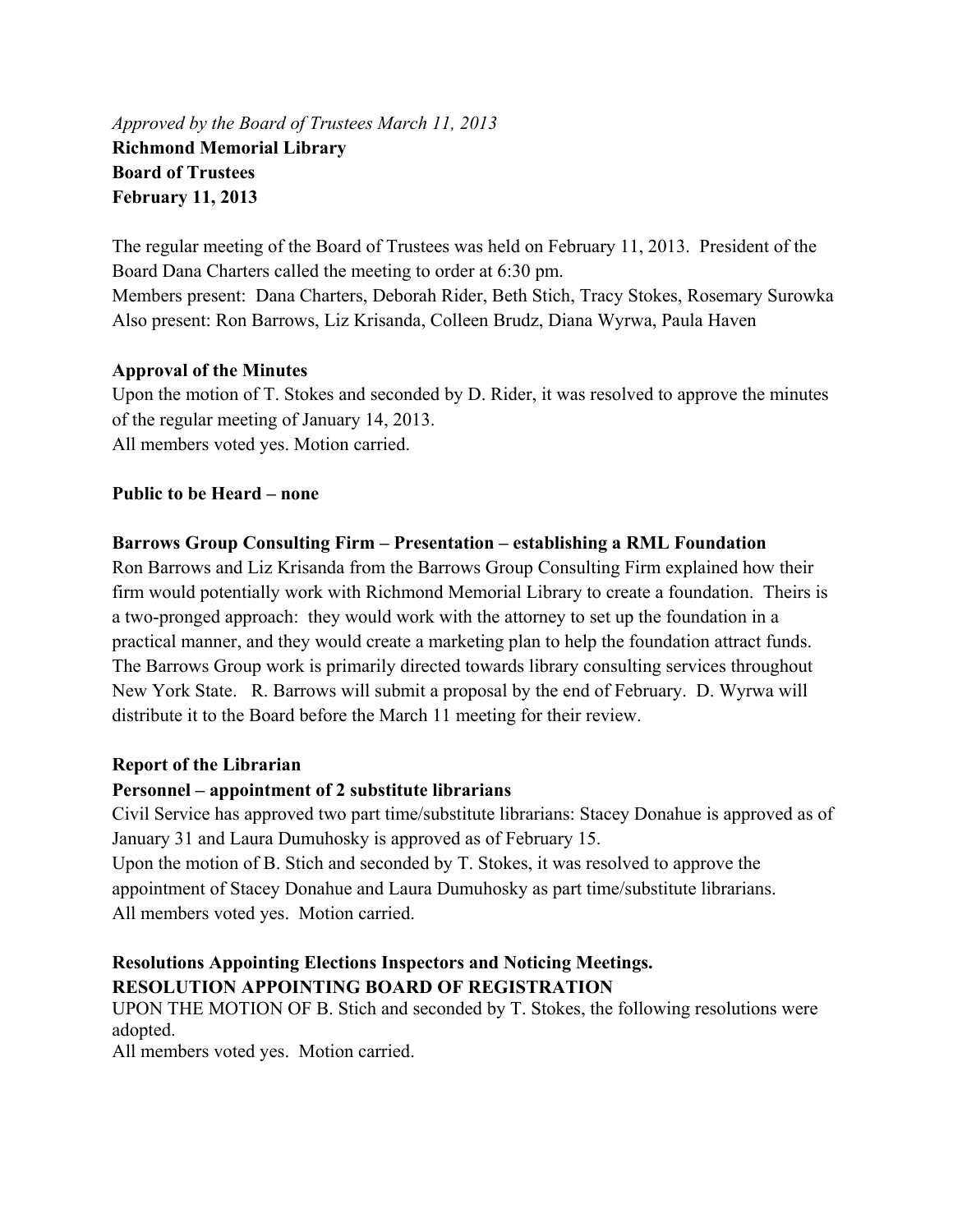RESOLVED that, pursuant to section 2606 of Education Law, the Board of Trustees of Richmond Memorial Library, Batavia, Genesee County, New York hereby appoints a Board of Registration for the term of one (1) year, consisting of one (2) members which number the Board of Trustees deems necessary, to wit, the following persons:

> Ms. Cynthia Ferrando Ms. Sandra Kosciolek

BE IT RESOLVED, that the Board of Trustees hereby designates Richmond Memorial Library, 19 Ross Street, Batavia, New York, which is a place within the said Batavia City School District, as the place where such Board of Registration shall attend for the purpose of preparing a register of qualified voters of the District pursuant to Section 2606 of Education Law, and the compensation for Ms. Cynthia Ferrando and Ms. Sandra Kosciolek is hereby fixed at a stipend of \$185.00 each.

By the order of the Board of Trustees Richmond Memorial Library Dated: February 11, 2013

# **RESOLUTION NOTICING TIME AND PLACE OF REGISTRATION OF VOTERS FOR SPECIAL DISTRICT MEETING OF RICHMOND MEMORIAL LIBRARY, 19 ROSS STREET, BATAVIA, NEW YORK**

UPON THE MOTION OF B. Stich and seconded by T. Stokes the following the resolutions were adopted.

All members voted yes. Motion carried.

BE IT RESOLVED, that the said Board of Registration is hereby directed to meet at Richmond Memorial Library, 19 Ross Street, Batavia, New York for the purpose of preparing the registers for the forthcoming special district meeting on April 16, 2013 which day is hereby fixed for the purpose, during the hours of 9:00 o'clock AM to 9:00 o'clock PM and,

BE IT FURTHER RESOLVED, that this Board of Trustees shall publish a notice of registration, and the clerk is hereby directed to do so, once in each of the two  $(2)$  weeks preceding the  $16<sup>th</sup>$  of April, to wit, on April 2 and April 9 in the *Batavia Daily News*, which notice shall be in the following form:

# **NOTICE OF TIME AND PLACE OF REGISTRATION OF VOTERS FOR SPECIAL DISTRICT MEETING RICHMOND MEMORIAL LIBRARY, BATAVIA, GENESEE COUNTY, NEW YORK**

NOTICE IS HEREBY GIVEN that for the purpose of preparing registers of the qualified voters of the City School District of the City of Batavia, New York, at Richmond Memorial Library, 19 Ross Street, Batavia, New York on April 16, 2013 from 9:00 o'clock AM to 9:00 o'clock PM. "Any person otherwise qualified to vote who is not currently registered under permanent personal registration in the election district in which he or she resides, or who has moved to another residence within that district following the date of such registration, or who has not voted at a general election at least once in the last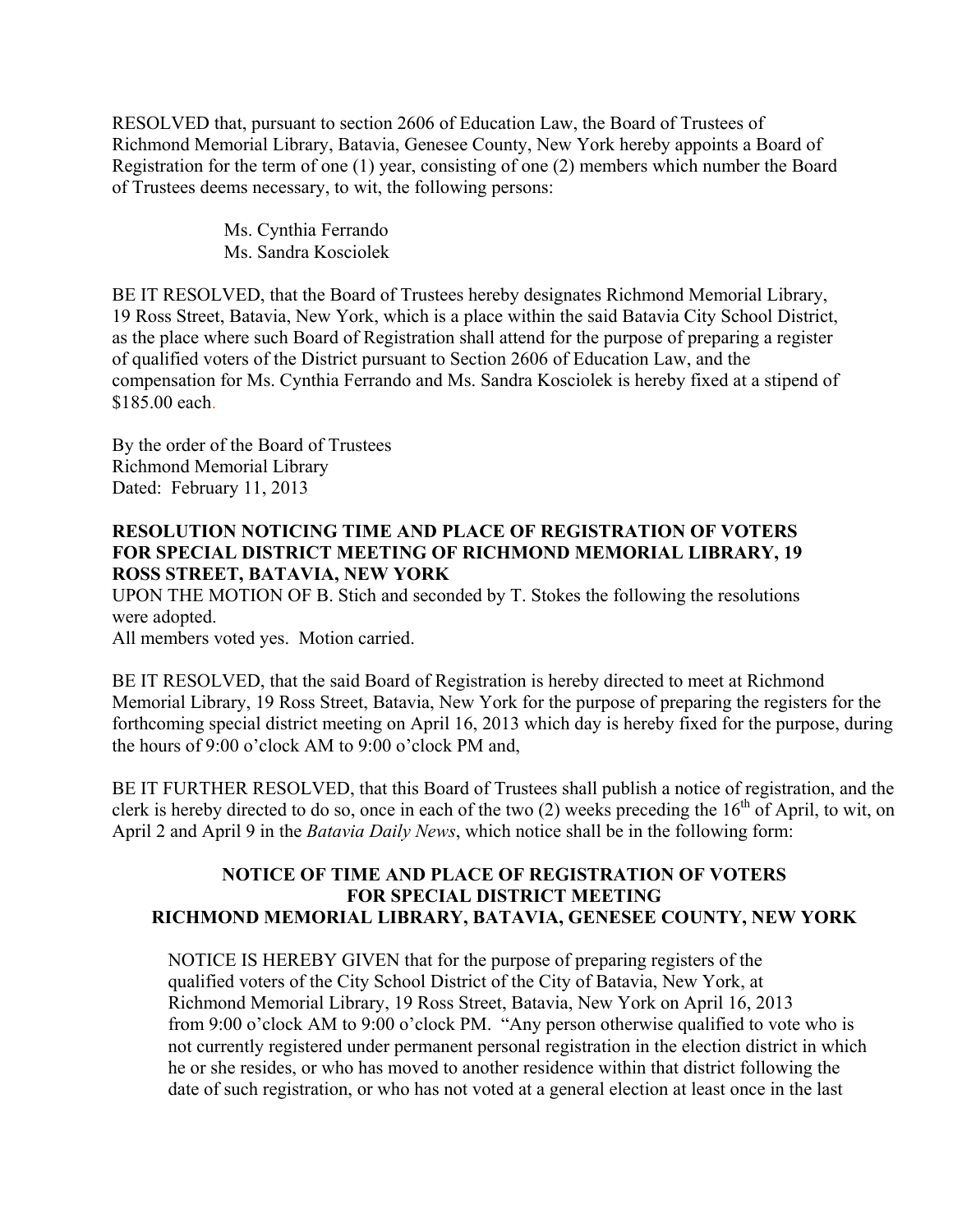four successive calendar years, should, in order to be entitled to vote, present himself or herself personally for the registration or otherwise register at the Genesee County Board of Elections."

By order of the Board of Trustees Richmond Memorial Library Dated: February 11, 2013

> Diana Wyrwa, Clerk of Richmond Memorial Library

#### **RESOLUTION TO NOTICE THE FILING OF REGISTERS FOR THE SPECIAL DISTRICT MEETING OF RICHMOND MEMORIAL LIBRARY, BATAVIA , GENESEE COUNTY, NEW YORK**

UPON THE MOTION OF B. Stich and seconded by T. Stokes, the following resolution was adopted. All members voted yes. Motion carried.

RESOLVED: that pursuant to Section 2606 of Education Law, the Board of Trustees of Richmond Memorial Library publish, and it hereby directs the clerk thereof so to do, a motion stating that the library election registers have been filed and noting that the Richmond Memorial Library, 19 Ross St., Batavia, New York as the place at which they are on file, and setting the hours to wit: from 9:00 o'clock AM to 5:00 o'clock PM in each week day other than Saturday from date of the notice up to May 7, 2013 when they will be open for inspection and such notice shall be published once in each of the two weeks preceding such election in the *Batavia Daily News*, as newspaper having a general circulation in said City School district of Batavia, to wit: on April 16 and April 23, 2013 which said notice shall be in the following form:

#### **NOTICE OF FILING OF REGISTERS SPECIAL DISTRICT MEETING RICHMOND MEMORIAL LIBRARY, BATAVIA, GENESEE COUNTY, NEW YORK**

 Notice is hereby given that the registers prepared as provided in section 2606 of the Education Law have been completed and have been filed in the Richmond Memorial Library and notice is further given that said registers will continue to be on file at the Richmond Memorial Library, 19 Ross St., and will be open for inspection from the hours of 9:00 o'clock AM to 5:00 o'clock PM in each week day other than Saturday from the date hereof up to the date of annual meeting to wit: May 7, 2013.

By order of the Board of Trustees Richmond Memorial Library Dated: February 11, 2013

> Diana Wyrwa, Clerk of Richmond Memorial Library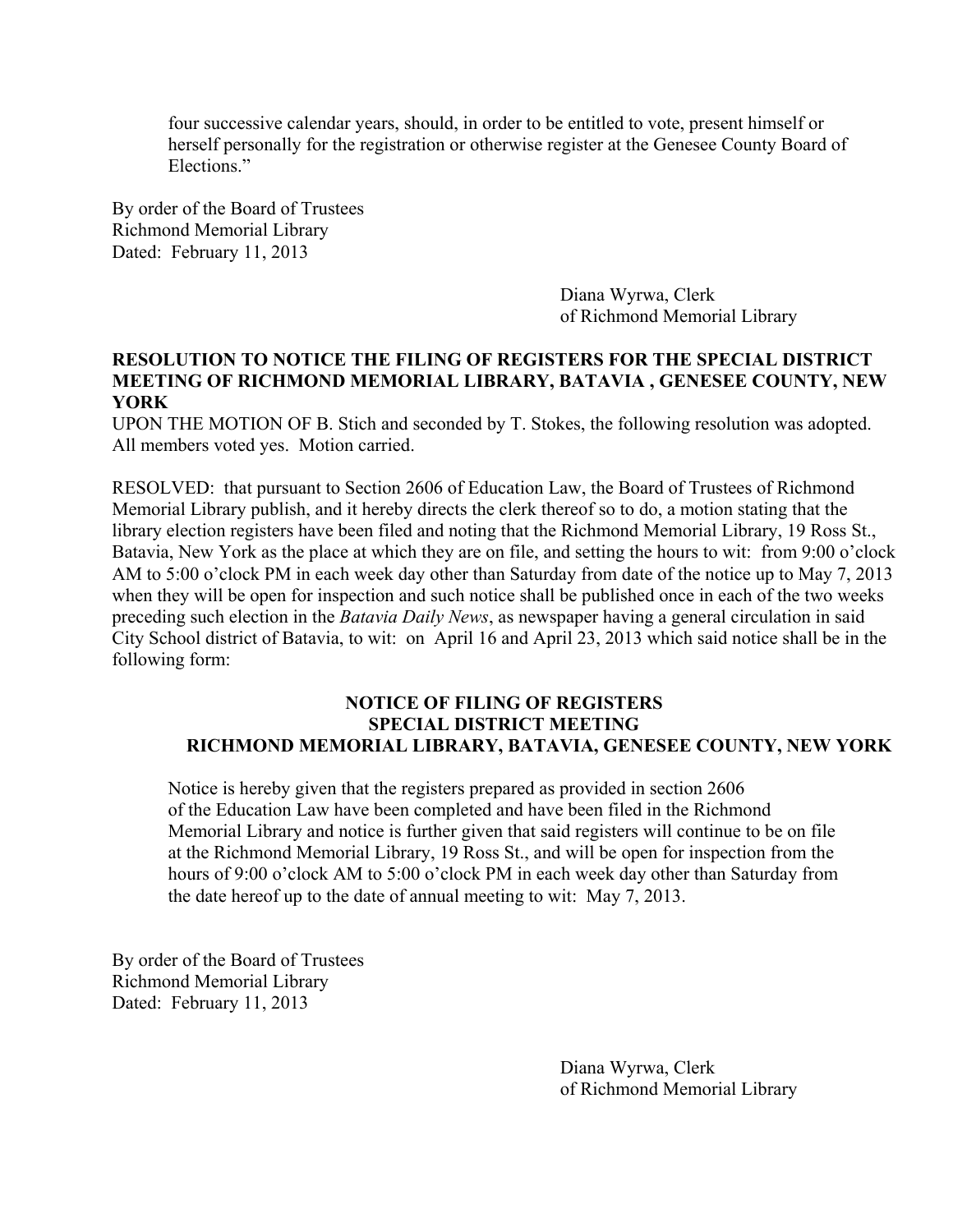Before reviewing the Resolution Noticing Special District meeting of Richmond Memorial Library, D. Wyrwa explained that as she listed the dates for the 2013 Trustee petition to be picked up and completed, she became concerned that there would not be enough days to collect the 100 signatures. In looking at the law to clarify the necessary amount of time, she discovered that the library is only required to collect 25 signatures. This is different than all years prior, and has been changed in the resolution.

# **RESOLUTION NOTICING SPECIAL DISTRICT MEETING OF RICHMOND MEMORIAL LIBRARY**

UPON THE MOTION OF B. Stich and seconded by T. Stokes, the following resolution was adopted. All members voted yes. Motion carried.

RESOLVED, that pursuant to section 2004 of Education Law, that the Board of Trustees of Richmond Memorial Library, cause, and hereby does direct the clerk to cause a notice to be published four times within the seven weeks, next preceding such district meeting, the first publication to be at least forty-five days before said meeting on May 7, 2013, which dates of publication shall be on March 12, March 19, March 26 and April 2 in the following form:

# **NOTICE OF SPECIAL DISTRICT MEETING OF BATAVIA CITY SCHOOL DISTRICT BATAVIA, GENESEE COUNTY, NEW YORK ON BEHALF OF RICHMOND MEMORIAL LIBRARY**

NOTICE IS HEREBY GIVEN, that a special district meeting of the qualified voters of the Batavia City School District, Batavia, Genesee County, New York, will be held at Richmond Memorial Library, 19 Ross Street, Batavia, New York on Tuesday, May 7, 2013 during the hours of 9:00 o'clock AM to 9:00 o'clock PM, prevailing time, during which hours polls will be open for the purposes of voting, by voting machine, upon the following items:

- (1) To adopt the Annual Library District Budget of Richmond Memorial Library for the fiscal year 2013-2014 and to authorize the requisite portion thereof to be raised by taxation on the taxable property of said School District; and,
- (2) To elect one (1) Trustee of Richmond Memorial Library to fill a five-year term commencing July 1, 2013 and ending June 30, 2018, as a result of the expiration of the term of office presently held by Tracy Stokes; and,

FURTHER NOTICE IS HEREBY GIVEN, that for the purposes of voting at such meeting on May 7, 2013, the polls will be open between the hours of 9:00 o'clock AM and 9:00 o'clock PM, prevailing time, and voting will be held in the Richmond Memorial Library, 19 Ross Street, Batavia, New York; and,

FURTHER NOTICE IS HEREBY GIVEN, that a copy of the statement of the amount of money which will be required for the ensuing year for Richmond Memorial Library's purposes, exclusive of public monies, may be obtained by any taxpayer in Batavia City School District during the seven days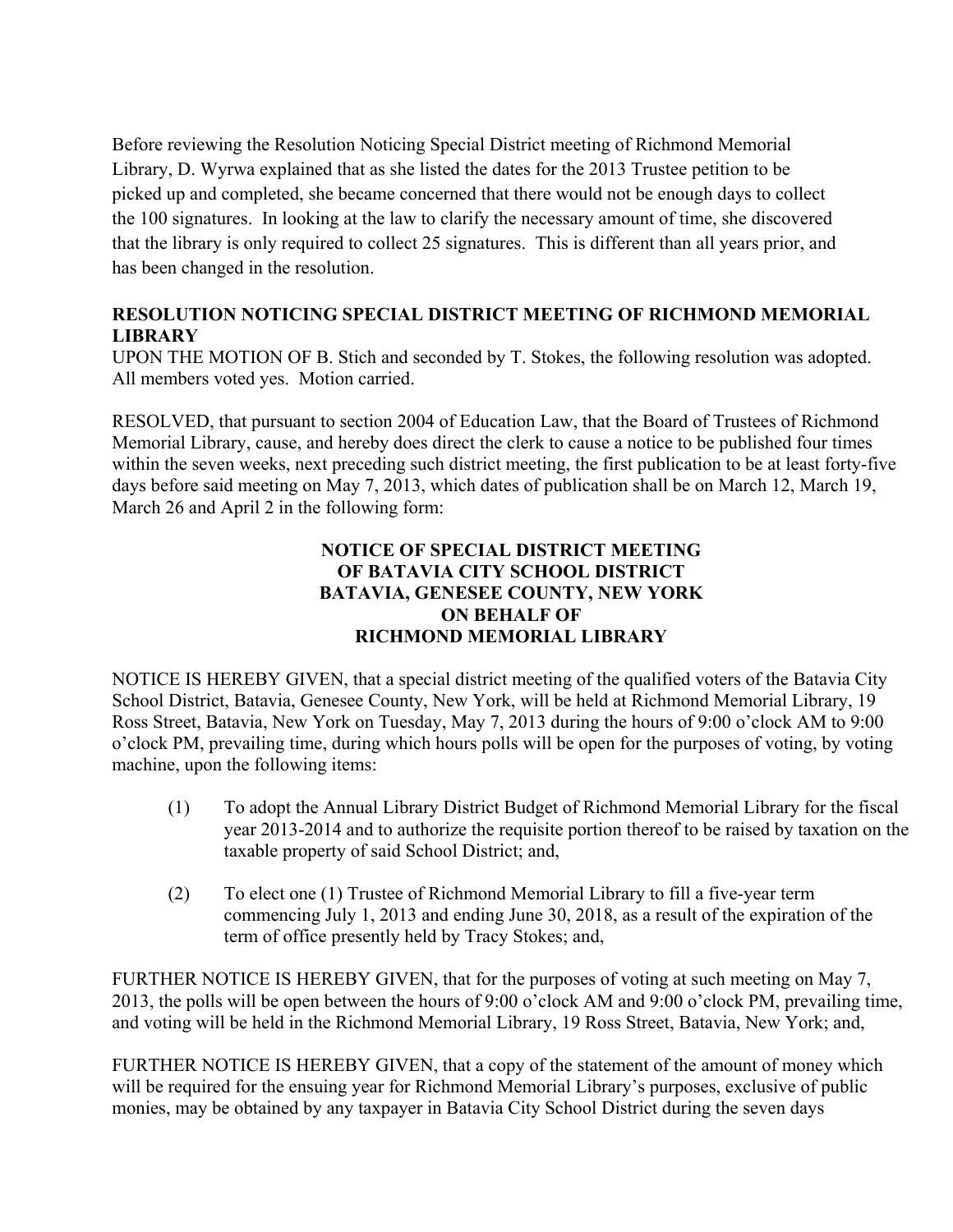immediately preceding said meeting, except Sunday and holidays, from Richmond Memorial Library, located at 19 Ross Street, Batavia, New York, during the hours of 9:00 o'clock AM to 5:00 o'clock PM, prevailing time; and,

FURTHER NOTICE IS HEREBY GIVEN, that pursuant to Section 2017 of Education Law a public information meeting for purposes of discussion of the expenditure of funds and the budgeting thereof, will be held at Richmond Memorial Library, 19 Ross Street, Batavia, New York, on Monday, April 15, 2013 at 7:00 PM; and,

FURTHER NOTICE IS HEREBY GIVEN, that petitions nominating candidates for the office of Trustee of Richmond Memorial Library shall be filed in the Office of the Clerk of the Richmond Memorial Library, 19 Ross Street, Batavia, New York, not later than Wednesday, April 3, 2013 which petitions shall be filed between the hours of 9:00 o'clock AM to 5:00 o'clock PM, prevailing time. Vacancies on the library board are not considered separate, specific offices, and the nominating petitions, therefore, shall not describe any specific vacancies upon the library board for which the candidate is nominated. Each petition must be directed to the Clerk of the Richmond Memorial Library, must be signed by at least twenty-five (25) qualified voters of the School District, and must state the residence of each signer, and the name and residence of the candidate; and,

FURTHER NOTICE IS HEREBY GIVEN, that personal registration of voters is required either pursuant to Section 2606 of Education Law or pursuant to article 5 of the Education Law. If a voter has heretofore registered pursuant to Section 2606 of Education Law and has voted at any annual or specific district meeting within the past four years, such voter is eligible to vote at this election; if a voter is registered and eligible to vote pursuant to Article 5 of the Election Law, such voter is also eligible to vote at this election. All other persons who wish to vote must register. The Board of Registration will meet for the purpose of registering all qualified voters of the District pursuant to Section 2606 of Education Law at Richmond Memorial Library on Tuesday, April 16, 2013 between the hours of 9:00 o'clock AM and 9:00 o'clock PM, prevailing time, and in addition, voters may register at the Genesee County Board of Elections, to add any additional names to the register to be used at the aforesaid election, at which time any person will be entitled to have his or her name placed on such registers, providing that at the meeting of the Board of Registration he or she is known, or proven to the satisfaction of the Board of Registration to be then or thereafter entitled to vote at such public hearing or election for which such registers are prepared, and that the registers so prepared pursuant to section 2606 of the Education Law of the State of New York and the registration list prepared by the Board of Elections of Genesee County will be filed in the office of the Clerk of Richmond Memorial Library, 19 Ross Street, Batavia, New York and will be open for inspection by any qualified voter of the District between the hours of 9:00 o'clock AM to 5:00 o'clock PM, prevailing time, on and after April 17, 2013 and each day thereafter prior to the day set for the special district meeting, except holidays, Saturdays and Sundays; and,

FURTHER NOTICE IS HEREBY GIVEN, that pursuant to the provisions of 2018-a of the Education Law, absentee ballots for the election of Trustee of the Library and the adoption of the annual budget may be applied for at the Richmond Memorial Library, 19 Ross Street between the hours of 9:00 o'clock AM to 5:00 o'clock PM. Such application must be received by the Clerk of the Richmond Memorial Library by 4:00 o'clock PM on April 30, 2013 if the ballot is to be mailed to the voter or by 4:00 o'clock PM on May 6, 2013 if the ballot is to be delivered personally to the voter. A list of all persons to whom absentee ballots shall have been issued will be available in the Richmond Memorial Library on each of the five (5)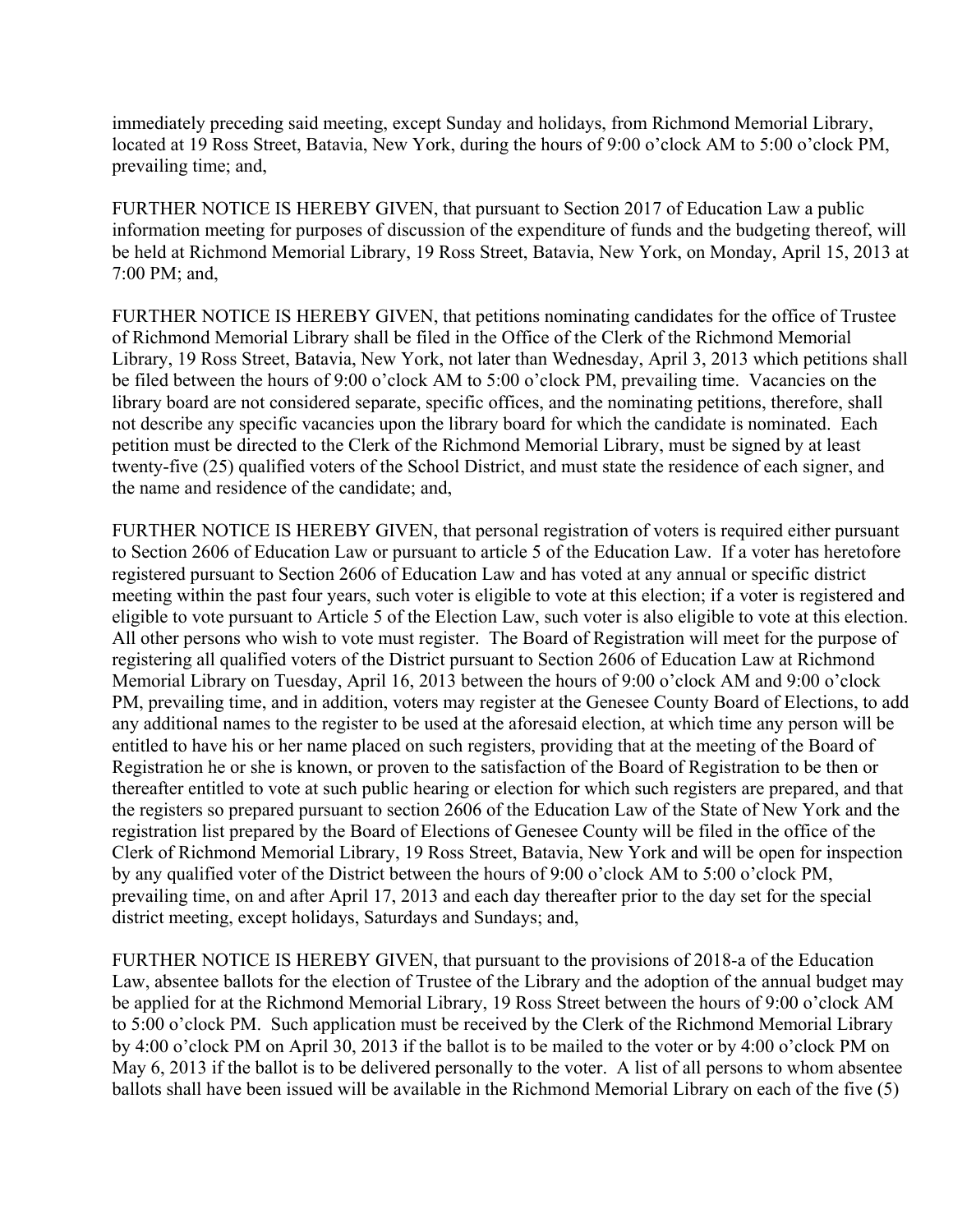days prior to May 7, 2013, except Saturday, Sunday and holidays, and such list will be posted at the polling place in the Richmond Memorial Library on May 7, 2013.

By order of the Board of Trustees Richmond Memorial Library Dated: February 11, 2013

Diana Wyrwa, Clerk of Richmond Memorial Library

### **RESOLUTION APPROVING RULES AND REGULATIONS GOVERNING PROOF OF IDENTITY FOR NEW VOTERS**

UPON THE MOTION OF B. Stich and seconded by T. Stokes the following resolution was adopted.

All members voted yes. Motion carried.

RESOLVED: That pursuant to section 2607 of the Education Law, and establishing the same procedures approved by the Batavia Board of Education for governing proof of identity of new voters at their April 23, 1996 meeting, the Board of Trustees of Richmond Memorial Library hereby approves for the Special District Meeting of Richmond Memorial Library on May 7, 2013 the following rules and regulations:

### **RULES AND REGULATIONS GOVERNING PROOF OF IDENTITY FOR NEW VOTERS**

- 1. A personal acquaintance by any one member of the Inspectors of Election shall be sufficient evidence to establish identity.
- 2. The production of a New York State Driver's license with a signature shall be sufficient evidence of identity.
- 3. The production of a Social Security card shall be sufficient evidence of identity.
- 4. The production of a selective Service registration card shall be sufficient evidence of identity.
- 5. The making of a statement by the voter in writing before the chairman of the Inspectors of Election that he or she is the person who seeks to vote shall be sufficient proof of identity.

By order of the Board of Trustees Richmond Memorial Library Dated: February 11, 2013

> Diana Wyrwa, Clerk of Richmond Memorial Library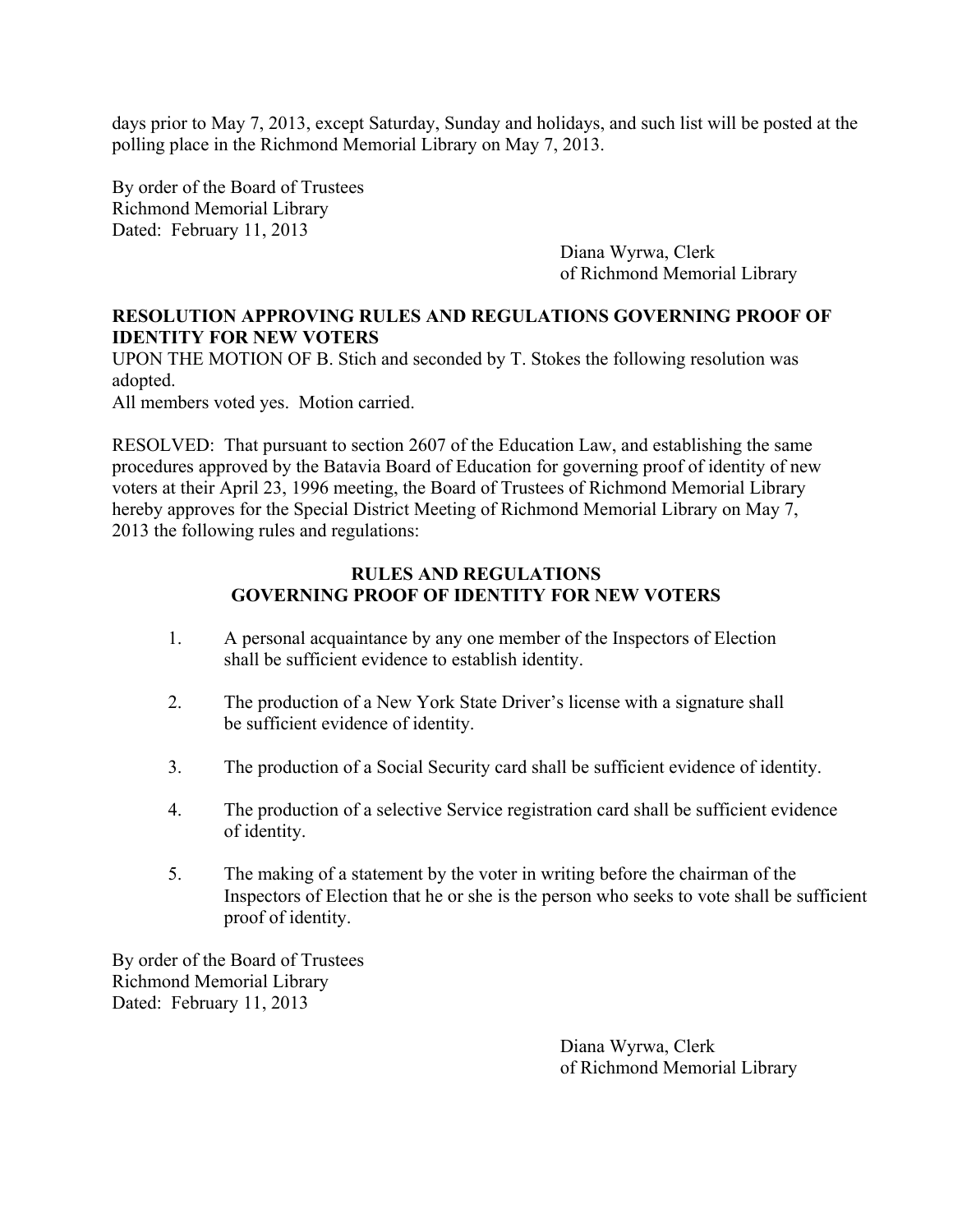### **Toshiba Copier/Printer New Lease Proposal**

D. Wyrwa requested that the library be allowed to end the current Toshiba Copier/Printer Lease early. There is no penalty to do so. Her reasoning is that the new lease will be more costeffective, and the new machine will already be installed for some of the heaviest work the library does annually.

Upon the motion of T. Stokes and seconded by B. Stich, it was resolved to approve the new Toshiba Copier/Printer Lease proposal.

All members voted yes. Motion carried.

### **Long Range Plan**

D. Wyrwa referred to two points on the January accomplishments of the 2013-2017 Long Range Plan. She explained that Jim Jacobs, Superintendent of Buildings and Grounds for the Batavia City School District suggested that improved handicapped parking, the exterior book drop, new windows and carpeting and a new sidewalk for the library be included in the school district's capital improvement library project. She also updated the outdoor digital sign status. She has received one quote from a company in Florida, and will request quotes from two other companies, one located in Victor and the other in Niagara Falls.

#### **Library Statistics**

| Materials Circulation    | January 2013 | 19,818 |
|--------------------------|--------------|--------|
| Ebooks                   | January 2013 | 662    |
| Freegal Downloads        | January 2013 | 300    |
| Internet Usage           | January 2013 | 2827   |
| <b>Literacy Stations</b> | January 2013 | 259    |
| Attendance               | January 2013 | 15,435 |
| Website Usage            | January 2013 | 3928   |

#### **Report of Committees**

# **Finance Committee – Tax Cap/2013-2014 Budget Vote Update**

D. Wyrwa reported on the Finance Committee meeting. The committee discussed the creation of a reserve to cover retiree health costs. This fund would become part of the appropriated library fund balance. They also considered what staff raises might be in light of a possible minimum wage increase. D. Wyrwa handed out calculations and totals for the Tax Levy Cap. She does not anticipate going over the allowable tax levy increase of approximately 2.6%. At this point D. Wyrwa anticipates 2.5% as the highest potential increase.

**Financials Transfers –** none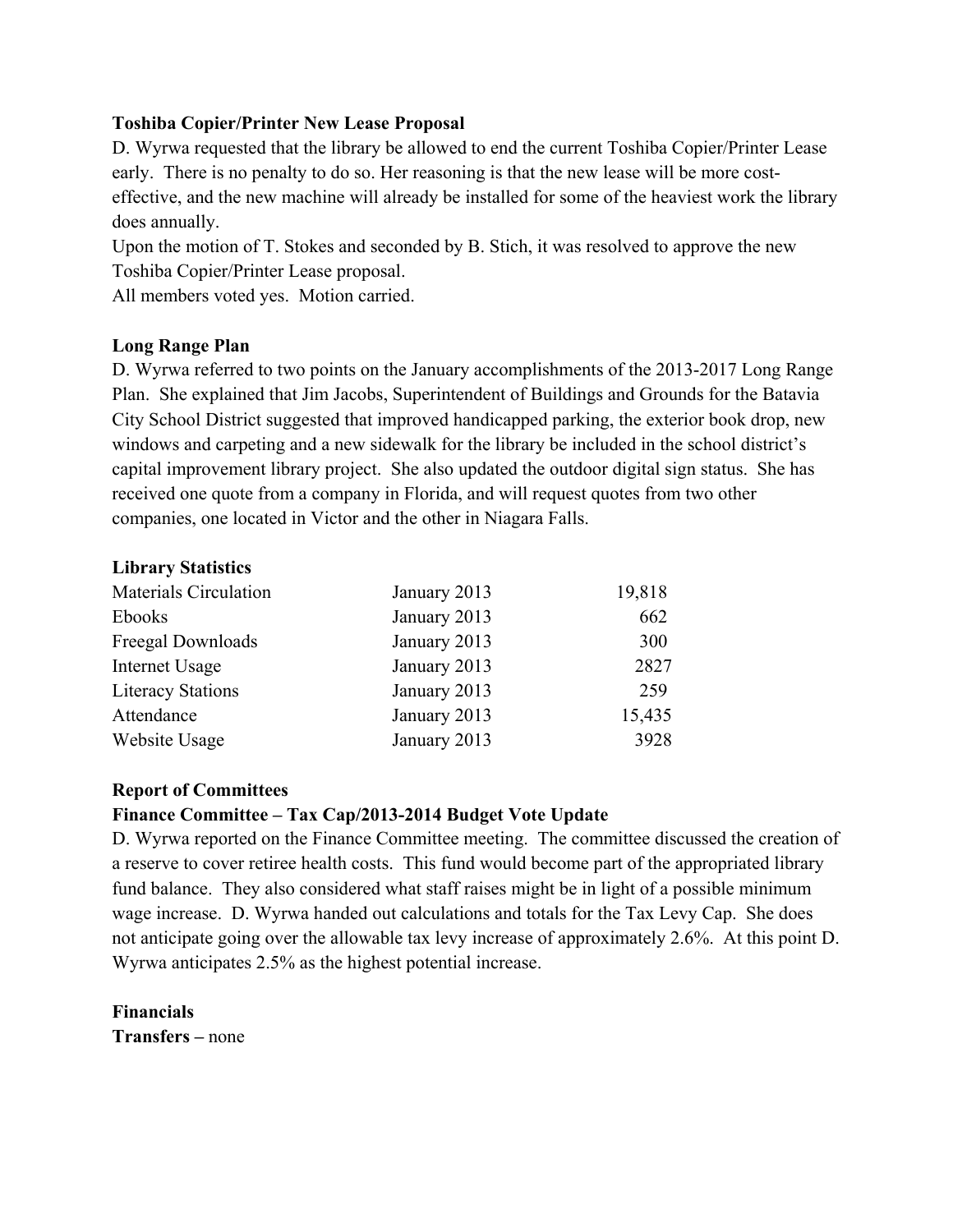### **Approval of Invoices for Payment**

Upon the motion of D. Rider and seconded by T. Stokes, it was resolved to approve the payment of \$1040.07 on Supplemental Warrant 41. All members voted yes. Motion carried.

Upon the motion of D. Rider and seconded by T. Stokes, it was resolved to approve the manual check on Warrant 48. The amount of \$3,389.13 was received by P & A Administrative Services for January Heath Care costs. All members voted yes. Motion carried.

Upon the motion of D. Rider and seconded by T. Stokes, it was resolved to approve the payment of \$1,079.82 on Supplemental Warrant 43. All members voted yes. Motion carried.

Upon the motion of D. Rider and seconded by T. Stokes, it was resolved to approve the payment of \$20,313.93 on Warrant 45. All members voted yes. Motion carried.

### **January Summary of Revenues and Appropriations**

Upon the motion of D. Rider and seconded by T. Stokes, it was resolved to approve the January 2013 Summary of Revenues and Appropriations. All members voted yes. Motion carried.

# **January Bank Reconciliation**

Upon the motion of D. Rider and seconded by T. Stokes, it was resolved to approve the January 2013 Bank Reconciliation. All members voted yes. Motion carried.

**Capital Reserve** – no change

#### **Communications**

# **Genesee County Funding – Annual Review Date**

Jay Gsell, Genesee County Manager, sent a letter to D. Wyrwa with the 2013 Department Review Schedule. Genesee County Libraries are scheduled to present on August 5. D. Wyrwa discussed the possibility of Library Trustees doing the presentation this year.

# **HomeCare and Hospice thank you**

Linda Cummings, Development Manager of HomeCare and Hospice sent a letter to D. Wyrwa to thank the library for support of the 2012 Tree of Life Ceremony in Batavia.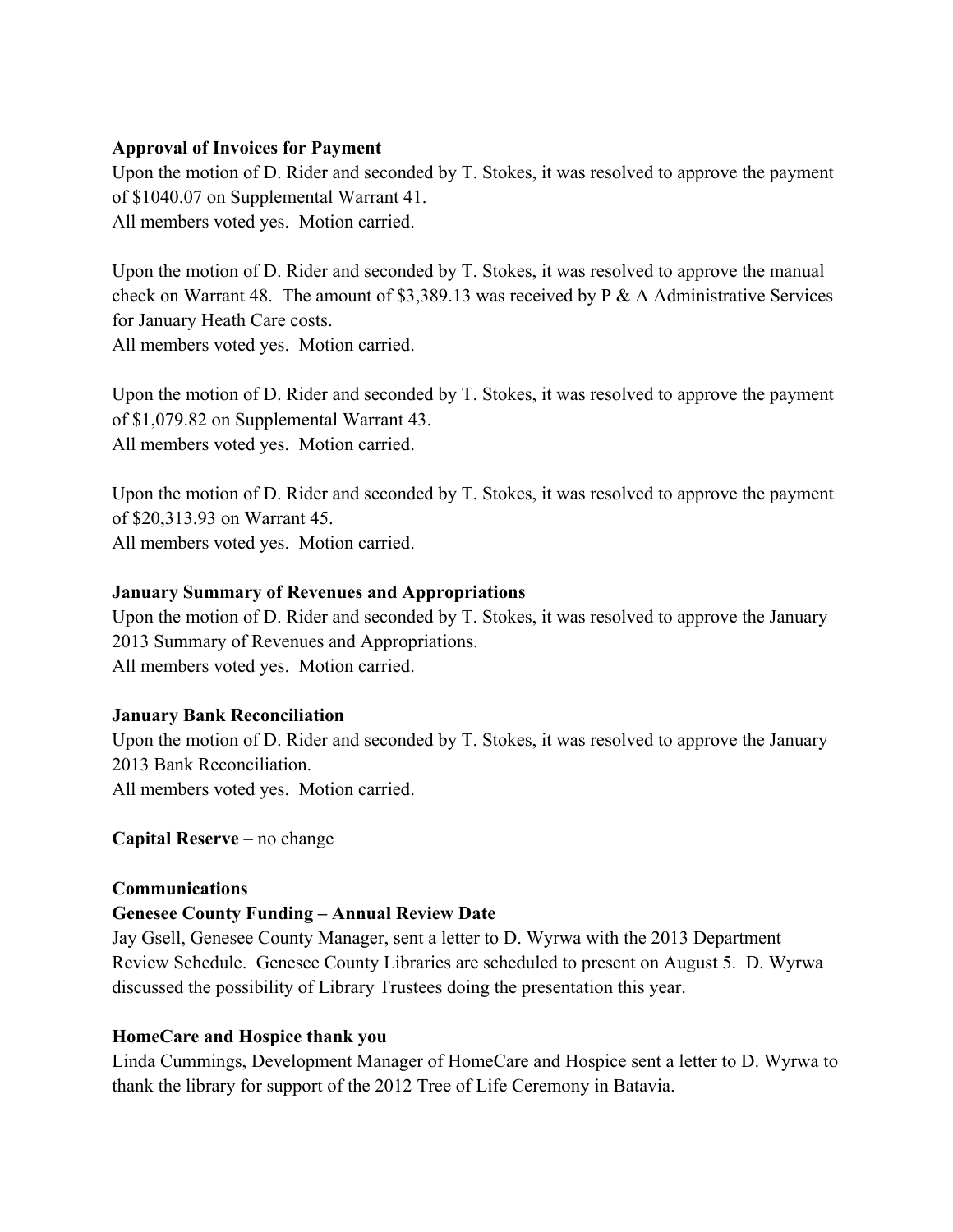# **Unfinished Business Audit RFQ – Update**

D. Wyrwa reported that the RFQ letters mailed to the auditing firms in December never arrived. She has resent the letters via e-mail, with responses due by March 1.

# **Employee Handbook**

D. Wyrwa completed the draft of the Employee Handbook, which was distributed to the Board at the meeting. She requested that the Board members review it before the March 11 meeting.

# **Adjournment**

There was no further business so President Dana Charters adjourned the meeting at 8:46 pm.

Respectfully submitted, Diana Wyrwa, clerk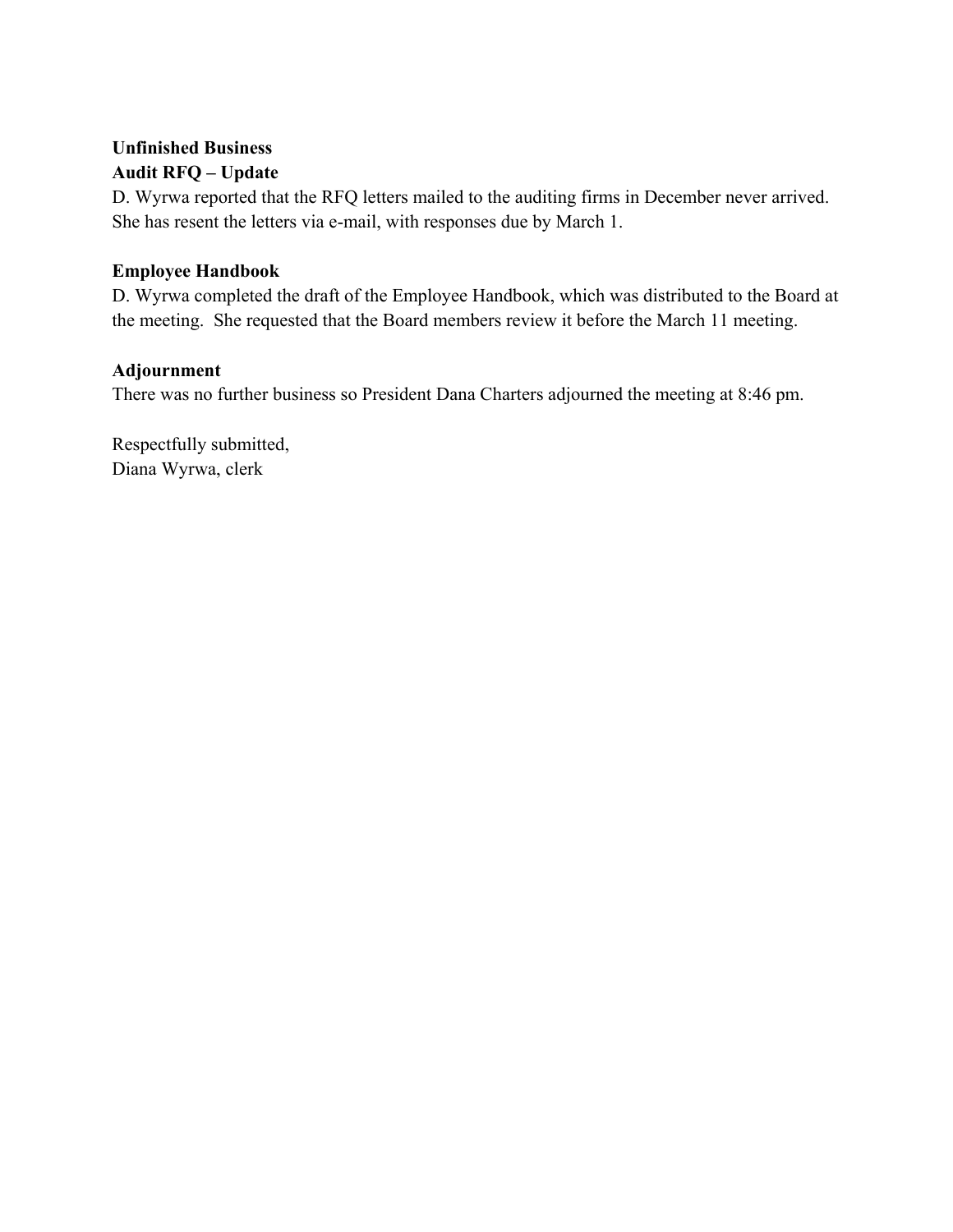#### *Approved by the Board of Trustees April 15, 2013*  **Richmond Memorial Library Board of Trustees March 11, 2013**

The regular meeting of the Board of Trustees was held on March 11, 2013. President of the Board Dana Charters called the meeting to order at 6:30 pm. Members present: Dana Charters, Deborah Rider, Beth Stich, Tracy Stokes, Rosemary Surowka Also present: Diana Wyrwa and Paula Haven Excused: Colleen Brudz

### **Approval of Minutes**

Upon the motion of B. Stich and seconded by T. Stokes, it was resolved to approve the minutes of the regular meeting of February 11, 2013. All members voted yes. Motion carried.

### **Public to be Heard –** none

#### **Report of the Librarian Personnel**

Linda Daviau, Part-time Children's Clerk has tendered her resignation. D. Wyrwa explained there is a need to hire a part-time clerk to assist at the circulation desk, and that she will place an ad in the Daily News for applicants.

Upon the motion of T. Stokes and seconded by B. Stich, it was resolved to accept Linda Daviau's resignation.

All members voted yes. Motion carried.

# **Resolution Appointing Election Inspectors for Budget Vote/Trustee Election**

D. Wyrwa explained that there has been a change in the appointment of the Board of Registration. In February, the Board approved the appointment of Ms. Cindy Ferrando and Ms. Sandra Kosciolek. Since then, Ms. Kosciolek's schedule has changed and it will not permit her to fulfill the obligation. Ms. Ferrando has agreed to do it alone again this year.

# **RESOLUTION APPOINTING BOARD OF REGISTRATION**

UPON THE MOTION OF B. Stich and seconded by T. Stokes, the following resolutions were adopted.

All members voted yes. Motion carried.

RESOLVED that, pursuant to section 2606 of Education Law, the Board of Trustees of Richmond Memorial Library, Batavia, Genesee County, New York hereby appoints a Board of Registration for the term of one (1) year, consisting of one (1) member which number the Board of Trustees deems necessary, to wit, the following persons:

Ms. Cynthia Ferrando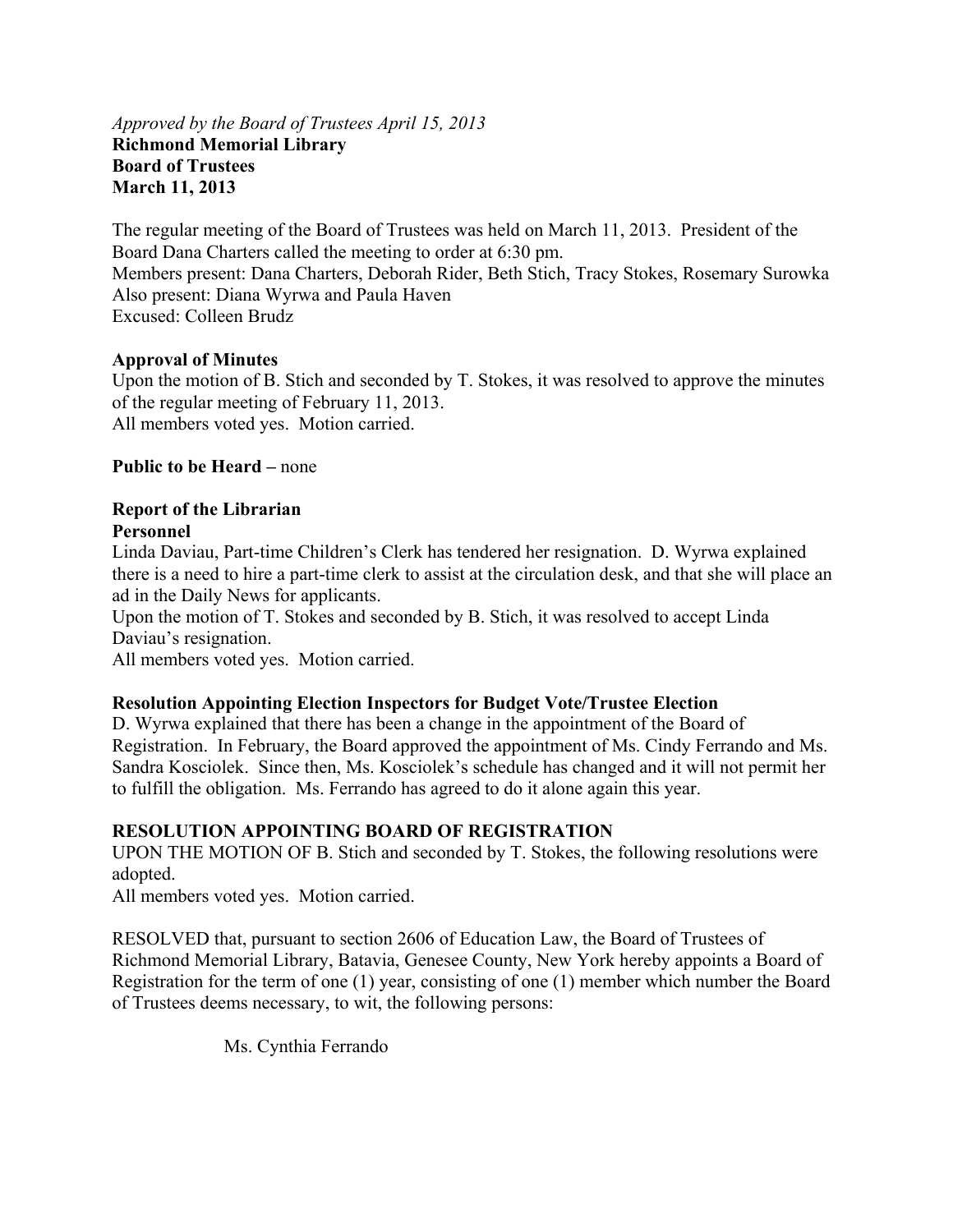BE IT RESOLVED, that the Board of Trustees hereby designates Richmond Memorial Library, 19 Ross Street, Batavia, New York, which is a place within the said Batavia City School District, as the place where such Board of Registration shall attend for the purpose of preparing a register of qualified voters of the District pursuant to Section 2606 of Education Law, and the compensation for Ms. Cynthia Ferrando is hereby fixed at a stipend of \$185.00.

By the order of the Board of Trustees Richmond Memorial Library Dated: March 11, 2013

# **RESOLTUION APPOINTING ELECTION INSPECTORS FOR MAY 7, 2013 BUDGET VOTE/TRUSTEE ELECTION**

UPON THE MOTION of B. Stich and seconded by T. Stokes, the following resolution was adopted:

RESOLVED: That pursuant to section 2607 of the Education Law this Board of Trustees of Richmond Memorial Library hereby appoints as Inspectors of Election for the Annual Budget Vote/Trustee Election to be held at Richmond Memorial Library on May 7, 2013 the following qualified voters residing in Batavia City School District:

> Cynthia Ferrando, Chairperson Carrie Henning Harold Harloff Barbara Matarazzo

And the clerk is hereby directed to give written notice of the appointment of the persons so appointed, and

BE IT FURTHER RESOLVED: That the compensation of each inspector is hereby fixed at \$135.00 and \$185.00 for the Chairperson.

By order of the Board of Trustees Richmond Memorial Library Dated: March 11, 2013

> Diana Wyrwa, Clerk of Richmond Memorial Library

#### **Petitions for Library Trustee – available March 12**

T. Stokes will not be running for re-election. D. Wyrwa suggested an ad be placed in the Daily News, and/or notices be placed around the library to notify people that a position will be open. B. Stich commented that she thought it would be preferable to start with notices in the library first, in order that potential candidates would be library users and familiar with the library.

#### **Request from Genesee County Health Department**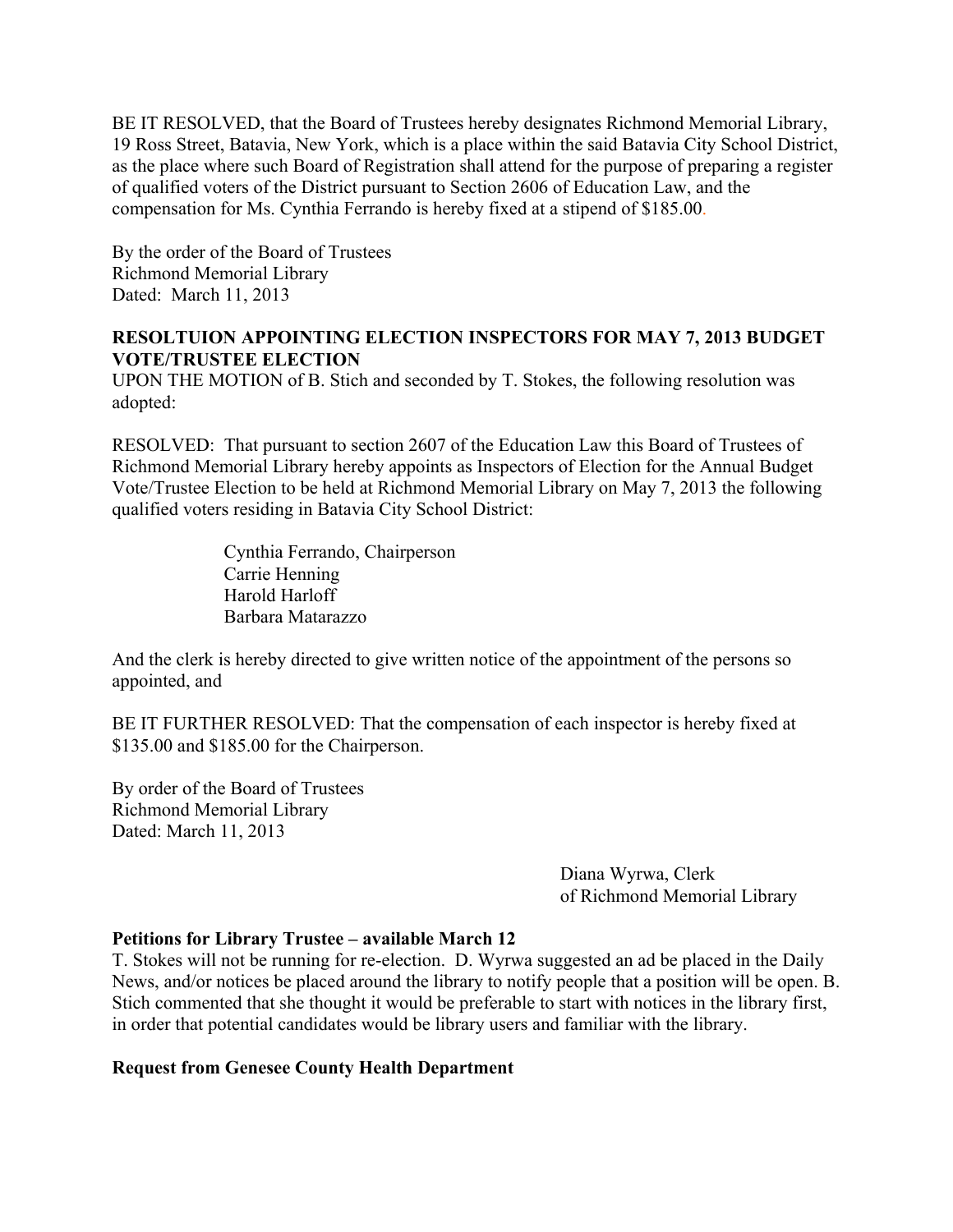The Genesee County Health Department requested that the library make a health survey available to all its patrons. The information collected will be used to help with public health planning for the next few years. The Board agreed to assist. The survey will be available in paper form at the library for the rest of the month and linked via an icon on all public Internet computers.

# **Long Range Plan**

- Children's Room had two very successful family programs which included STEM (Science, Technology, Engineering, and Mathmatics) programming.
- Chris Dailey, Batavia Central School District Superintendent will speak about the district's capital improvement project at the library's public hearing on April 15.
- Special collections are in development. A Flip Scanner has been ordered and received, and a Cake Pans for Loan program is being explored. D. Wyrwa would like to see one policy and one set of procedures developed that would cover all special collections.
- City Historian Larry Barnes has submitted an application for a historic marker that would mark the location of the Richmond Mansion. The marker would be placed at the start of the walkway that leads from the parking lot to the library.

### **Library Statistics**

| <b>Materials Circulation</b> | February 2013 | 19,463 |
|------------------------------|---------------|--------|
| Ebooks                       | February 2013 | 557    |
| Freegal Downloads            | February 2013 | 326    |
| Internet Usage               | February 2013 | 2490   |
| <b>Literacy Stations</b>     | February 2013 | 437    |
| Attendance                   | February 2013 | 13,898 |
| Website Usage                | February 2013 | 3743   |

# **Report of Committees**

# **Finance Committee**

# **2013-2014 Preliminary Budget and Proposition**

D. Wywra reviewed the 2013-2014 Preliminary Budget, as discussed by the Finance Committee. There is a 2.1% increase, which is well under the allowable tax levy for this year of approximately 2.6%.

Upon the motion of B. Stich and seconded by T. Stokes, it was resolved to approve the 2013- 2014 Preliminary Budget and Proposition.

All members voted yes. Motion carried.

Upon the motion of D. Rider and B. Stich it was resolved to approve the creation of a Benefits Reserve, comprised of the balances of retiree health care. This would be a budget line, and the amount would be determined at the end of the fiscal year. All members voted yes. Motion carried.

**Financials Transfers –** none

# **Approval of Invoices for Payment**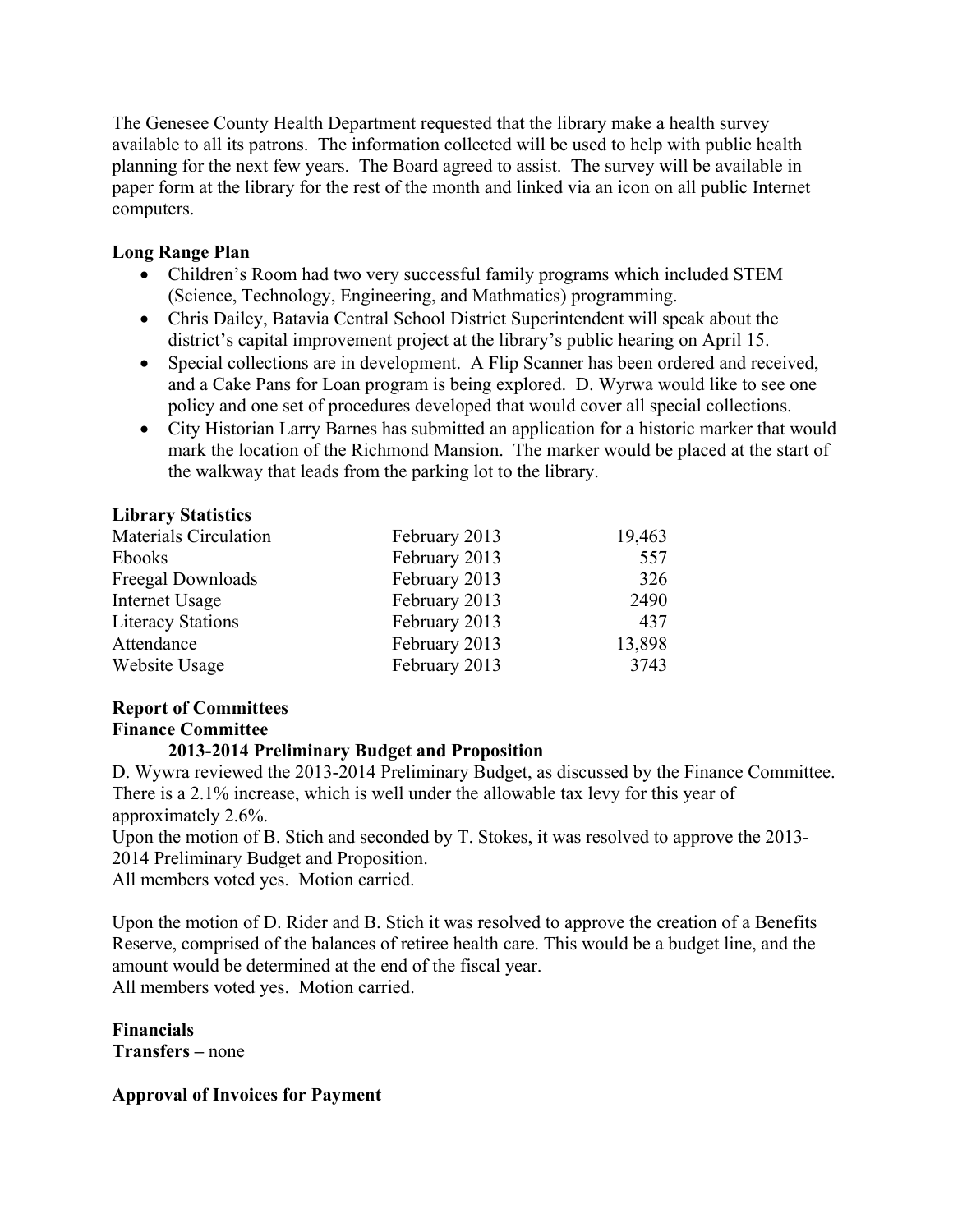Upon the motion of T.Stokes and seconded by D. Rider, it was resolved to approve the payment of \$621.79 on Supplemental Warrant 46. All members voted yes. Motion carried.

Upon the motion of T. Stokes and seconded by D. Rider, it was resolved to approve the manual check on Warrant 49. The amount of \$6,920.62 was received by P & A Administrative Services for February Health Care Costs.

All members voted yes. Motion carried.

Upon the motion of T. Stokes and seconded by D. Rider, it was resolved to approve the payment of \$1,556.47 on Supplemental Warrant 51. All members voted yes. Motion carried.

Upon the motion of T. Stokes and seconded by D. Rider, it was resolved to approve the payment of \$18,226.83 on Warrant 50. All members voted yes. Motion carried.

### **February 2013 Summary of Revenues and Appropriations**

Upon the motion of T. Stokes and seconded by D. Rider, it was resolved to approve the February 2013 Summary of Revenues and Appropriations. All members voted yes. Motion carried.

### **February 2013 Bank Reconciliation**

Upon the motion of T. Stokes and seconded by D. Rider, it was resolved to approve the 2013 Bank Reconciliation. All members voted yes. Motion carried.

### **Capital Reserve**

There were no additions or subtractions to the Capital Reserve Fund.

# **Communications**

#### **National Library Week/Friend of the Year**

P. Haven read a letter from Dianne Boeheim, President of the Friends of the Library Board of Directors, announcing that Regina Konarski has been selected as the 2013 Friend of the Year. The reception will be held on April 19, 2013 at 3:30 and all Trustees are invited to attend.

#### **Unfinished Business**

# **Audit Proposals**

D. Wyrwa reviewed the responses from the three firms to whom she sent proposals. After some discussion, it was decided to hire FreedMaxick to do the library audit for the next three years. Upon the motion of T. Stokes and seconded by B. Stich, it was resolved to approve hiring FreedMaxick as the library's auditor.

All members voted yes. Motion carried.

# **Barrows Group – Consulting Firm Proposal**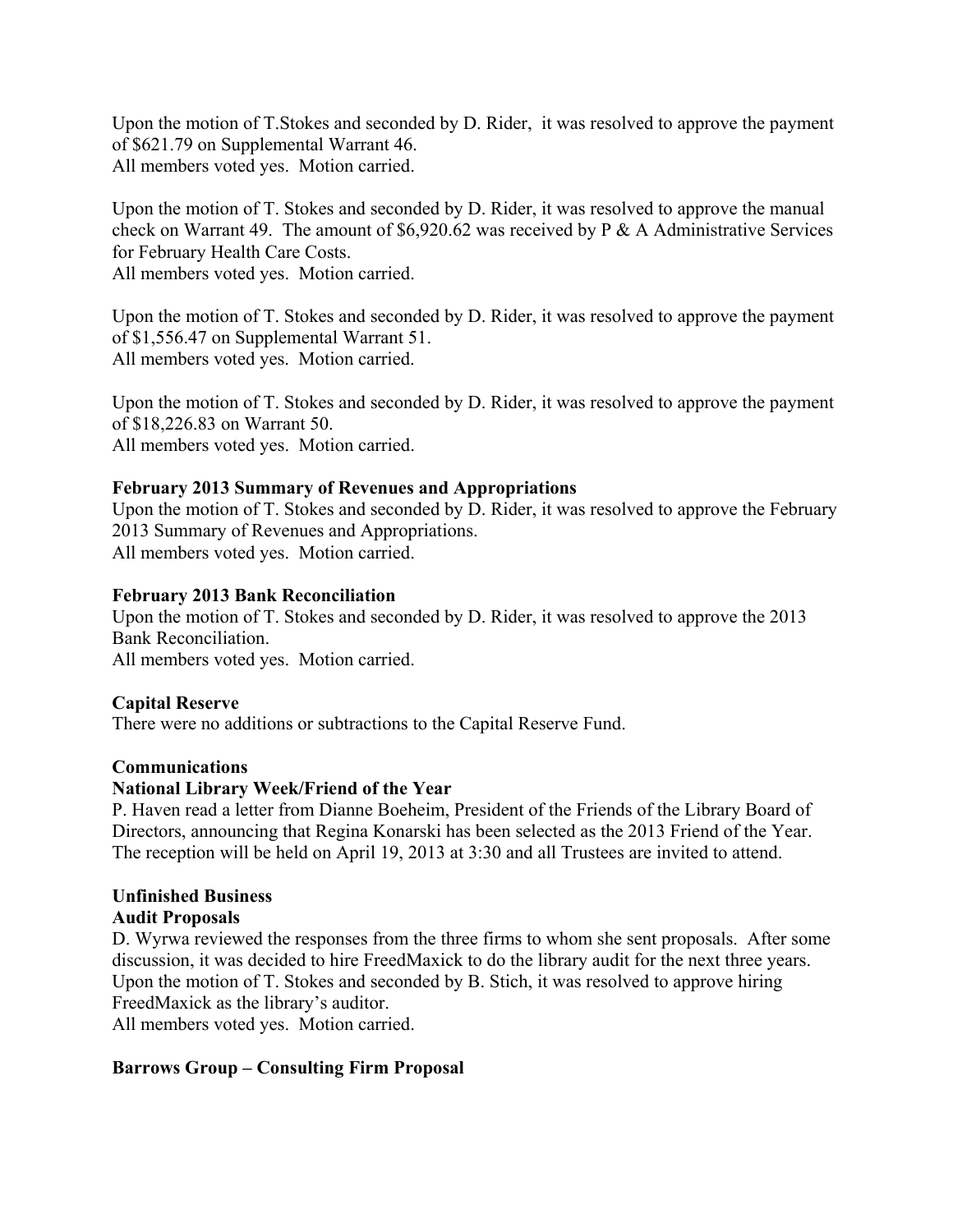Ron Barrows of the Barrows Group submitted a proposal to assist the Richmond Library and the Library Board of Trustees in the creation of a foundation. There were some concerns expressed about the proposed time frame, and about the efficacy of a non-resident working with local business people. After some discussion, it was decided to table a decision until the next Board meeting.

### **Employee Handbook**

D. Wyrwa reviewed the Employee Handbook with the Board. Upon the motion of T. Stokes and seconded by B. Stich, it was resolved to approve the Employee Handbook. All members voted yes. Motion carried.

#### **New Business –** none

### **Adjournment**

There was no further business so, President Dana Charters adjourned the meeting at 8:35 pm.

Respectfully submitted, Diana Wyrwa, clerk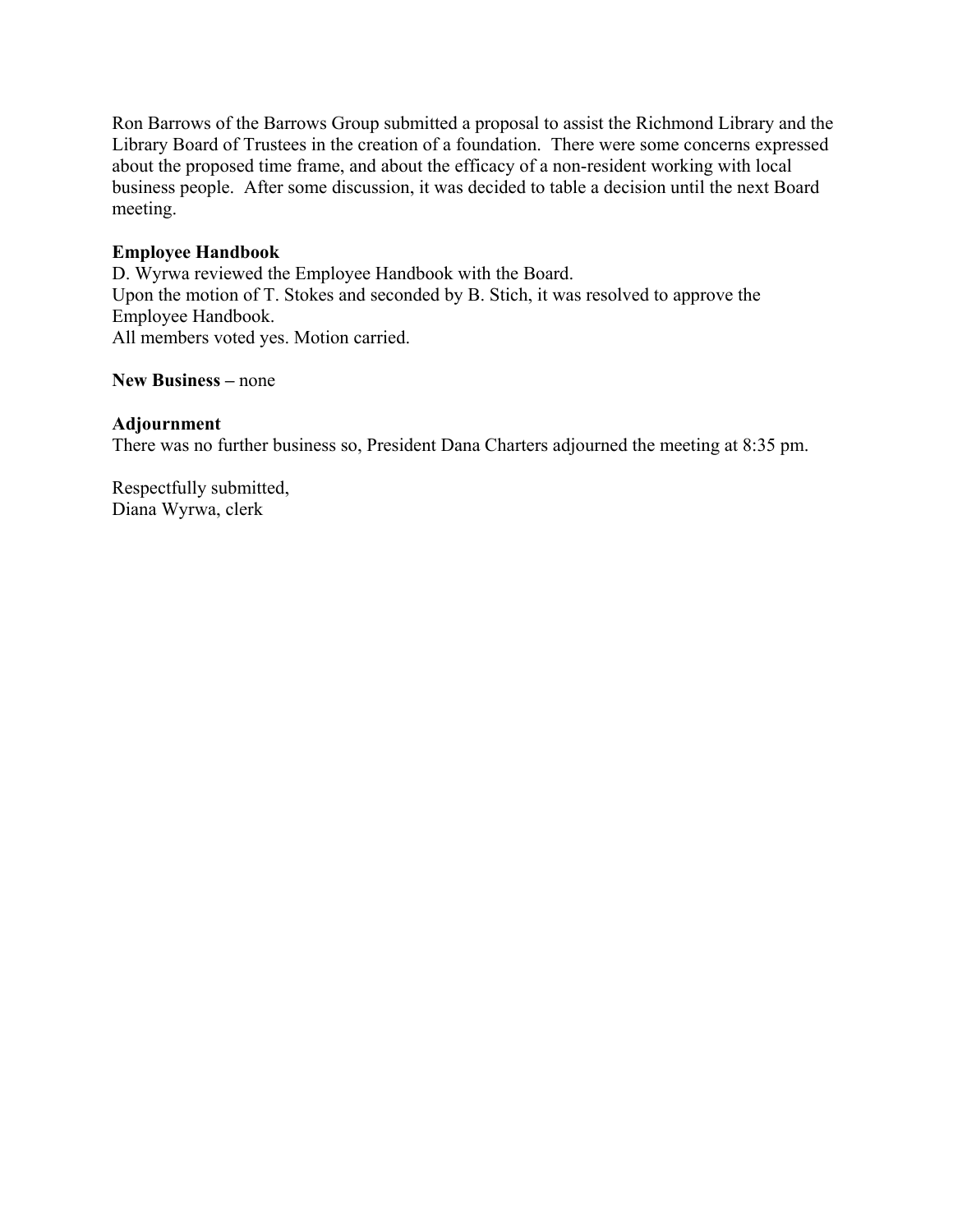*Approved by the Board of Trustees May 13, 2013*  **Richmond Memorial Library Board of Trustees April 15, 2013** 

A Public Information Meeting of the Board of Trustees of Richmond Memorial Library was held on Monday, April 15, 2013. President of the Board, Dana Charters called the meeting to order at 7:00 pm. Trustees present: Dana Charters, Deborah Rider, Beth Stich and Tracy Stokes. Also present were: Diana Wyrwa, Kathleen Facer, Paula Haven, Carol Richardson, Roger Richardson, Colleen Brudz, Christopher Dailey, Jen Reardon, Cathie Plaisted, Kelly A. March, John D. Cascell, Michele Balonek, Debbie Levins, Dianne L. Boeheim, Alice D. Zito, Jill Crocker, Terry Slivinski, and Colleen O'Donnell.

Excused: Rosemary Surowka

### **Welcome/Introduction**

D. Charters welcomed all attendees, led the Pledge of Allegiance, and introduced the members of the Library Board of Trustees. She then introduced library director, Diana Wyrwa to present this year's program.

### **Library Review/Budget Presentation**

D. Wyrwa presented the budget overview, which consisted of a review of the four major goals of the new 2013 – 2017 Long Range Plan, as well as some specific programs and services for year one. After giving an overview of the proposed 2013-2014 proposed budget, she discussed the New York State Tax Cap, explaining that while the library could have asked for a 2.6% increase, still within this year's allowable tax levy, the library trustees felt that library needs would be covered with a 2.1% increase. One of the challenges in this budget is due to the increase in minimum wage, which necessitates a \$1.50 increase for Library Pages. In order to make the other hourly staff wages commensurate, they too will receive this same raise.

# **Capital Improvement Project**

Christopher Dailey, Superintendent of Batavia City Schools made a presentation on the district's Proposed Capital Improvement Project, which will be voted on as part of the school budget vote on May 21. Richmond Memorial Library is part of this project for a total of \$1,590,000 to do the following: slate roof shingle replacement (asbestos); flat roof replacement; masonry restoration on the original building; window and door replacements on original building and addition; site work including sidewalks, roads and parking; and interior improvements (carpets and emergency lights). Mr. Dailey also went over the work planned at Van Detta Stadium/Batavia High School, Jackson Elementary, John Kennedy Elementary and Batavia Middle School. The major themes throughout all the proposed changes are Bricks and Mortar, Energy Efficiency, and Health and Safety.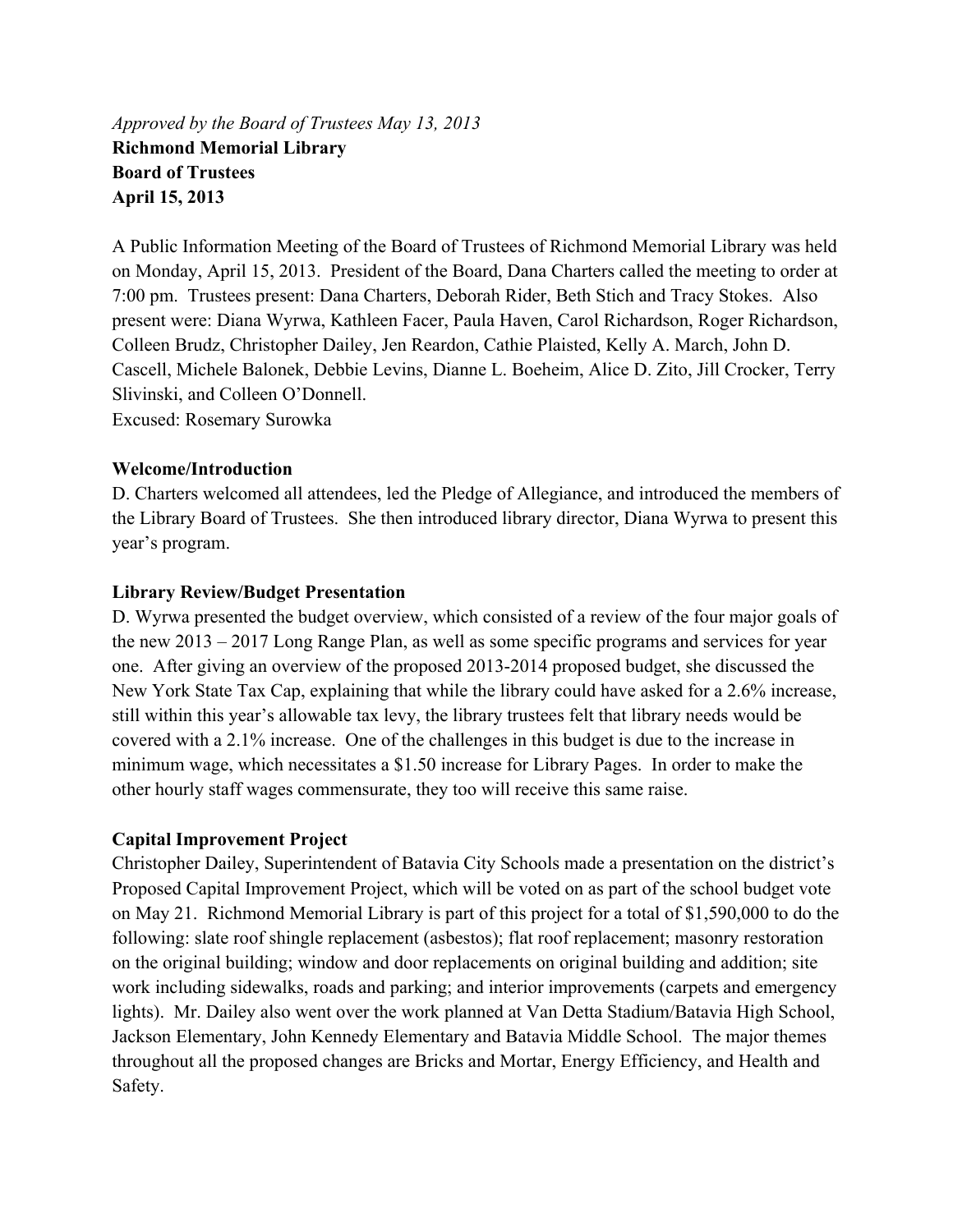### **Public Comment**

John Cascell requested the library offer computer classes for seniors, as was done in the past. He thanked the library for reinstating the automotive repair database he had discussed last year.

# **Adjournment**

With no further questions, D. Charters thanked all for attending and concluded the Public Information Meeting at 7:50.

# **Continued Business**

The regular meeting of the Board of Trustees was held following the Public Information Meeting on Monday, April 15, 2013. President of the Board Dana Charters called the meeting to order at 8:03 PM. Members present: Dana Charters, Deborah Rider, Beth Stich and Tracy Stokes Also present: Colleen Brudz, Diana Wyrwa and Paula Haven

Excused: Rosemary Surowka

# **Approval of Minutes**

Upon the motion of B. Stich and seconded by T. Stokes, it was resolved to approve the minutes of the regular meeting of March 11, 2013. All members voted yes. Motion carried.

# **Personnel**

D. Wyrwa reported that interviews were held for the part-time circulation clerk. Jared Van Dyke was selected.

Upon the motion of B. Stich and seconded by D. Rider, it was resolved to approve the appointment of Jared Van Dyke to the position of part-time circulation clerk, pending Civil Service approval.

All members voted yes. Motion carried.

# **Middle School Student Incident**

D. Wyrwa explained that on March 19, at 7:03 p.m., a Batavia Middle School student was caught on the library's security tape, taking items from the SAGE (Service to the Aging in Genesee County) desk. Julia Rogers, Vice Principal at Batavia Middle School, suspended this student from the library for the month of April. D. Wyrwa wrote a letter to the student's parent, describing what had happened and the disciplinary action that was taken. The letter also explained that for this student to be allowed back in the library, the student and his/her parent must meet with the Library Director. D. Rider suggested that the Youth Officer be at the meeting as well, and that the student be required to do some community service at the library.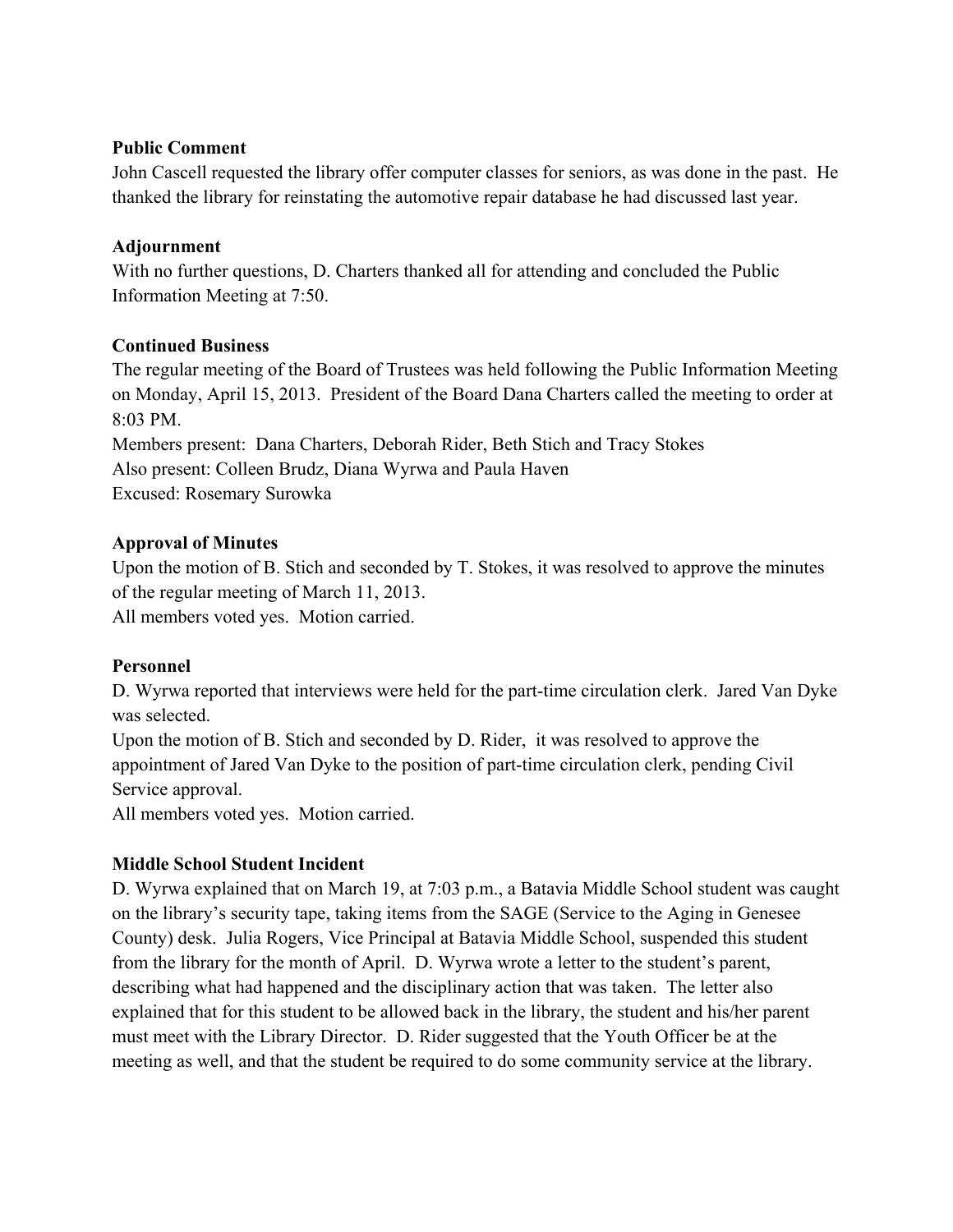### **Annual Report**

Upon the motion of T. Stokes and seconded by B. Stich, it was resolved to approve the 2012 Richmond Memorial Library Annual Report. All members voted yes. Motion carried.

# **United Way Day of Caring**

Richmond Memorial Library will be a recipient organization in United Way's Day of Caring for a third year. Volunteers will refurbish the GRO (Give Reading Opportunities) bookshelves, either by cleaning or painting, and they will process donated books for the shelves, fill them and deliver them back to the community sites. They will also be adding plaques that name Richmond Library as the owner of the shelves, so that if staff changes at the different community locations, the shelves will come back to the library.

### **Long Range Plan**

- Children's Room Staff participated in an Early Literacy webinar provided through the NYS Library.
- Formats for foreign language story times were researched by Children's Librarian. Focus was on children up to 4 years old
- 2 Lego Clubs featured STEM programming
- E-books purchased by NIOGA system added to online catalog (e-books purchased by individual libraries not in yet)
- First E-book by appointment session takes place
- Slat wall with e-book instruction fliers and program notices established at reference desk.
- Outdoor digital sign second quote received and revised.
- Scanner for patron use delivered.
- Met with WNYLRC concerning digitization project and inclusion of items in NY Heritage.
- YWCA requested table space for summer camp promotion and volunteer recruitment.
- Local photographer, Paul Freeman, agreed to be official READ poster photographer
- Barrows Group (to assist with library foundation establishment) presented to Library Board; tabled to see if a local individual could be used or time frame changed.

#### **Library Statistics**

| <b>Materials Circulation</b> | March 2013 | 20,218 |
|------------------------------|------------|--------|
| Ebooks                       | March 2013 | 611    |
| Freegal Downloads            | March 2013 | 326    |
| Internet Usage               | March 2013 | 2,744  |
| <b>Literacy Stations</b>     | March 2013 | 437    |
| Attendance                   | March 2013 | 16,748 |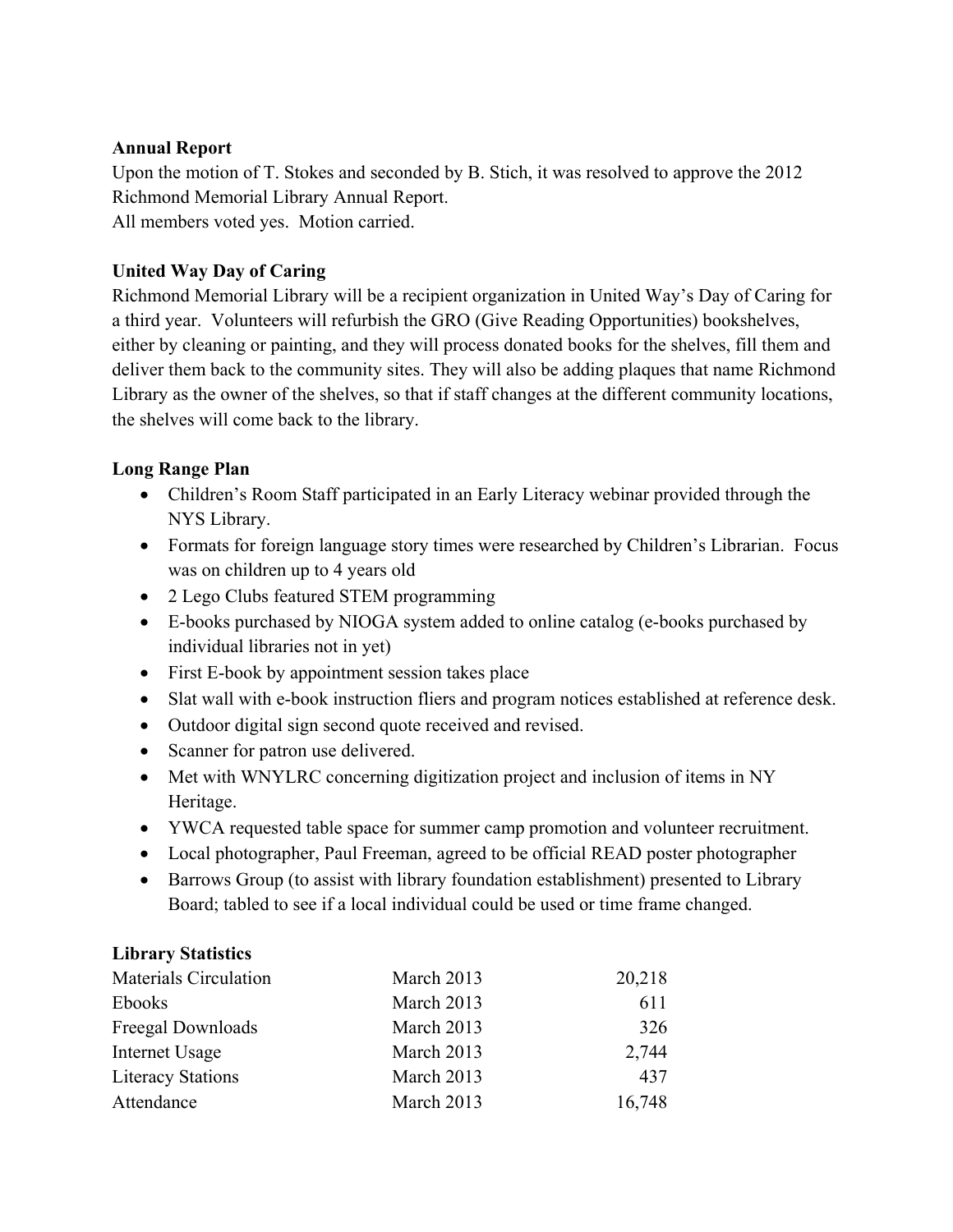Website Usage March 2013 4,108

**Financials Transfers –** none

### **Approval of Invoices for Payment**

Upon the motion of T. Stokes and seconded by B. Stich, it was resolved to approve the payment of \$641.57 on Supplemental Warrant 53. All members voted yes. Motion carried.

Upon the motion of T. Stokes and seconded by B. Stich, it was resolved to approve the payment of \$2,084.00 on Supplemental Warrant 56. All members voted yes. Motion carried.

Upon the motion of T. Stokes and seconded by B. Stich, it was resolved to approve the payment of \$419.67 on Supplemental Warrant 59. All members voted yes. Motion carried.

Upon the motion of T. Stokes and seconded by B. Stich, it was resolved to approve the manual check on Warrant 58. The amount of \$1,546.82 was received by P & A Administrative Services for March Health Care Costs.

All members voted yes. Motion carried.

Upon the motion of T. Stokes and seconded by B. Stich, it was resolved to approve the payment of \$29,791.86 on Warrant 55. All members voted yes. Motion carried.

# **March 2013 Summary of Revenues and Appropriations**

Upon the motion of T. Stokes and seconded by B. Stich, it was resolved to approve the March 2013 Summary of Revenues and Appropriations. All members voted yes. Motion carried.

# **March 2013 Bank Reconciliation**

Upon the motion of T. Stokes and seconded by B. Stich, it was resolved to approve the March 2013 Bank Reconciliation. All members voted yes. Motion carried.

# **Capital Reserve**

D. Wyrwa recommended that the following monies be deposited in the Capital Reserve fund: \$200 that was given by the Batavia High School Class of 1961 and \$300 that was given by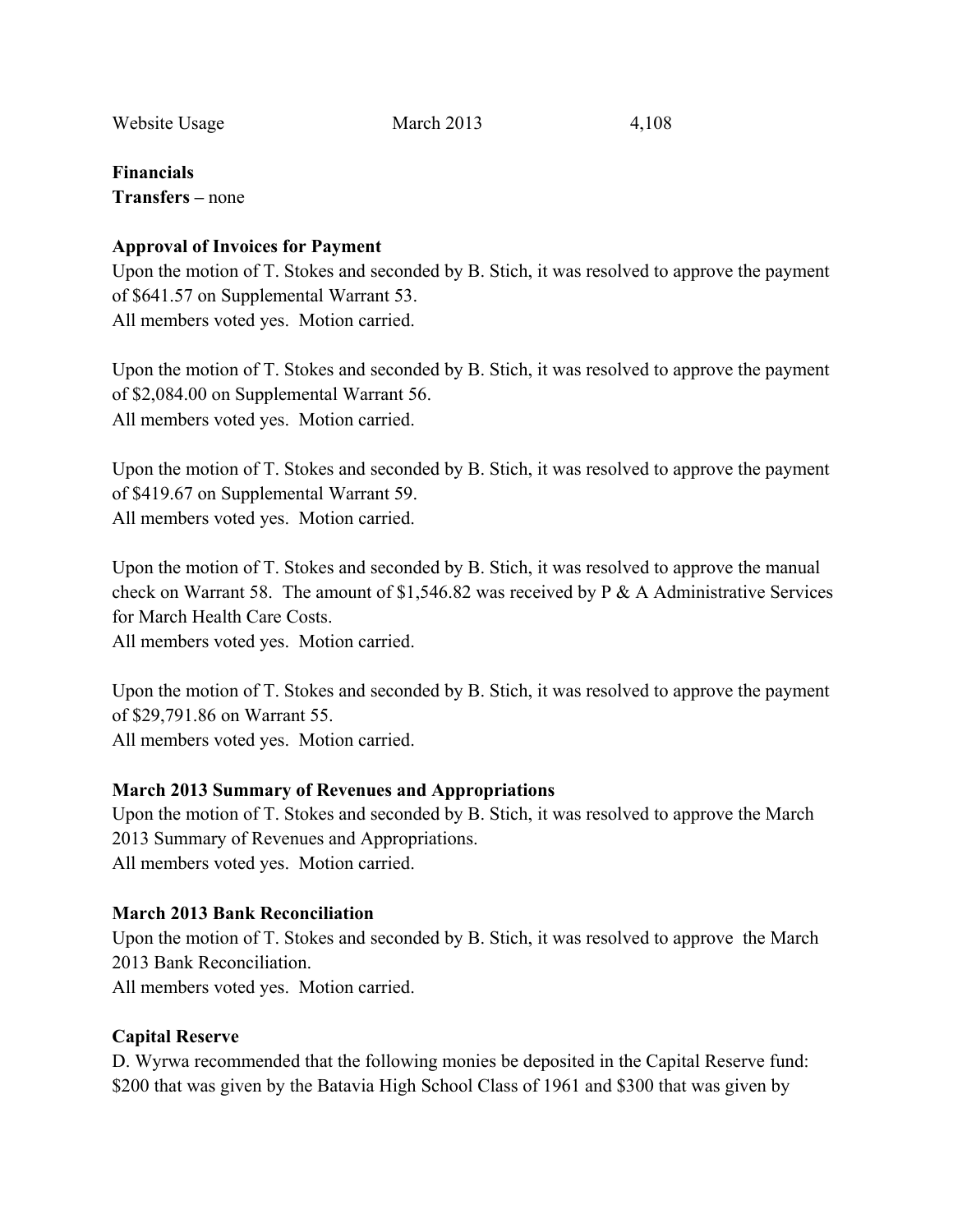Donna Russell from Pittsford. She would ultimately like to use these monies for the purchase of digitization equipment.

Upon the motion of T. Stokes and seconded by B. Stich, it was resolved to approve the deposit of the donation from the Batavia High School Class of 1961 and the donation from Donna Russell to the Capital Reserve Fund.

All members voted yes. Motion carried.

# **Communications** – none

# **Unfinished Business**

# **Electronic Sign**

D. Wyrwa reviewed a mock-up of the electronic sign by Toth's Sports. Woodward Library in LeRoy is also looking to purchase a sign from Toth's, and if both are delivered together, there would be a savings.

Upon the motion of B. Stich and seconded by T. Stokes, it was resolved to approve moving forward with the purchase of the electronic sign.

All members voted yes. Motion carried.

# **Library Foundation**

D. Wyrwa called the Barrows Group to explain the Board's position on their proposal. She contacted Gregg McAllister, who recommended an attorney at Bank of Castile who works with foundations. D. Wyrwa will follow up with this attorney by the May Board of Trustees meeting.

# **Adjournment**

There was no further business so, President Dana Charters adjourned the meeting at 9:05 pm.

Respectfully submitted, Diana Wyrwa, clerk.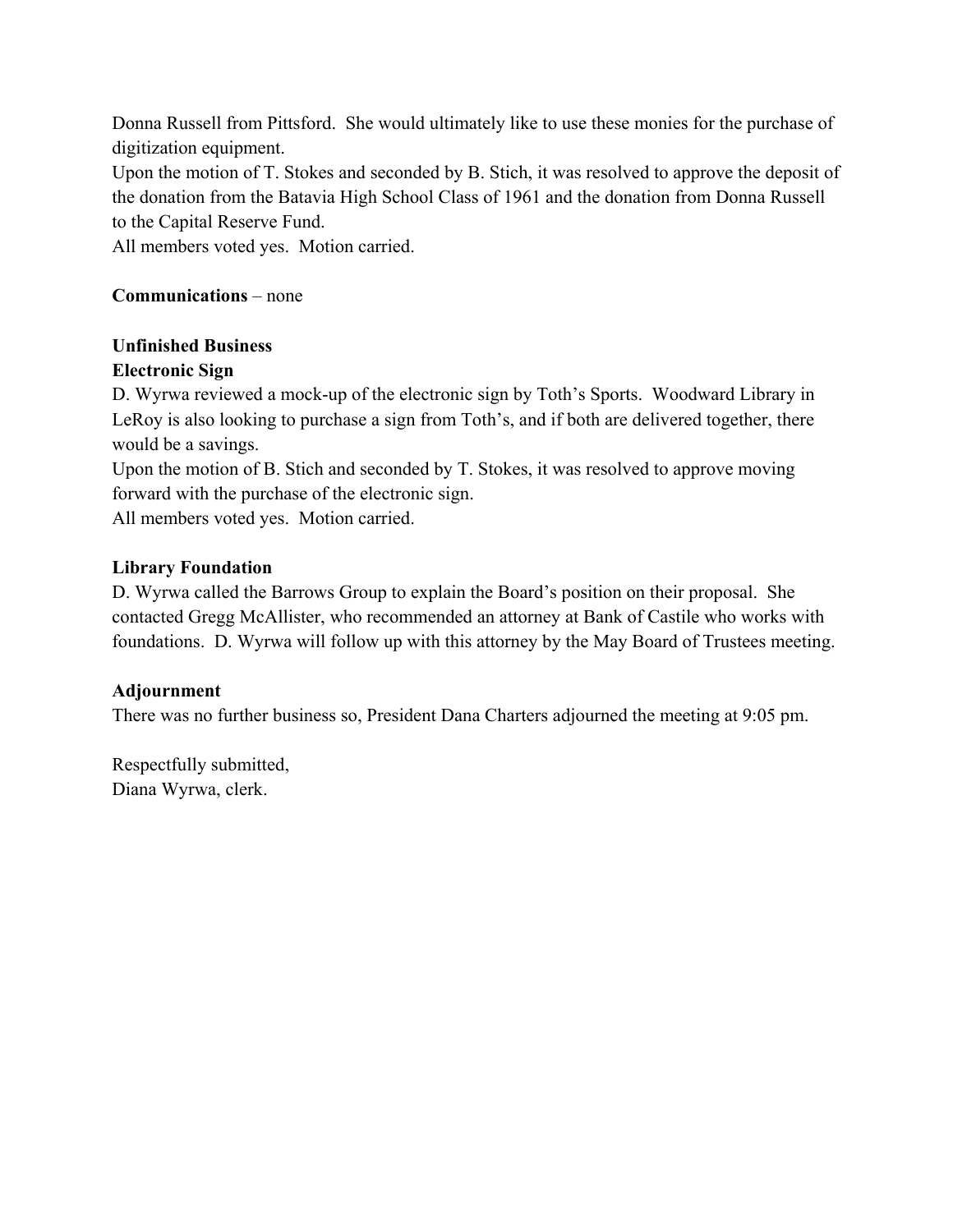*Approved by the Board of Trustees June 10, 2013*  **Richmond Memorial Library Board of Trustees May 13, 2013** 

The regular meeting of the Board of Trustees was held on May 13, 2013. President of the Board Dana Charters called the meeting to order at 6:30 pm. Members present: Dana Charters, Deborah Rider, Beth Stich, Tracy Stokes Also present: Colleen Brudz, Diana Wyrwa, Paula Haven Excused: Rosemary Surowka

# **Approval of Minutees**

Upon the motion of B. Stich and seconded by T. Stokes, it was resolved to approve the minutes of the meeting of April 15, 2013. All members voted yes. Motion carried.

**Public to be Heard –** none

# **Report of the Librarian**

# **Review of the Budget Vote Results/Trustee Election**

D. Wyrwa reviewed the Budget Vote results and trustee election and remarked that it was a very good vote this year. Although there were a few less people voting in comparison to last year, the margin of yes to no votes was 5 to 1, with 84% yes overall. Jennifer Reardon ran for Library Trustee unopposed. D. Wywra questioned if she should be invited to attend the June meeting before she takes on her official duties in July. T. Stokes commented that an invitation was extended to him before he began his service, and he found it very helpful. It was agreed that J. Reardon should be invited; D. Wyrwa will see to it.

# **Board Vacancy**

D. Wywra informed the Board that Rosemary Surowka has resigned her position. The Board discussed R. Surowka's long service to Richmond Memorial Library, both in an official capacity and as a life-long patron. She will be missed, but is wished very well. It was decided that a gift card for a favorite place of R. Surowka's will be purchased as a parting gift, as well as sending flowers.

Upon the motion of D. Rider and seconded by B. Stich, it was resolved to accept, with regret, Rosemary Surowka's resignation from the Richmond Library Board of Trustees. All members voted yes. Motion carried.

Board members discussed possible candidates to serve the remainder of R. Surowka's term (2 years.) D. Wyrwa will contact potential candidates and report back in June.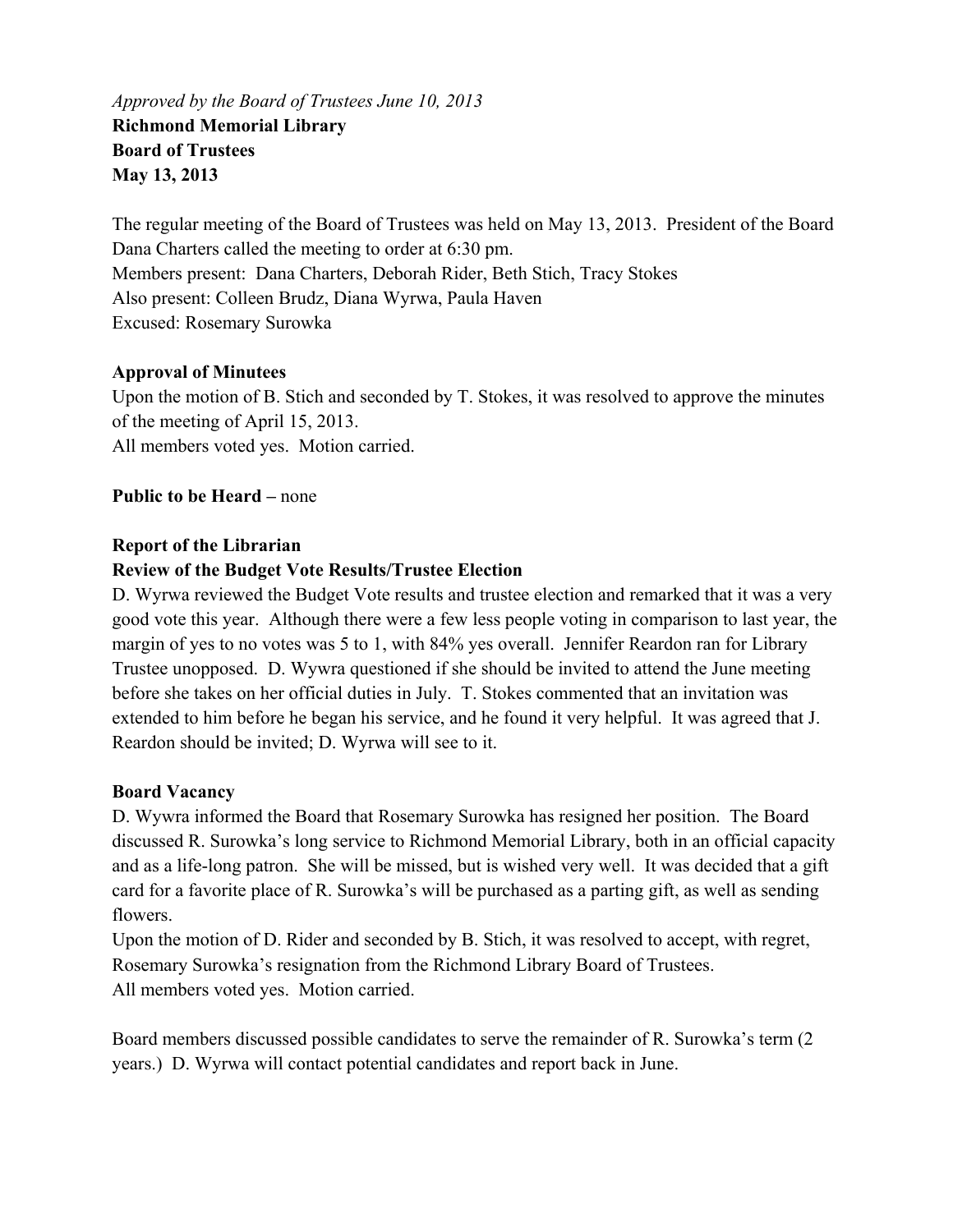# **Proposed Board Calendar 2013-2014**

D. Wyrwa went over the proposed Board Calendar for 2013 – 2014. The regular meetings are held on the second Monday of the month. July 8, 2013 is the second Monday, but in light of it following the July  $4<sup>th</sup>$  holiday, D. Wyrwa asked the Board if there would be enough members in attendance to have a quorum. There would not be. D. Charters suggested holding the meeting on July 1; the other members agreed. The October and November meetings are moved to the third Monday, due to the Columbus Holiday and Veterans Day, respectively.

D. Wyrwa's other concern in the upcoming year is the day of the budget vote. Traditionally, it has been held 4 weeks after the budget hearing, and if continued this way in 2014, it would fall after the May Board meeting. D. Wyrwa suggested moving it back one week to May 6. This still falls within the legal time parameters, and has been the more common date. All members agreed.

Upon the motion of B. Stich and seconded by D. Rider, it was resolved to approve the Proposed Board Calendar 2013-2014 with the changes as discussed.

All members voted yes. Motion carried.

# **Marshall Fund/SAGE Program Grant Application**

D. Wyrwa reviewed the SAGE Grant Application that was submitted by Cathie Plaisted, SAGE Coordinator and D. Wyrwa. The budget amount requested is \$62,500, the same amount as last year. However, the SAGE program has \$2800 to roll over, for a total proposed budget of \$65,300 for the 2013-2014 fiscal year. The \$2800 comes from the salary line, which was budgeted for a clerk to be hired starting July 1. Due to the hiring process, Colleen O'Donnell, part-time SAGE clerk was not in place until September. The major changes to the program include increasing C. O'Donnell's work hours from 15 to 17 per week and expanding outreach to individual patrons. Upon the motion of T. Stokes and seconded by B. Stich, it was resolved to approve the 2013- 2014 SAGE Grant Application.

All members voted yes. Motion carried.

# **Long Range Plan**

Monthly update reviewed; highlights included:

- Template for Fall Spanish language story hour created and Target Grant submitted by Children's Librarian Vinise Campanella to purchase supplies for the Spanish story hour program
- Reel Discussions featured foreign film Where do we go now? Lebanese film/French language with English subtitles – multicultural focus – Muslim/Christian women join forces in a remote Lebanese village to keep peace.
- Bicycle rack ordered
	- o D. Wyrwa suggested that the bicycle rack be purchased with memorial funds that were put into the Capital Reserve for this purpose. It will be in memory of Gaspar Mortellaro, and his wife, Nancy is very pleased with this use of the funds.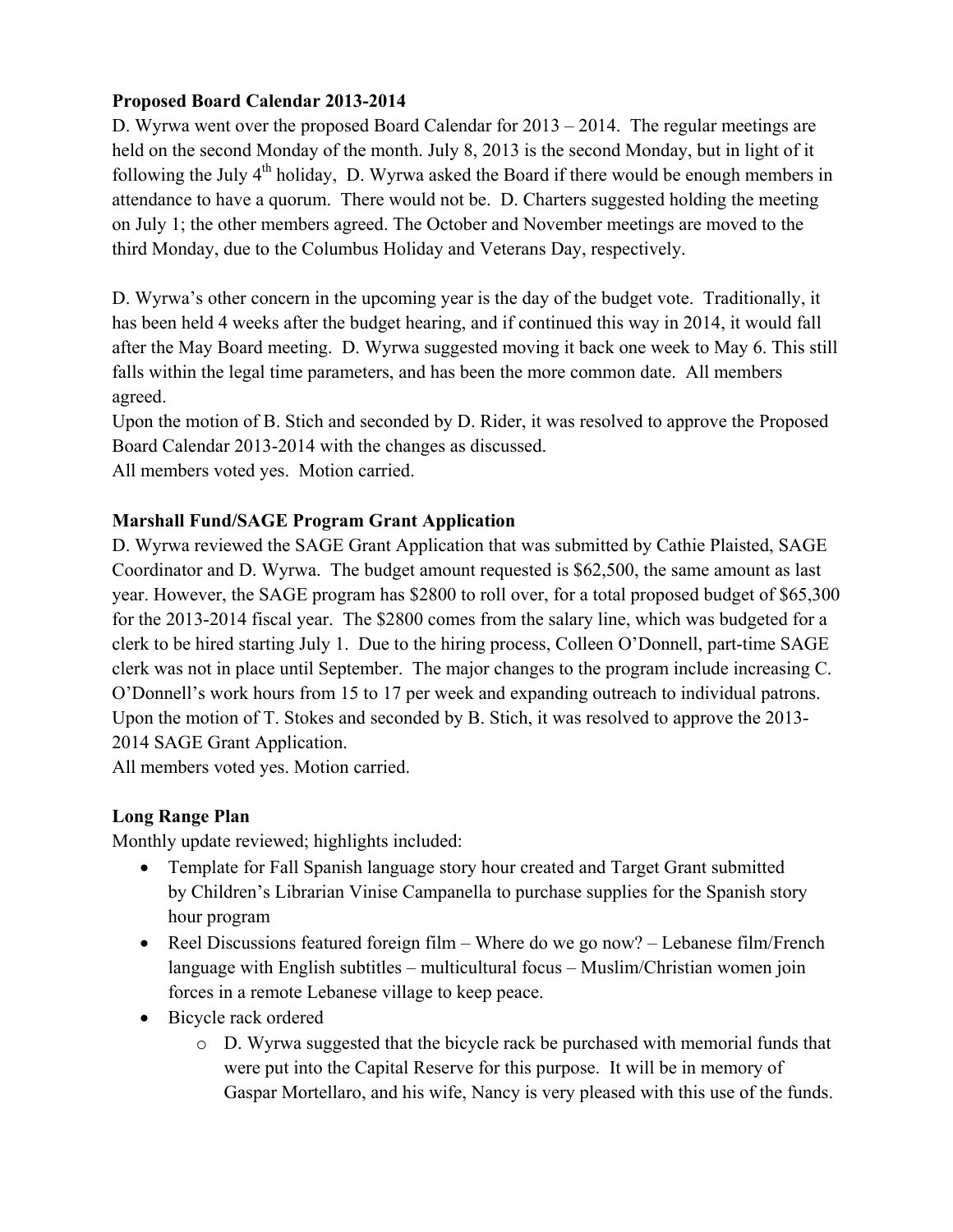- Small Business Administration Encore Entrepreneur Program held at library. Library was a part of the panel of presenters. Program focus was on ages 50+ starting new businesses.
- GRO sites visited in preparation for United Way Day of Caring project and site changes made based on usage and location. Five Star Bank and Community Action Head Start will receive bookshelves. Bookshelves will no longer be at Crossroads House, Dr. Burns and Family Court.
- New book blogs on Adult Services page; 254 subscribers to the library's e-newsletter
- Kindle flyer updated
- Scanner for patron use now installed and available for patrons
- READ poster of Friend of the Year Regina Konarski presented at Friend of the Year reception
- Many items added to Community Resource Center: Notary Public Exam materials, many DMV forms including enhanced driver's license applications, motor vehicle registration forms, DMV change of address forms; Batavia (city) assessment info., passport applications, Return the Favor brochures for veterans, local maps, local bus schedules, voter registration forms
- Partnered with Healthy Living to present "Eating Healthy Away from Home" program

# **Report of Committees –** none

| <b>Library Statistics</b>    |            |        |
|------------------------------|------------|--------|
| <b>Materials Circulation</b> | April 2013 | 20,379 |
| <b>Ebooks</b>                | April 2013 | 570    |
| Freegal Downloads            | April 2013 | 326    |
| Internet Usage               | April 2013 | 2,713  |
| <b>Literacy Stations</b>     | April 2013 | 437    |
| Attendance                   | April 2013 | 15,898 |
| Website Usage                | April 2013 | 4142   |

# **Financials**

# **Budget Transfers**

Upon the motion of T. Stokes and seconded by B. Stich, it was resolved to approve the transfer of \$500 from the Worker's Compensation line to the Periodicals line to cover the additional amount needed for rising newspaper costs. All members voted yes. Motion carried.

# **Approval of Invoices for Payment**

Upon the motion of T. Stokes and seconded by B. Stich, it was resolved to approve the payment of \$2,131.27 on Supplemental Warrant 62.

All members voted yes. Motion carried.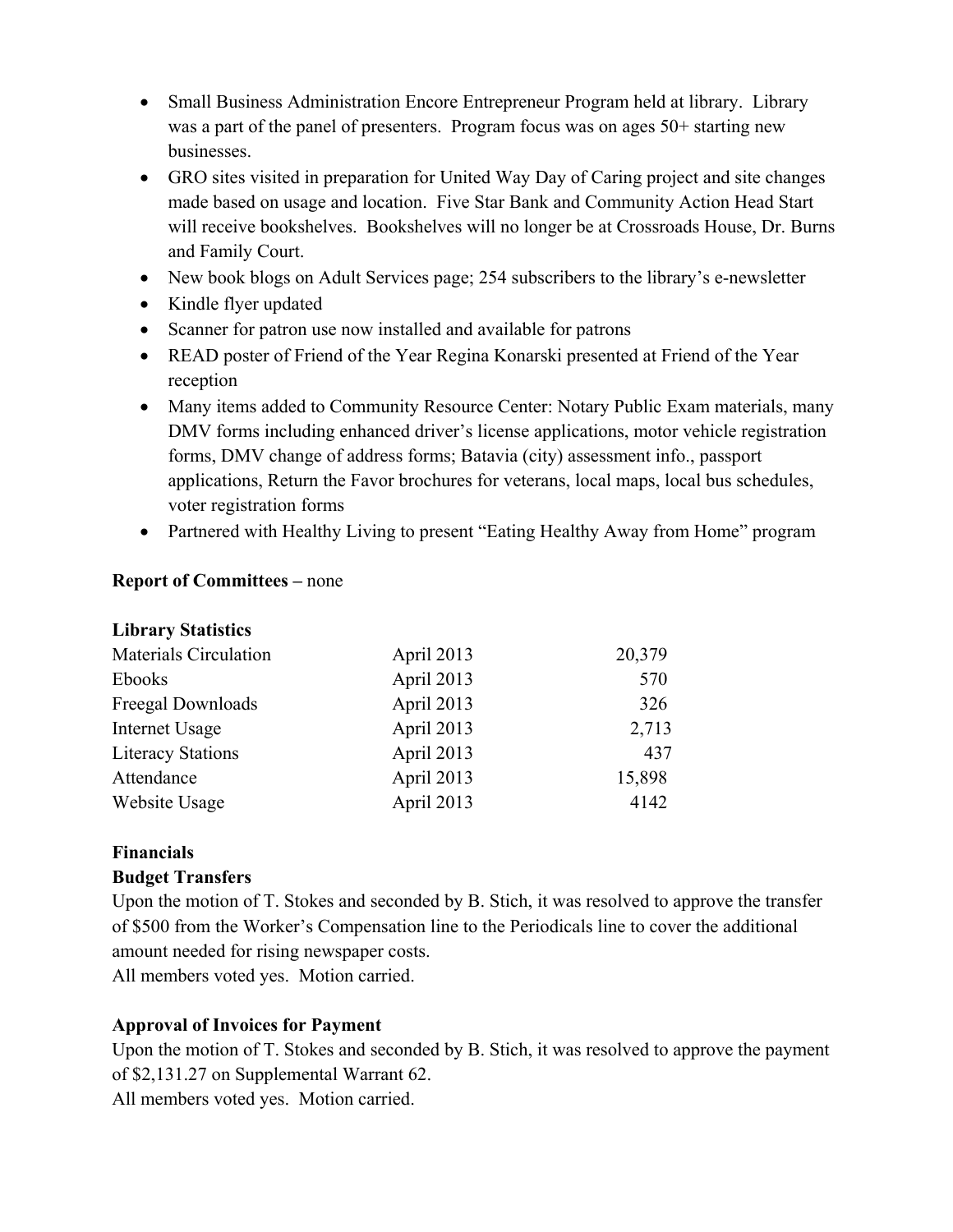Upon the motion of T. Stokes and seconded by B. Stich, it was resolved to approve the manual check on Warrant 65. The amount of \$2,447.72 was received by P & A Administrative Services for April Health Care Costs.

All members voted yes. Motion carried.

Upon the motion of T. Stokes and seconded by B. Stich, it was resolved to approve the payment of \$275.39 on Supplemental Warrant 64. All members voted yes. Motion carried.

Upon the motion of T. Stokes and seconded by B. Stich, it was resolved to approve the payment of \$32,661.91 on Warrant 63.

All members voted yes. Motion carried.

# **April 2013 Summary of Revenues and Appropriations**

Upon the motion of T. Stokes and seconded by B. Stich, it was resolved to approve the April 2013 Summary of Revenues and Appropriations. All members voted yes. Motion carried.

### **April 2013 Bank Reconciliation**

Upon the motion of T. Stokes and seconded by B. Stich, it was resolved to approve the April 2013 Bank Reconciliation.

All members voted yes. Motion carried.

# **Capital Reserve**

D. Wyrwa reported that the Genesee Area Genealogists donated \$300 in the month of April to be put toward the library's digitization equipment and requested that it be put into the Capital Reserve fund for this purpose. She also requested that \$538.85 be withdrawn to pay Barco Industries for the bicycle rack.

Upon the motion of T. Stokes and seconded by B. Stich, it was resolved to approve the deposit of the donation from Genesee Area Genealogists to the Capital Reserve Fund, and the withdrawal from Capital Reserve of \$538.85 to pay Barco Industries for bicycle rack in memory of Gasper Mortellaro.

All members voted yes. Motion carried.

#### **Communications**

# **Genesee County Parks, Recreation, Culture Report**

D. Wyrwa has been on the Genesee County Parks, Recreation and Culture Focus Group since becoming Director at Richmond Library. She pointed out that libraries are included in the report, with Richmond Library's completion of the first 5-year plan and Woodward Library's lending of fishing equipment noted in the Livability Results. The libraries are also listed under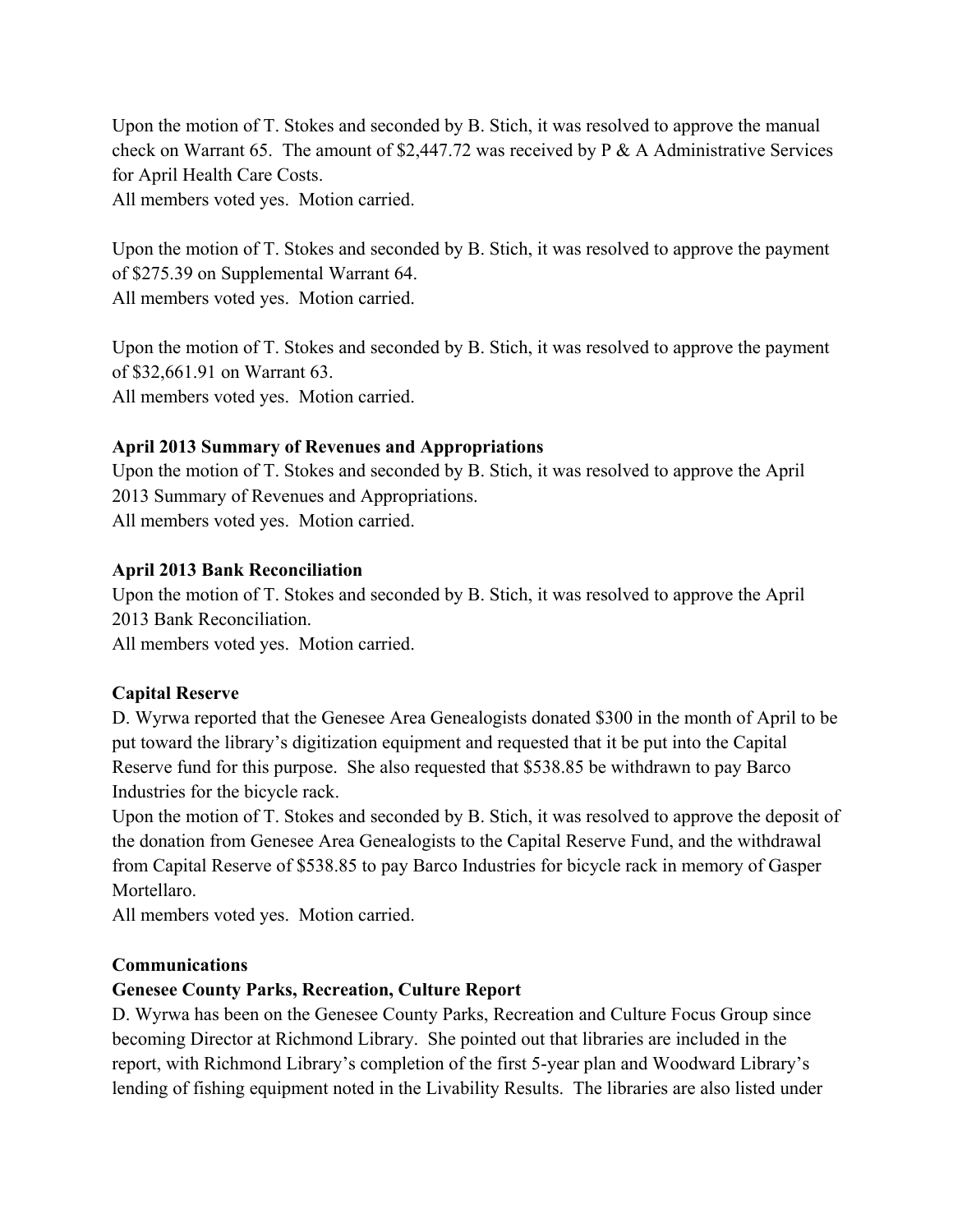Programming with an interest in creating a Literary Walk at a local park as a joint venture between the six Genesee County Libraries.

# **Small Business Administration Thank You**

P. Haven read a letter from Victoria Reynolds, SBA (Small Business Administration) Buffalo Deputy District Director thanking D. Wyrwa and the library staff for hosting the SBA Encore Entreprenuer Day on Friday, April 19.

# **Unfinished Business**

# **Library Foundation**

D. Wyrwa contacted Nancy Klotz from Tompkins Financial Advisors, as recommended by Gregg McAllister. According to Ms. Klotz, there must be three Foundation Board Members established before the legal work can begin. Gregg McAllister has agreed to be on the Foundation Board; Tracy Stokes also agreed to be on a Board member after his term as Trustee is complete. Another potential candidate was discussed; D. Wyrwa will contact this person as well as Library Attorney Tom Williams before the June meeting.

# **New Business**

# **After School 2013-2014**

D. Wyrwa and P. Haven discussed the difficulties that have been encountered in the 2012-2013 school year. Included are much larger numbers of students coming to the library after school, and the need to not only monitor the students inside the library, but outside as well. On a particularly busy day, a patron approached D. Wyrwa and suggested that the library consider hiring a security officer to help with the after school population. D. Wyrwa would like to explore this possibility. Other Nioga libraries use a security service from Depew. Board members advised D. Wyrwa to look into this. D. Rider suggested that perhaps one of the local schools would have a Resource Officer who could be hired for the time frame needed by the library.

# **Adjournment**

There was not further business so, President Dana Charters adjourned the meeting at 8:01 pm.

Respectfully submitted, Diana Wyrwa, clerk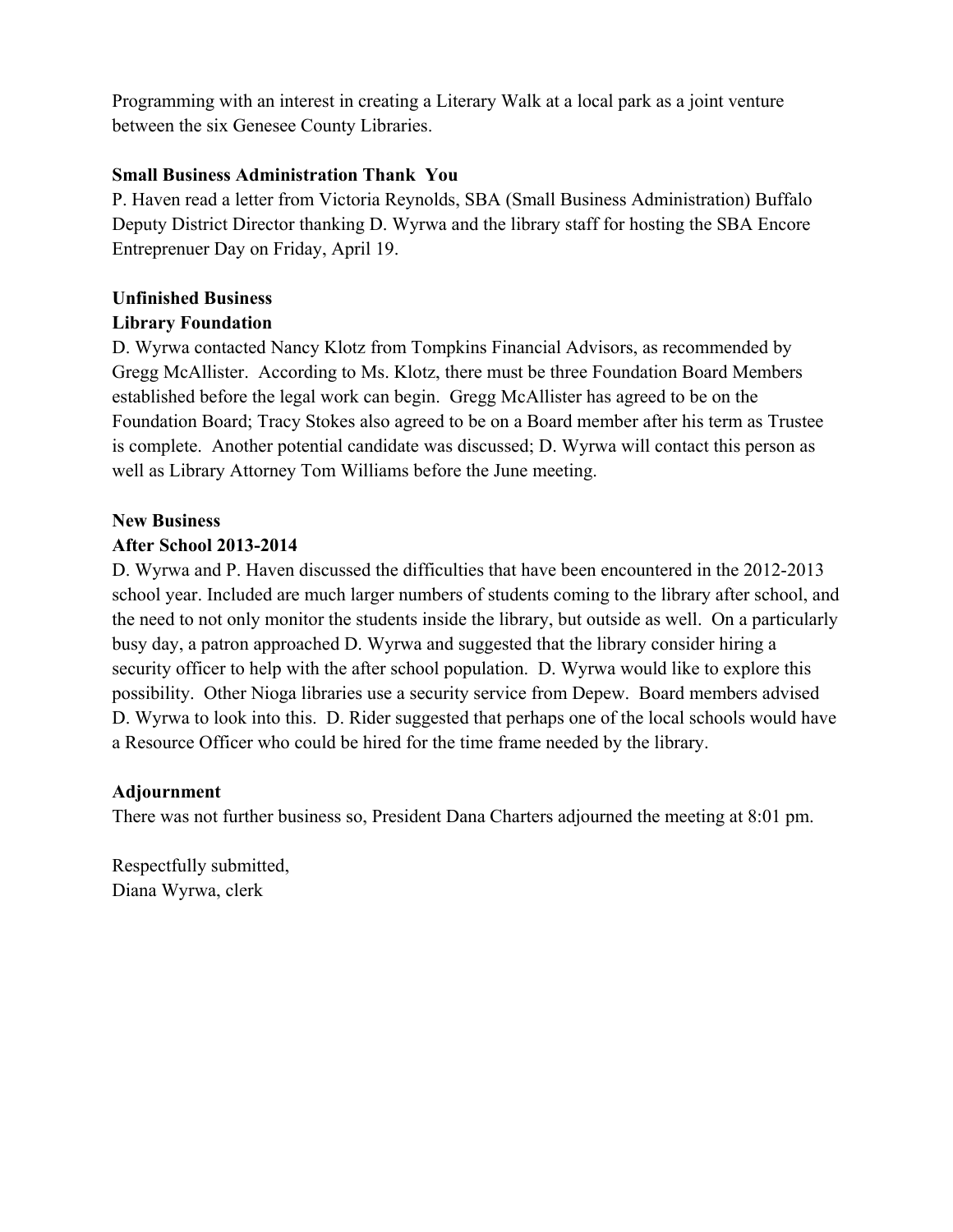*Approved by the Board of Trustees July 1, 2013*  **Richmond Memorial Library. Board of Trustees June 10, 2013** 

The regular meeting of the Board of Trustees was held on May 13, 2013. President of the Board Dana Charters called the meeting to order at 6:32 pm. Members present: Dana Charters, Deborah Rider, Beth Stich, Tracy Stokes Also present: Colleen Brudz, Jennifer Reardon, Michael Rivers, Diana Wyrwa and Paula Haven

D. Charters asked for introductions due to new and potential board members in attendance.

# **Approval of Minutes**

Upon the motion of T. Stokes and seconded by B. Stich, it was resolved to approve the minutes of the meeting of May 13, 2013. All members voted yes. Motion carried.

# **Public to be Heard –** none

# **Report of the Librarian**

# **2013-2014 Approved Library Board Meeting Calendar**

D. Wyrwa reviewed the calendar as approved at the May meeting.

# **Board Vacancy**

Michael Rivers has been asked to consider completing Rosemary Surowka's term on the Board. The Board welcomes Jennifer Reardon, trustee elect, who will begin her term in July.

# **Personnel**

D. Wyrwa reminded the Board that in the 2013-2014 budget, there is a new position for a parttime library clerk/typist, who will be an assistant to the Director. During the last set of interviews for the part-time circulation clerk, she found someone who has the qualifications and skills for this position. Debra Levins is a former Richmond Library employee, and currently works full-time at the Batavia High School Health Office. D. Wyrwa has written and sent the job description in to Civil Service. She would like for D. Levins, pending civil service approval to start in July and attend the July Board Meeting. The board agreed and will act on the appointment in July.

# **Summer Reading Club**

Flyers for all three Summer Reading Clubs were given to the Board. D. Wyrwa reported that the van was driven in the St. Joseph's Lawn Fete parade and publicized summer programming.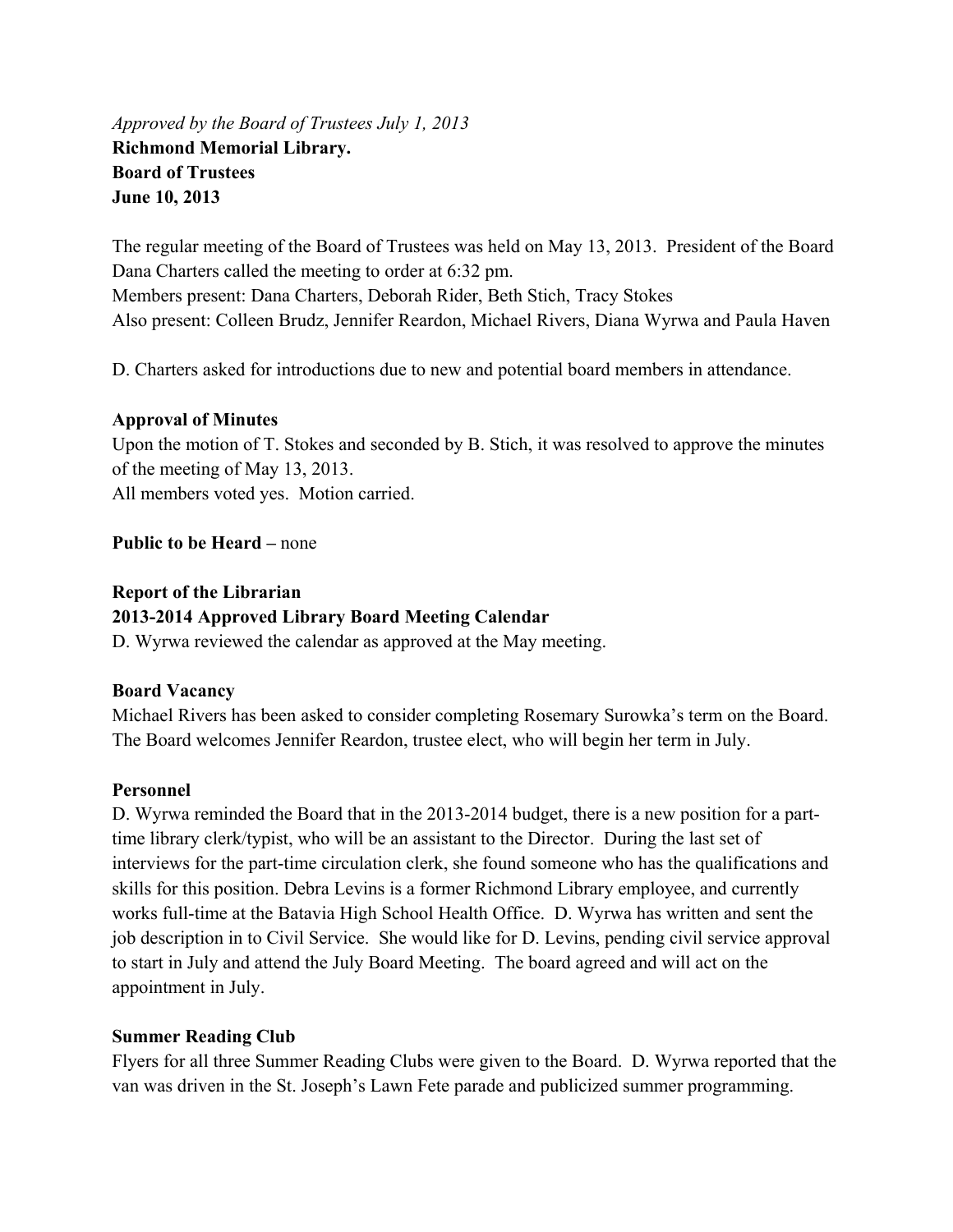# **Long Range Plan**

- Library budget passes; new trustee elected
- Building Improvement Proposition passes on school district vote \$1,590,000 directed towards library building renovations
	- o D. Wyrwa noted that Scott Rosanski, Batavia Central School District Business Administrator, has sent information regarding grants for which the library might apply in order to assist with and enhance the upcoming improvements.
- Librarians previewing two foreign language databases: Mango and Rocket Languages
- Spanish story hour leader found; planning will begin for Fall programming
	- o Gina Bergman is the Spanish teacher at St. Joseph's school and has acted as the school librarian, bringing a number of classes to Richmond Library on a weekly basis. She is familiar with the library, and has agreed to work with Children's Librarian Vinise Campanella to provide the Spanish story hour. These two objectives fall under the library's goal to focus on multi-cultural, multi-linguistic resources and services.
- Director met with library's attorney to begin process of establishing RML Foundation
	- o With three established Foundation Board members, library attorney Tom Williams has begun the necessary paperwork.

# **Library Statistics**

| <b>Materials Circulation</b> | May 2013 | 19,479 |
|------------------------------|----------|--------|
| Ebooks                       | May 2013 | 503    |
| Freegal Downloads            | May 2013 | 317    |
| Internet Usage               | May 2013 | 2319   |
| <b>Literacy Stations</b>     | May 2013 | 349    |
| Attendance                   | May 2013 | 14,397 |
| Website Usage                | May 2013 | 3593   |

# **Report of Committees**

# **Genesee County Funding**

D. Wyrwa informed the Board that the planning meeting for Genesee County Funding is Wednesday, June 19 at 5:00 pm, with the presentation to the Genesee County Legislature on August 5 at 4:00 pm. The plan for this year is to have Trustees do the presentation, with no library directors in attendance. D. Wyrwa asked if any board members were interested in participating; D. Rider and D. Charters volunteered.

# **Financials**

D. Wyrwa requested that the library be allowed to pay for 2012-2013 library materials with the last supplemental warrants, rather than hold all payments until the July 1 meeting.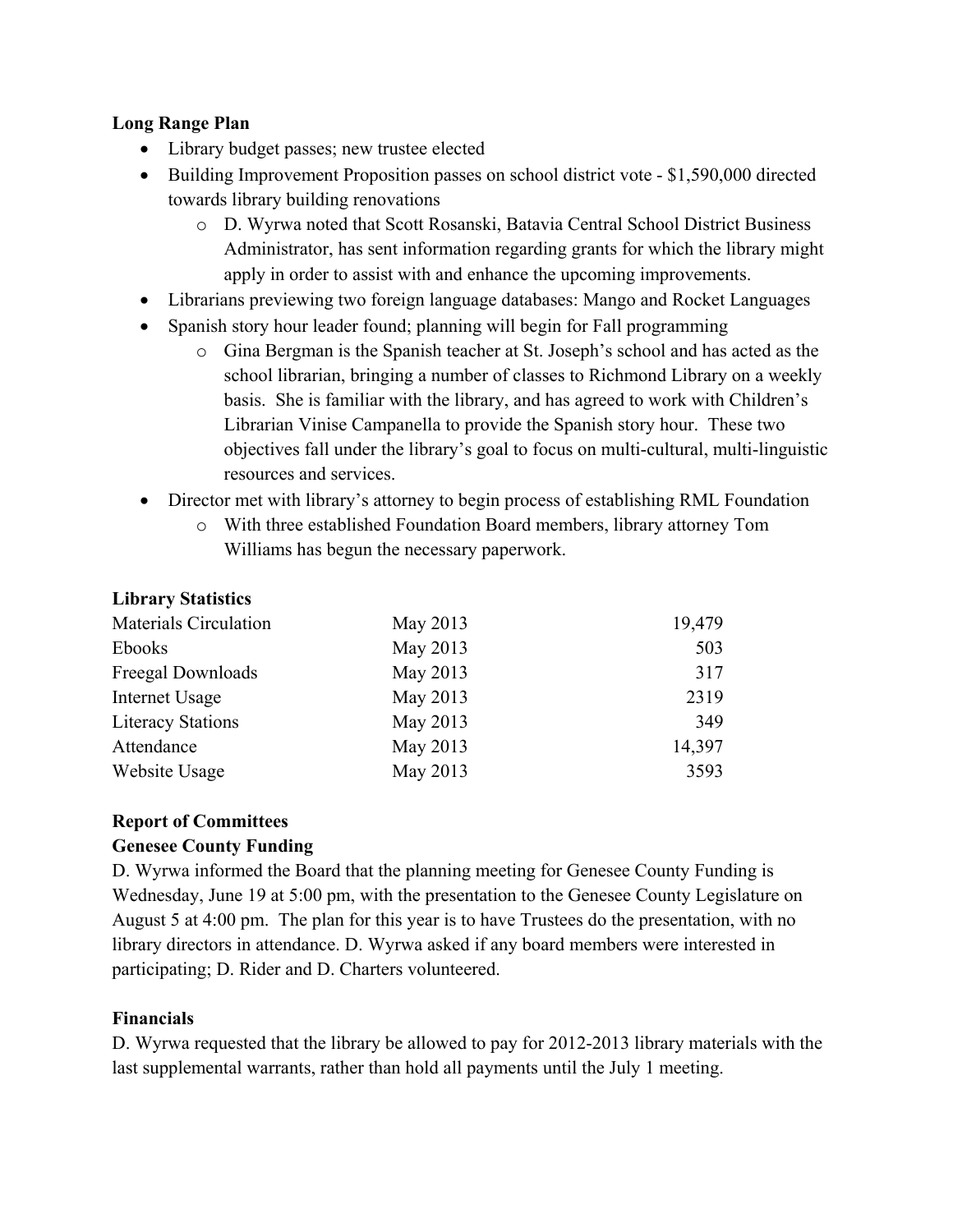Upon the motion of B. Stich and seconded by D. Rider, it was resolved to approve the payment for additional 2012-2013 library materials with on the supplemental warrants. All members voted yes. Motion carried.

# **Transfer of Funds**

Upon the motion of D. Rider and seconded by B. Stich, it was resolved to approve the transfer of \$1,485.00 from the New York State Retirement Line to the Equipment line to cover the additional funds needed for the outdoor electrical sign. All members voted yes. Motion carried.

Upon the motion of D. Rider and seconded by B. Stich, it was resolved to approve the payment of \$1,240.08 on Supplemental Warrant 70. All members voted yes. Motion carried.

Upon the motion of D. Rider and seconded by B. Stich, it was resolved to approve the manual check on Warrant 67. The amount of \$1,568.96 was received by P & A Administrative Services for May Health Care Costs. All members voted yes. Motion carried.

Upon the motion of D. Rider and seconded by B. Stich, it was resolved to approve the payment of \$1,552.84 on Supplemental Warrant 71. All members voted yes. Motion carried.

Upon the motion of D. Rider and seconded by B. Stich, it was resolved to approve the payment of \$46,976.88 on Warrant 69. All members voted yes. Motion carried.

# **May 2013 Summary of Revenues and Appropriations**

Upon the motion of D. Rider and seconded by B. Stich, it was resolved to approve the May 2013 Summary of Revenues and Appropriations. All members voted yes. Motion carried.

# **May Bank Reconciliations**

Upon the motion of D. Rider and seconded by B. Stich, it was resolved to approve the May 2013 Bank Reconciliation. All members voted yes. Motion carried.

# **Capital Reserve**

There is no change in the Capital Reserve. D. Wyrwa plans to have an overview of Capital Reserve at the July meeting.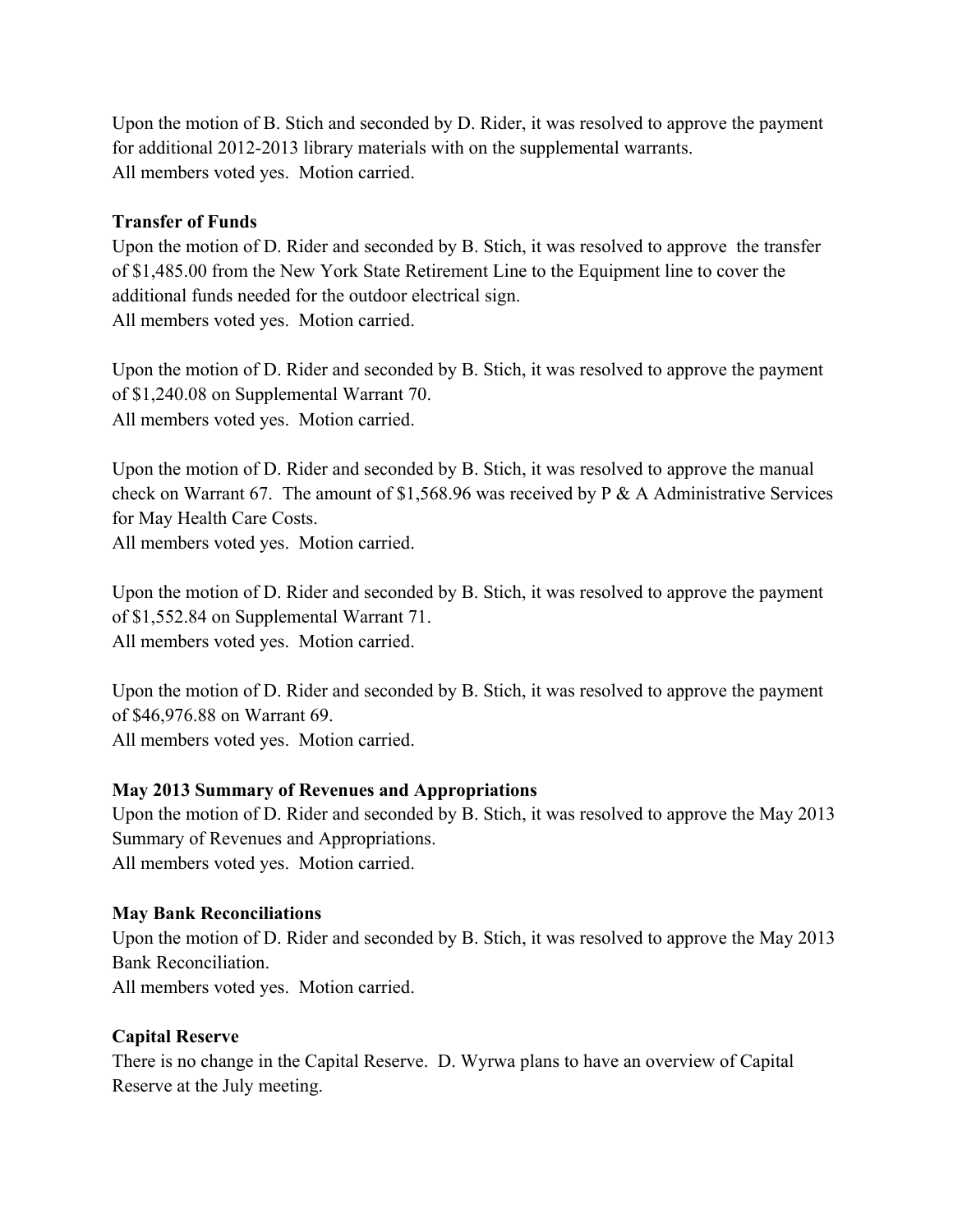**Communications –** none

# **Unfinished Business Outdoor Electronic Sign**

The Board had approved the purchase and installation of an outdoor electronic sign, based on a plan that included a \$5000 donation from the Friends of the Library. In light of the fact that the Friends were unable to provide that sum, D. Wyrwa felt it necessary to send out Requests for Proposals. She sent out four RFPs on May 22, with a due date of June 7. Of the four, Toth's Sports was the only proposal that addressed all the library's needs. D. Wyrwa would like to have the sign installed in August. D. Rider suggested that insurance be checked to cover any possible issues that could arise.

Upon the motion of T. Stokes and seconded by B. Stich, it was resolved to approve the purchase and installation of an Outdoor Electronic Sign from Toth's Sports. All members voted yes. Motion carried.

# **New Business**

# **2012-2013 Audit**

The library received communication from the new auditing firm, Freed Maxick, with projected dates to begin and complete the audit. D. Wyrwa has checked to be sure that key staff members will be available on those dates.

# **Director Evaluation**

B. Stich brought up the evaluation of the Library Director. She will send forms to all Trustees and asked D. Wyrwa to complete her self-assessment and write her goals for next year.

# **Adjournment**

D. Wyrwa and all the Trustees thanked T. Stokes for his years of service to the library as a member of the Board of Trustees. Everyone looks forward to continuing to work with him as a member of the Library Foundation Board.

There was no further business so, President Dana Charters adjourned the meeting at 7:52 pm.

Respectfully submitted, Diana Wyrwa, clerk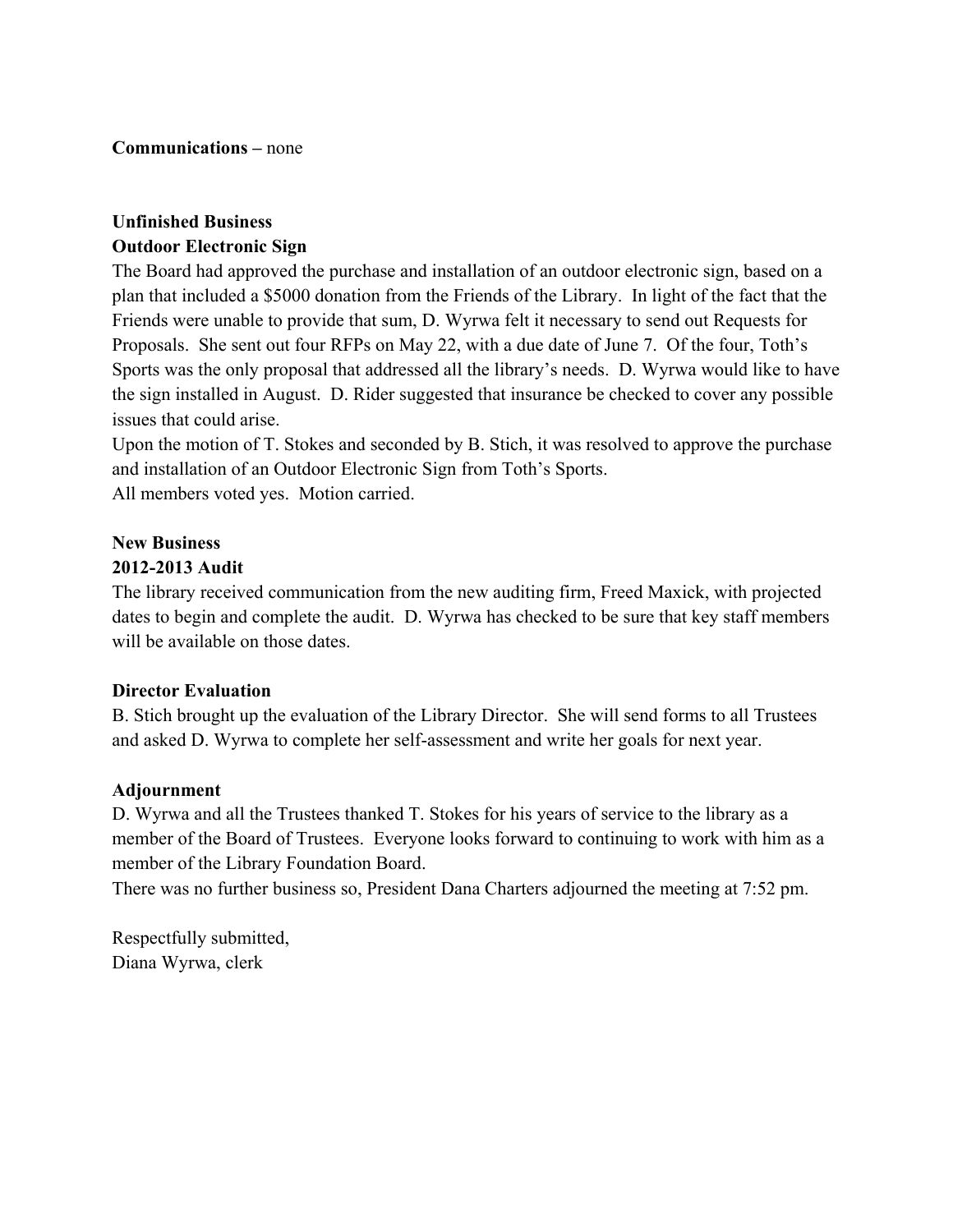*Approved by the Library Board of Trustees August* 12, 2013 **Richmond Memorial Library Board of Trustees July 1, 2013** 

The reorganization meeting of the Board of Trustees was held on Monday, July 1, 2013. President of the Board Dana Charters called the meeting to order at 6:31 pm. Members present: Dana Charters, Deborah Rider, Beth Stich Excused: Jennifer Reardon Also present: Colleen Brudz, Debra Levins, Michael Rivers, Alice Zito, Diana Wyrwa and Paula Haven

# **Board Appointment**

Michael Rivers has agreed to fill the vacancy on the Board left by Rosemary Surowka's resignation. This would be a two-year appointment that would complete R. Surowka's term. Upon the motion of B. Stich and seconded by D. Rider, it was resolved to approve the two-year appointment of Michael Rivers to the Board of Trustees. All members voted yes. Motion carried.

# **Swearing in of Board Members**

All members of the Board of Trustees in attendance were sworn-in by Notary Public, Alice Zito. Upon completion, A. Zito left the meeting.

D. Levins was an observer at this meeting. Her first official day will be July 8, pending Board approval.

# **Election of President and Election of Vice-President**

Upon the motion of B. Stich and seconded by D. Rider, Dana Charters was nominated as the President of the Board of Trustees.

All members voted yes. Motion carried.

Upon the motion of D. Rider and seconded by M. Rivers, Beth Stich was nominated as the Vice-President of the Board of Trustees. All members voted yes. Motion carried.

# **Appointment of Clerk**

Upon the motion of B. Stich and seconded by D. Rider, it was resolved to appoint Diana Wyrwa as Clerk to the Board of Trustees.

All members voted yes. Motion carried.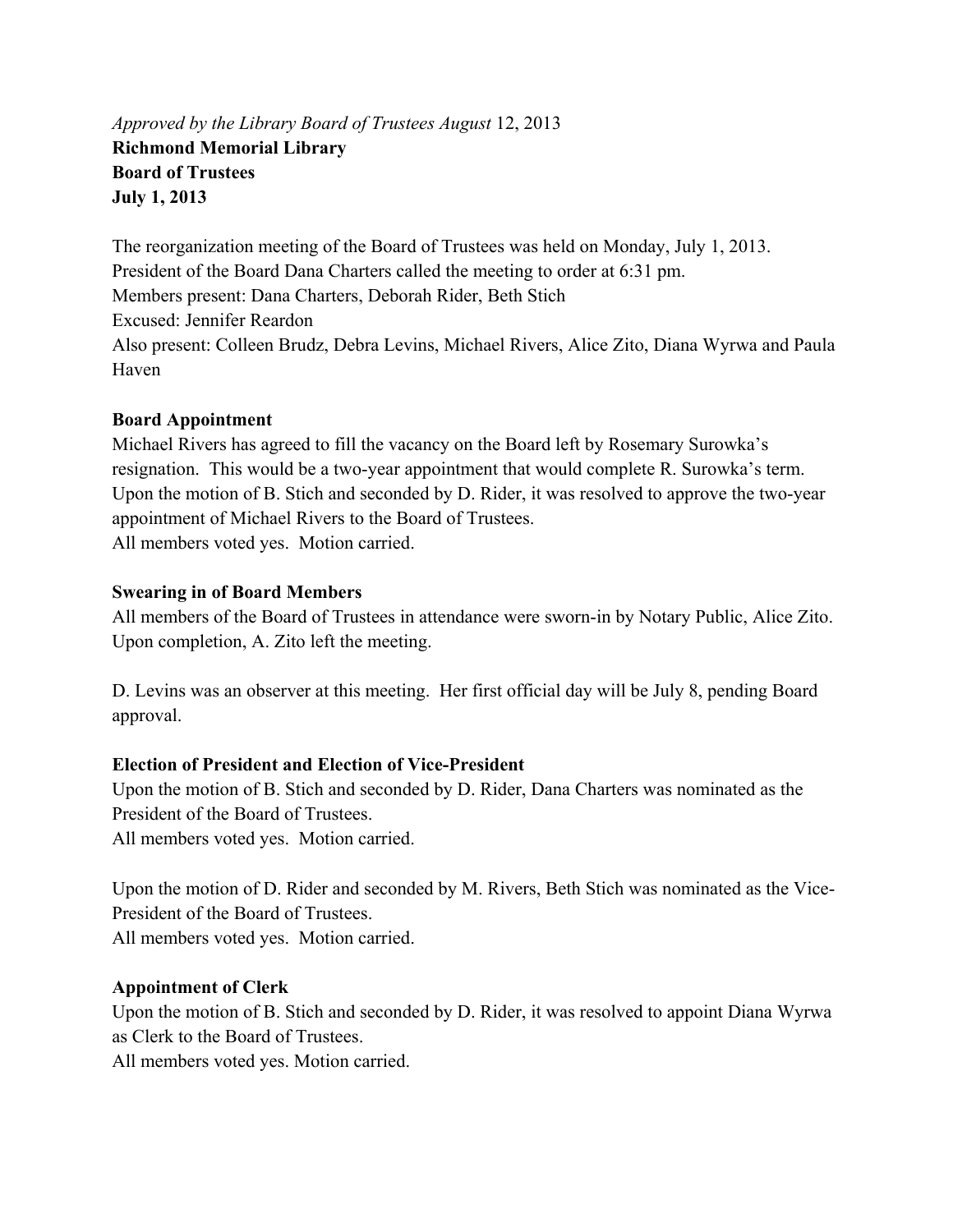# **Appointment of Deputy Clerk**

Upon the motion of B. Stich and seconded by D. Rider, it was resolved to appoint Paula Haven as Deputy Clerk to the Board of Trustees for the month of July, and Debra Levins as Deputy Clerk to the Board of Trustees from August through June 2014. All members voted yes. Motion carried.

### **Appointment of Treasurer**

Upon the motion of B. Stich and seconded by D. Rider, it was resolved to appoint Sally Sanford as Treasurer to the Board of Trustees. All members voted yes. Motion carried.

### **Appointment of Deputy Treasurer**

Upon the motion of B. Stich and seconded by M. Rivers, it was resolved to appoint Deborah Rider as Deputy Treasurer to the Board of Trustees. All members voted yes. Motion carried.

### **Appointment of Purchasing Agent**

Upon the motion of B. Stich and seconded by D. Rider, it was resolved to appoint Diana Wyrwa as Purchasing Agent to the Board of Trustees. All members voted yes. Motion carried.

#### **Designation of Library Attorney**

Upon the motion of B. Stich and seconded by D. Rider, it was resolved that the Williams Law Firm (Thomas & Gerald Williams) be the attorney of record to represent the Richmond Memorial Library. All members voted yes. Motion carried.

#### **Designation of Auditing Firm**

Upon the motion of B. Stich and seconded by D. Rider, it was resolved that Freed Maxick be the auditing firm for the Richmond Memorial Library. All members voted yes. Motion carried.

# **Designation of Official Bank Depository**

Upon the motion of B. Stich and seconded by D. Rider, it was resolved that Five Star Bank be the Official Bank Depository for the Richmond Memorial Library. All members voted yes. Motion carried.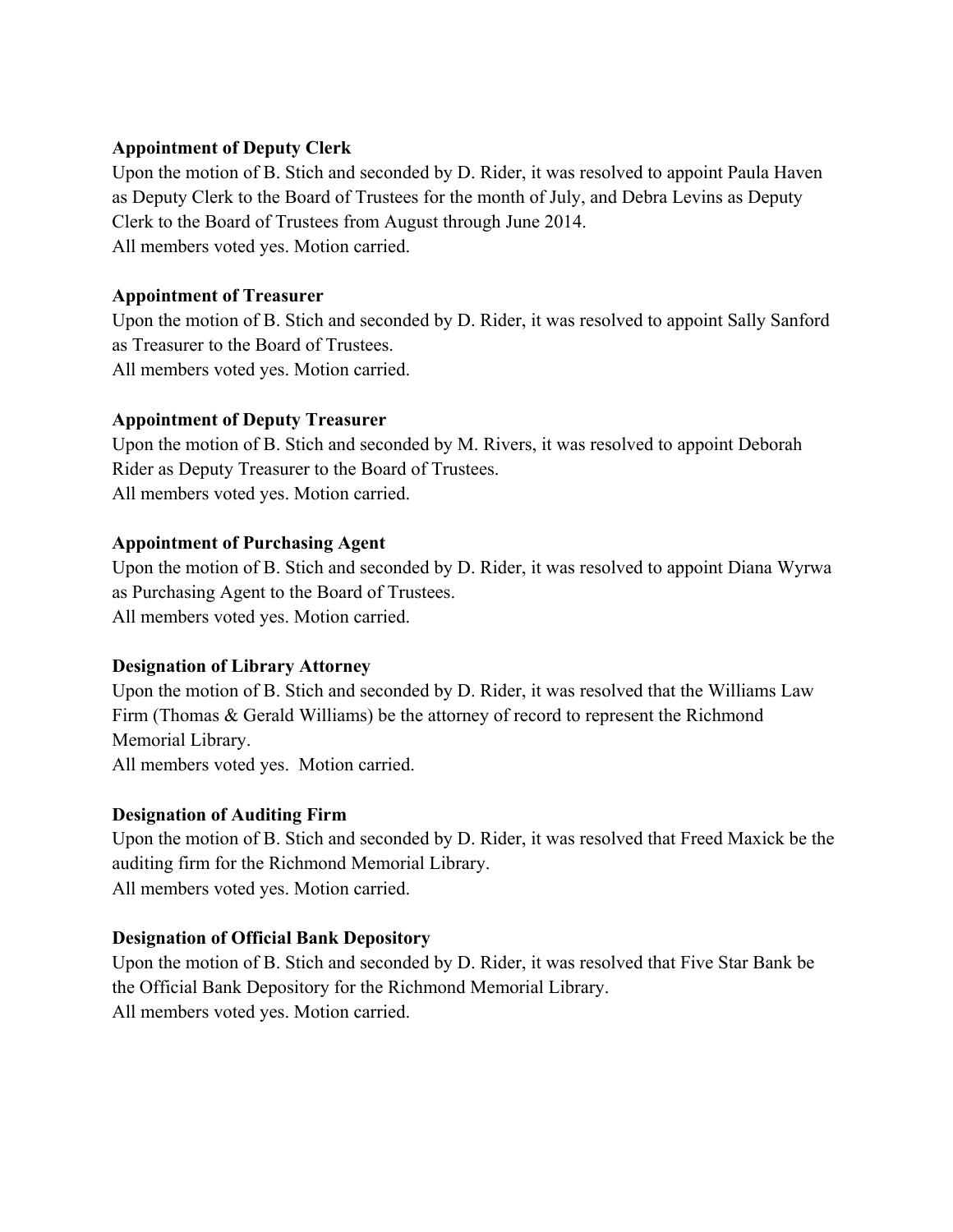# **Designation of Bank Signatories**

Upon the motion of D. Warren and seconded by M. Rivers, it was resolved that Sally Sanford, Beth Stich and Deborah Rider by appointed as the Bank Signatories for the Richmond Memorial Library.

All members voted yes. Motion carried.

# **Designation of Payroll Certifier**

Upon the motion of B. Stich and seconded by D. Rider, it was resolved that Diana Wyrwa be appointed as the Payroll Certifier for the Richmond Memorial Library. All members voted yes. Motion carried.

# **Designation of Petty Cash Funds**

Upon the motion of B. Stich and seconded by D. Rider, it was resolved to approve a Petty Cash amount of \$200 for the Richmond Memorial Library and \$100 for the SAGE Program. All members voted yes. Motion carried.

# **Designation of Official Newspaper**

Upon the motion of B. Stich and seconded by D. Rider, it was resolved that The Daily News be the Richmond Memorial Library's official newspaper. All members voted yes. Motion carried.

# **By-Laws Review**

Upon the motion of B. Stich and seconded by D. Rider, it was resolved to accept the By-Laws for the Richmond Memorial Library as they are written. All members voted yes. Motion carried.

# **Approval of Minutes**

Upon the motion of D. Rider and seconded by B. Stich, it was resolved to approve the minutes of the meeting of June 10, 2013.

All members voted yes. Motion carried.

**Public to Be Heard –** none

**Report of the Librarian Personnel Executive Session**  Upon the request of B. Stich and seconded by D. Rider, it was resolved to move to Executive Session at 6:44 pm. All members voted yes. Motion carried.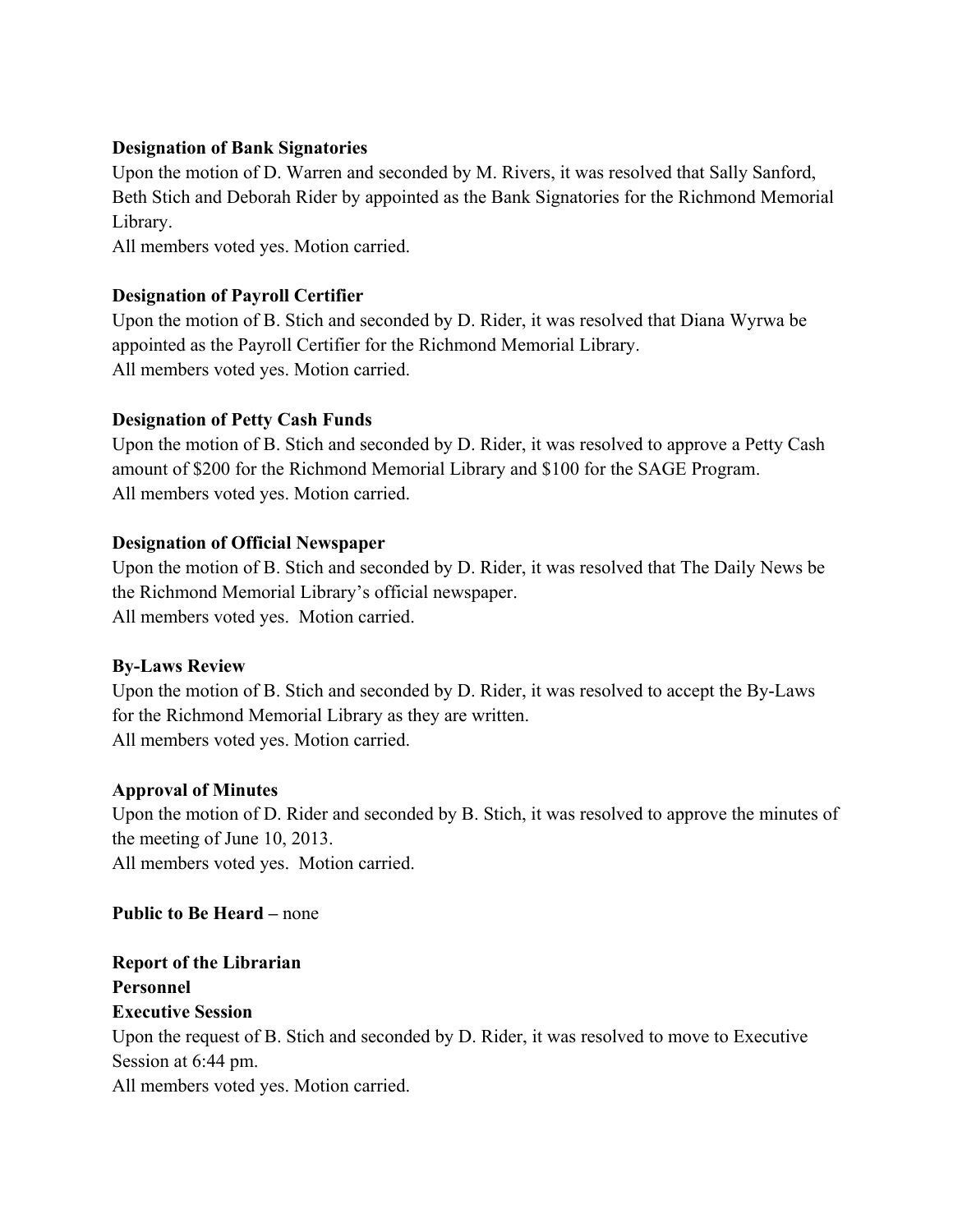Upon the request of B. Stich and seconded by D. Rider, it was resolved to end Executive Session at 7:18 pm. All members voted yes. Motion carried.

# **Personnel**

Upon the motion of D. Rider and seconded by M. Rivers, it was resolved to approve the appointment of Debra Levins as Part-Time Clerk as of July 8. All members voted yes. Motion carried.

Upon the motion of M. Rivers and seconded by B. Stich, it was resolved to approve 14 paid holidays for SAGE Coordinator Cathie Plaisted, funded through the Marshall Grant. All members voted yes. Motion carried.

# **Health Care Update**

D. Wyrwa reviewed the 2013-2014 total cost projections for employee health care. The library will remain with Univera Health Care, which has been a savings to the library, while providing excellent care for the employees. The plans will basically stay the same for the 2013-2014 fiscal year.

# **Bullet Aid – Senator Ranzenhofer**

D. Wyrwa reviewed a draft of a letter she composed to Senator Michael Ranzenhofer. Senator Ranzenhofer has shown his support for libraries by providing Bullet Aid funds: \$15,000 in 2012- 2013 and \$9,000 projected for 2013-2014. The \$15,000 is providing major funding for the library's outdoor electronic sign, to be installed this summer. A decision has yet to be made on the utilization of the \$9000.

# **Long Range Plan**

- Toth Sports awarded outdoor electronic sign project
- Daily News database from 2000 to present available on library web page
- New circulation desk installed in Children's Room accommodates technology, checkout of materials and allows for 2 workspaces plus provides display and storage space
- Story Walk for children conducted at Holland Land Office/Peace Garden by children's librarian, Vinise Campanella.

# **Library Statistics**

Statistics were unavailable due to the change of the Board of Trustees meeting to an earlier date. June and July statistics will be presented at the August meeting.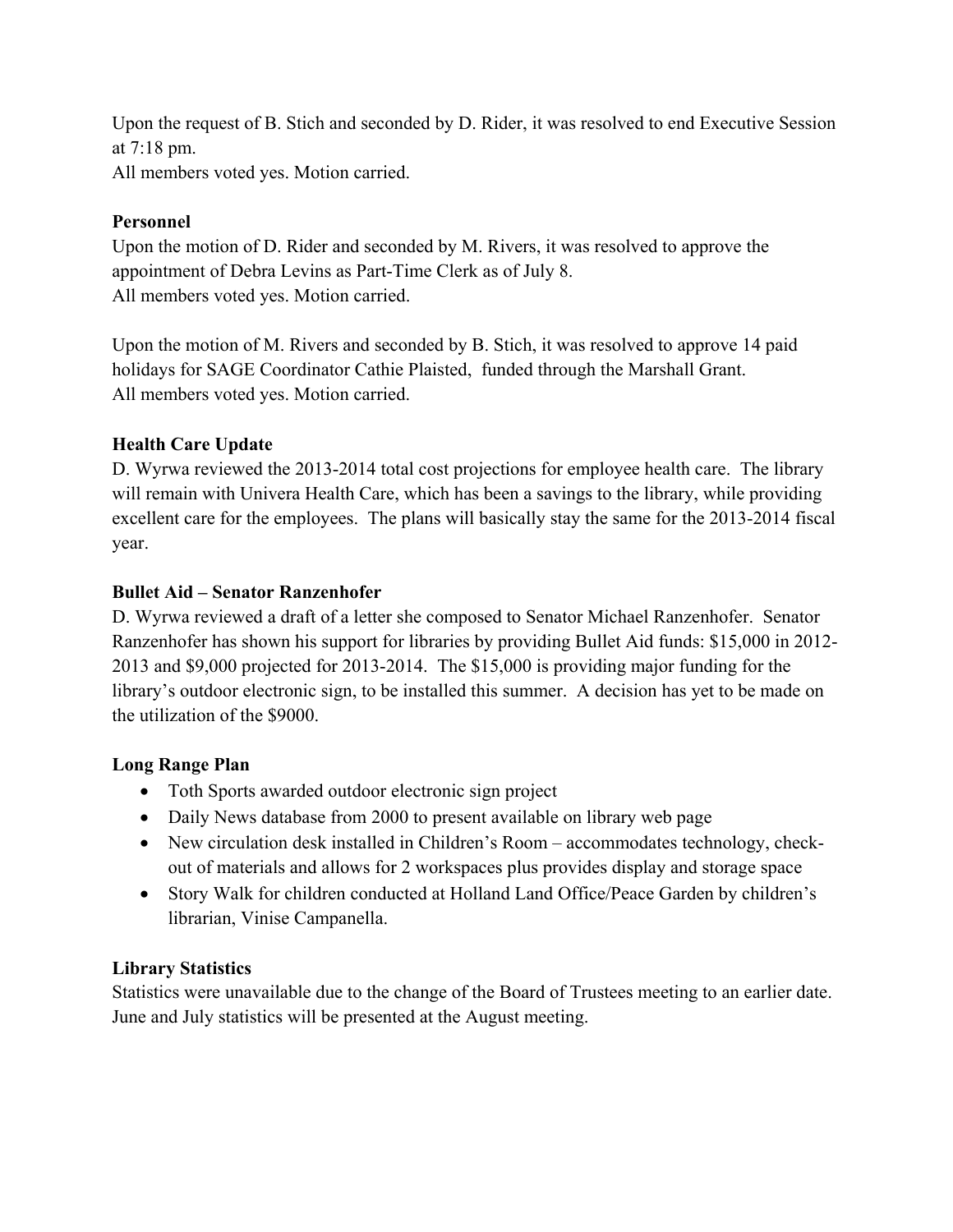# **Report of Committees Genesee County Funding**

D. Rider, D. Charters and Laura Pastecki from Oakfield will be speaking on August 5th to the Genesee County Funding Subcommittee on the theme of "Return on Investment." Tom Bindeman and Lisa Erickson from NIOGA will also be in attendance.

# **Financials**

# **Adoption of 2013-2014 Budget**

Upon the motion of M. Rivers and seconded by B. Stich, it was resolved to adopt the 2013-2014 Budget.

All members voted yes. Motion carried.

# **Adoption of 2013-2014 Marshall Grant Budget**

Upon the motion of M. Rivers and seconded by B. Stich, it was resolved to adopt the 2013 – 2014 Marshall Grant Budget.

All members voted yes. Motion carried.

# **Transfers**

Upon the motion of M. Rivers and seconded by B. Stich, it was resolved to approve the following transfers:

\$16.49 from Genesee County Books Line to Genesee County Electronic Resources Line, and \$831.01 from Genesee County AV Line to Genesee County E Resources Line. These final purchases using Genesee County Funds will go towards additional online databases.

\$96.33 from Marshall Grant Supplies Line to the Marshall Grant AV Line to cover the last AV purchase for Marshall Grant collection.

\$847.00 from Part Time Salaries Line to Professional Salaries Line to cover the final payment of professional salaries in the 2012-2013 fiscal year.

\$164.61 from Part Time Salaries Line to Custodial Salaries Line to cover the final payment of custodial salaries in 2012-2013 fiscal year.

\$991.97 from Part Time Salaries Line to Clerical Salaries Line to cover the final payment of clerical salaries in 2012-2013.

\$35.21 from Marshall Grant Periodicals Line to Marshall Grant AV Line to cover the final AV payment from Marshall Grant 2012-2013.

\$125.93 from Marshall Grant Periodicals Line to Marshall Grant Books Line to cover funds needed for book orders from Marshall Grant 2012-2013.

All members voted yes. Motion carried.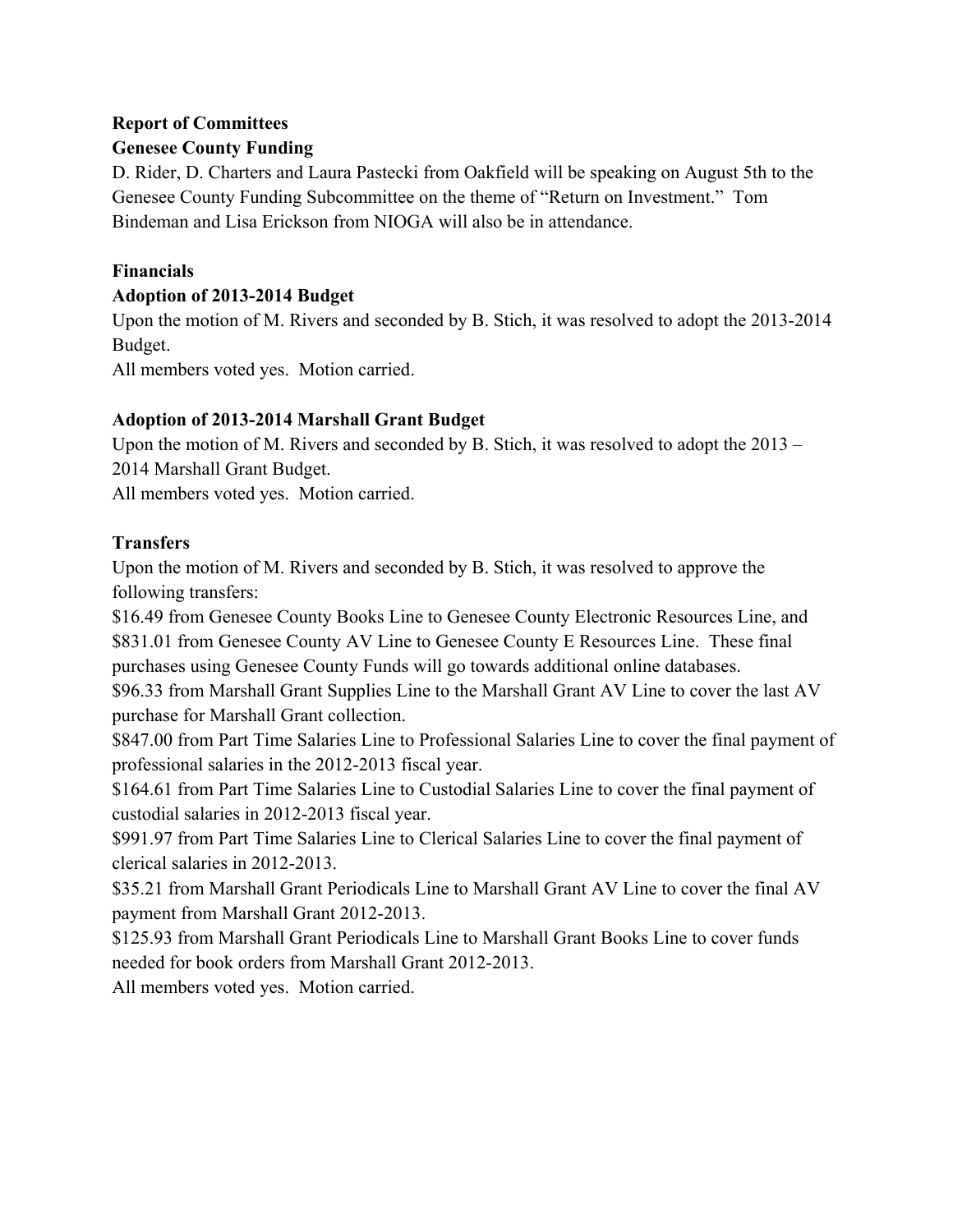### **Approval of Invoices for Payment**

Upon the motion of M. Rivers and seconded by B. Stich, it was resolved to approve the payment of \$13,225.87 on Supplemental Warrant 74. All members voted yes. Motion carried.

Upon the motion of M. Rivers and seconded by B. Stich, it was resolved to approve the payment of \$4,501.37 on Supplemental Warrant 75. All members voted yes. Motion carried.

Upon the motion of M. Rivers and seconded by B. Stich, it was resolved to approve the payment of \$7,783.87 on Warrant 1.

All members voted yes. Motion carried.

# **2012-2013 Budget Status**

To date, there are 15 outstanding Purchase Orders for a total of \$39,732.26.

### **Reserves**

D. Wyrwa went over the Capital Reserve Income and Expenditures as of July 1, 2013. She also explained that there is a need to create and name the reserve account that will have the funds to cover health care earned by retired library employees.

Upon the motion of B. Stich and seconded by D. Rider, it was resolved to approve the creation of the Earned Health Care Reserve for Retirees.

All members voted yes. Motion carried.

# **Communications**

# **Genesee County Technology Report**

D. Wyrwa pointed out where the Richmond Memorial Library and all Genesee County libraries are included in the 2013 Focus Group Monitoring Report.

# **Resurrection Parish Parade**

P. Haven read a letter from Don Lewis, Resurrection Parade Chairman, thanking D. Wywra for the participation of the library van in the parade this year.

P. Haven also read a note from former Board Member Tracy Stokes, thanking the Board for his retirement gift.

#### **Unfinished Business –** none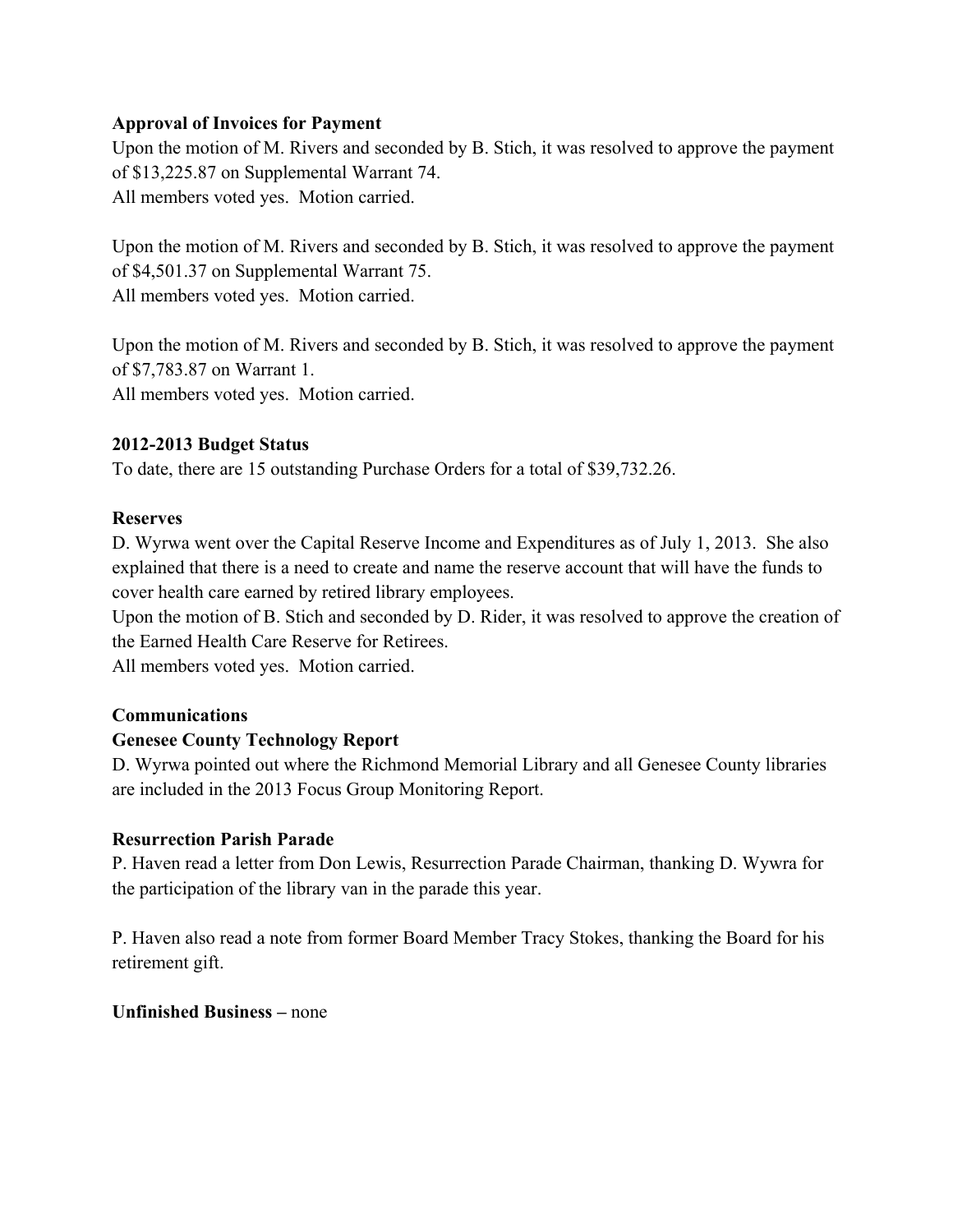#### **New Business**

D. Wyrwa informed the Board that she will be attending the September 2013 Batavia Central School District Buildings and Grounds meeting to confer about the scheduling of the Capital Improvement projects for the library. When the driveway and sidewalk are replaced, the building will need to be closed to the public, and she will discuss when that will have the least impact on library services.

D. Wyrwa also apprised the Board about the new Membership Campaign of the Friends of Richmond Memorial Library, which has the goal of 1000 members before the end of 2013.

# **Adjournment**

There was no further business so, President Dana Charters adjourned the meeting at 8:02 pm.

Respectfully submitted, Diana Wyrwa, clerk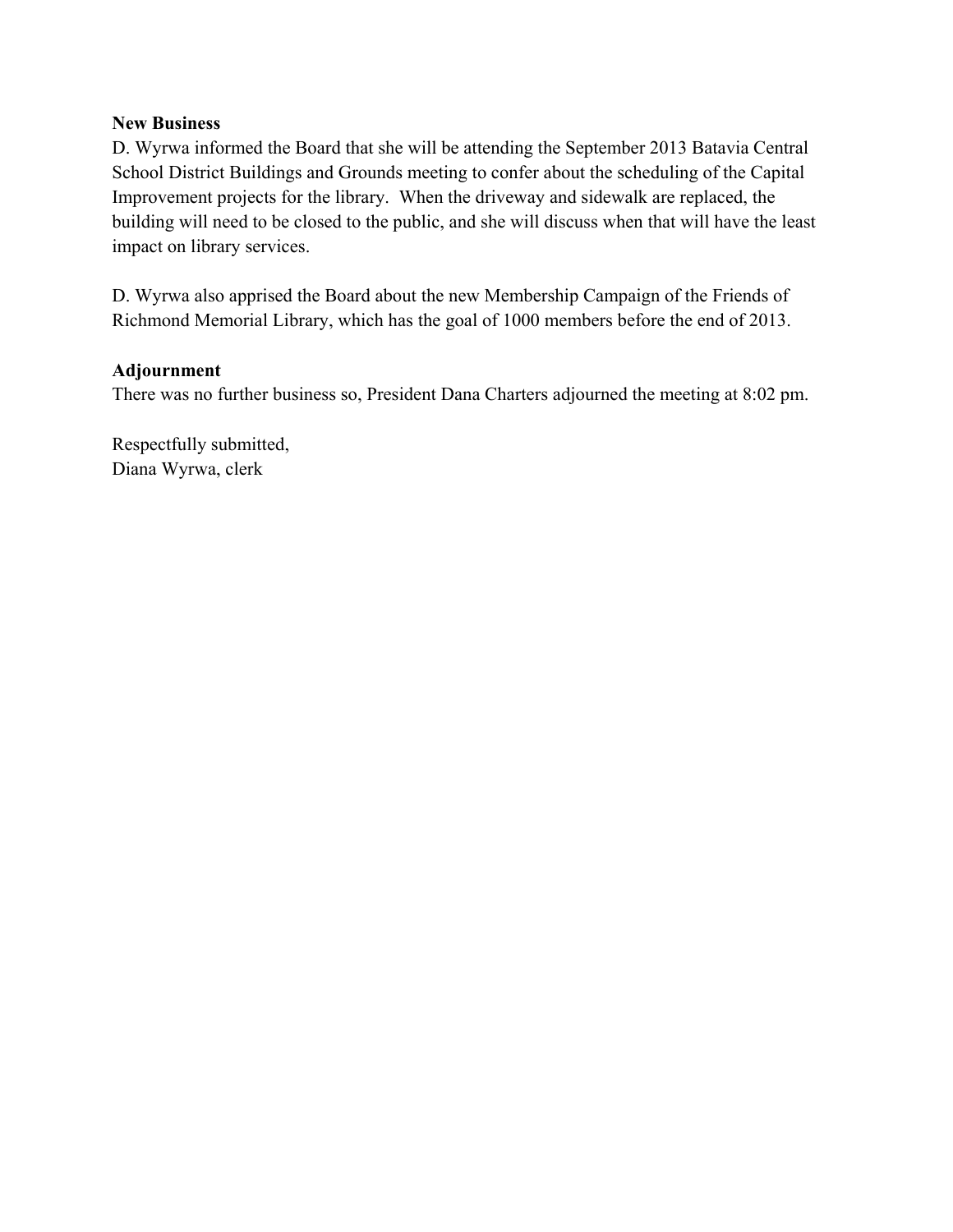# *Approved by the Library Board of Trustees September 9, 2013*  **Richmond Memorial Library Board of Trustees August 12, 2013**

The regular meeting of the Board of Trustees was held on August 12, 2013. President of the Board Dana Charters Warren called the meeting to order at 6:30 pm. Members present: Dana Charters Warren, Deborah Rider, Beth Stich, Jennifer Reardon, Michael Rivers Also present: Diana Wyrwa, Paula Haven, Alice Zito and Debra Levins Excused: Colleen Brudz

# **Swearing in of Board Member**

Jennifer Reardon was sworn-in by Notary Public, Alice Zito. Upon completion, A. Zito left the meeting.

### **Approval of Minutes**

Upon the motion of D. Charters Warren and seconded by M. Rivers, it was resolved to approve the minutes of the July 1, 2013 meeting with the following corrections in italics:

**Appointment of Deputy Treasurer** 

Upon the motion of B. Stich and *seconded by M. Rivers*, it was resolved to appoint Deborah Rider as Deputy Treasurer to the Board of Trustees.

**Designation of Bank Signatories** 

Upon the motion of *D. Charters Warren and seconded by M. Rivers*, it was resolved that Sally Sanford, Beth Stich and Deborah Rider be appointed as the Bank Signatories for the Richmond Memorial Library.

- The heading Bullet Care, should be Bullet *Aid*.
- Under Report of Committees, Genesee County Funding, change the date to *August 5*.

All members voted yes. Motion carried.

**Public to Be Heard – none**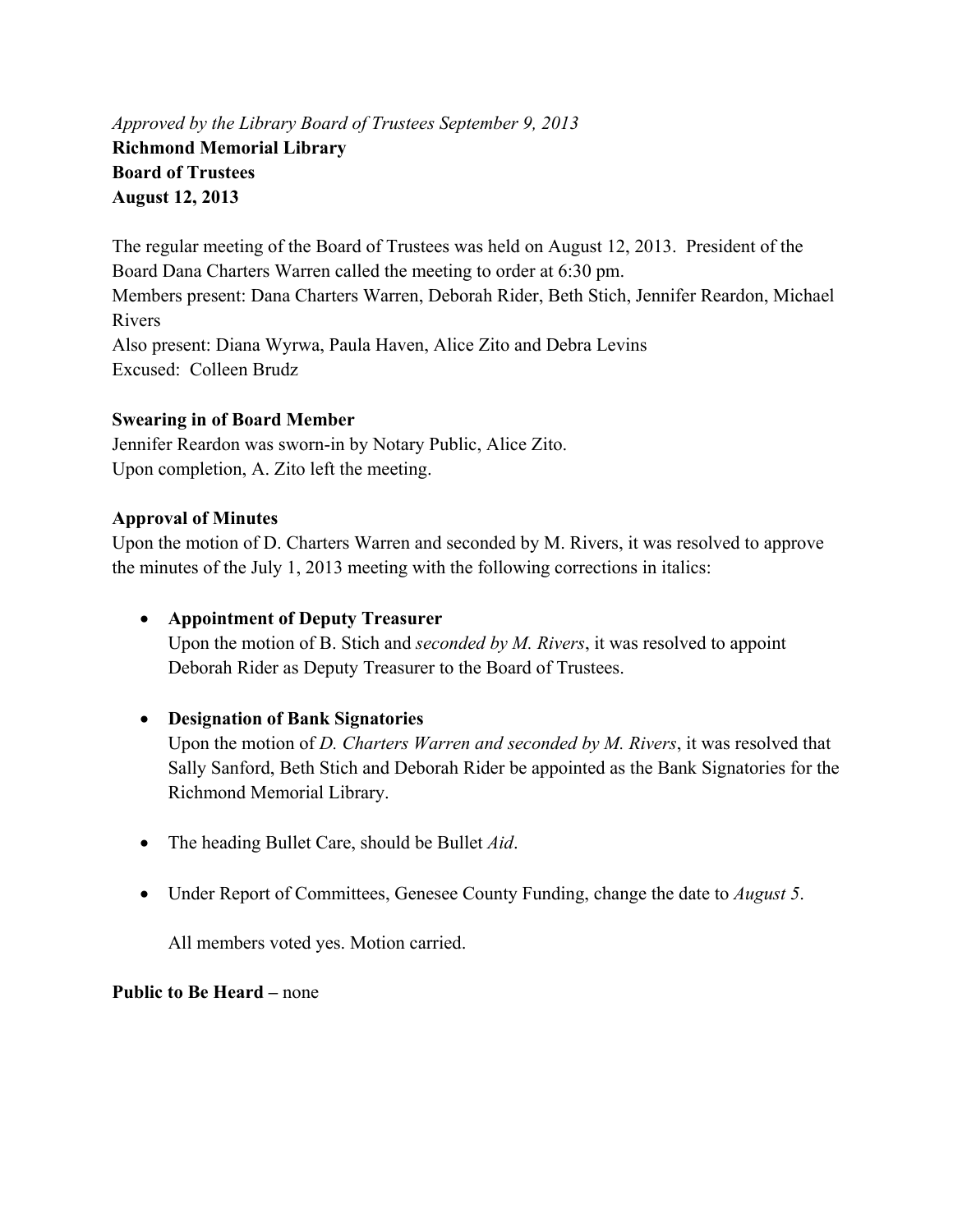# **Report of the Librarian Personnel Executive Session**

Upon the request of B. Stich and seconded by D. Charters Warren, it was resolved to move to Executive Session at 6:35 pm. All members voted yes. Motion carried.

Upon the request of B. Stich and seconded by D. Charters Warren, it was resolved to end Executive Session at 6:50 pm. All members voted yes. Motion carried.

# **Personnel**

Upon the motion of J. Reardon and seconded by M. Rivers, it was resolved to approve the end of employment of Stacey Donahue.

All members voted yes. Motion carried.

# **ERS 2014 Estimate**

The 2014 estimated prepayment amount due for the NYS & Local Retirement System is \$137,203 by December 15, 2013, and \$138,449 payment due February 1, 2014. The Library plans to pay by December 15. The budgeted ERS amount for 2013-2014 is sufficient to cover the costs.

# **Audit**

Auditors were on site in July, and will be back in August to continue work with Treasurer Sally Sanford and other library staff. Libraries may not be eligible to create earned health care reserves for retirees. There's no problem with having a capital reserve. Research is being continued. The Freed Maxick Firm will present all findings to the Board.

# **Policy Proposals**

# **Tobacco Free**

The Tobacco Free Policy was tabled until the next Board meeting. The Policy will be rewritten or added into the current Rules of Conduct.

# **Borrowing Policy**

Upon the motion of M. Rivers and seconded by Beth Stich, it was resolved to approve the proposed changes of the Borrowing Materials Policy.

All members voted yes. Motion carried.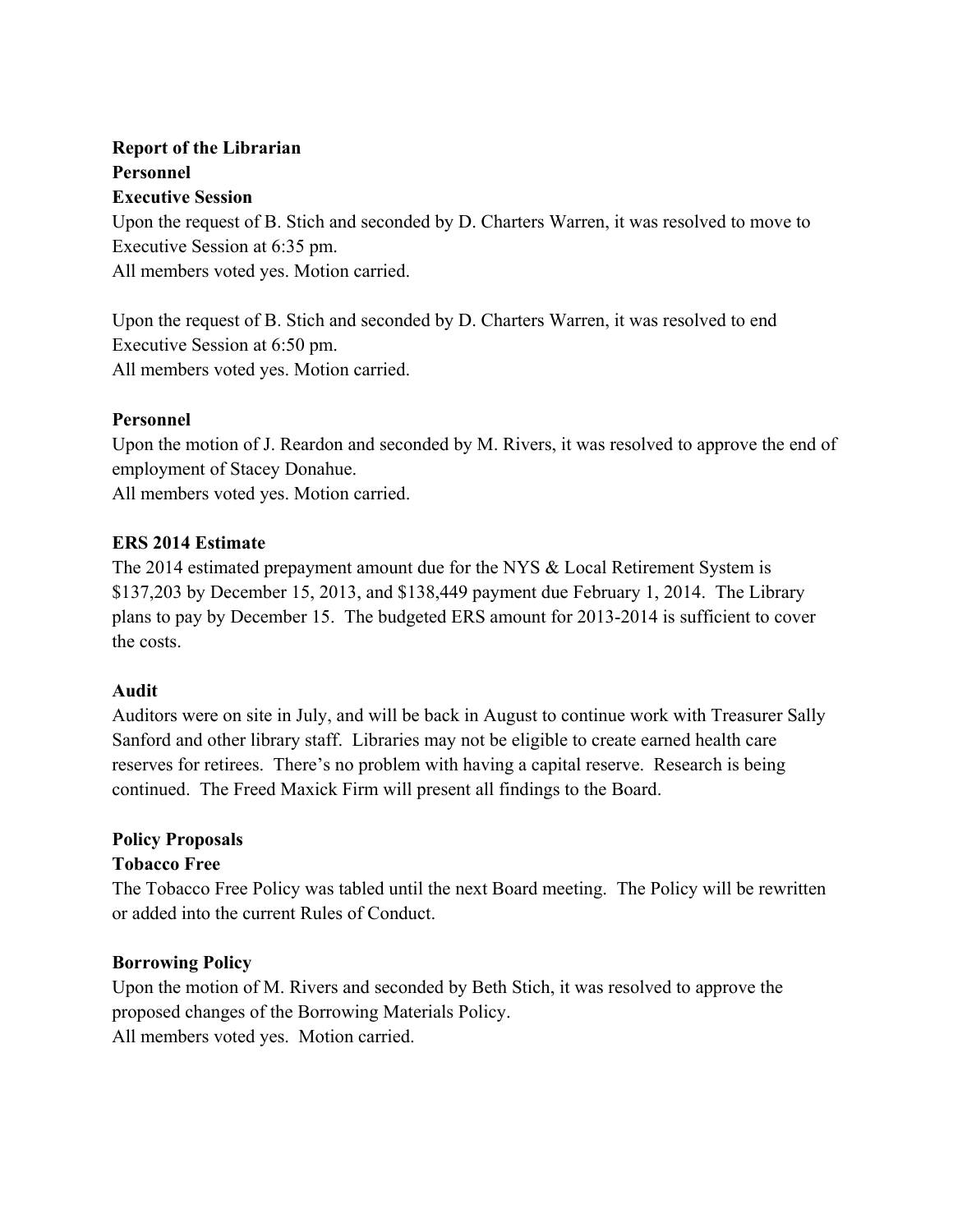# **NYS Construction Grant**

Research is being done on the NYS Construction Grant. D. Wyrwa is working with the school district in conjunction with the upcoming construction project. Funding will be sought for the roof replacement through the NYS Construction Grant. Preliminary intent to apply has been given to NIOGA. The goal is for Library Board approval in September. The State deadline is early October.

# **Long Range Plan**

Monthly update reviewed; highlights included:

- Librarians decided on Rocket Languages as the foreign language database offering.
- The new bicycle rack in memory of Gasper Mortellaro has arrived.
- Working with Batavia BCSD architects; measurements for new windows were taken. The discussion on handicap parking continues. A drive up book drop has been added to the new design.
- Working with Friends of the Library on a GO Art REACH Grant which will assist with funding to create a series of workshops for Seniors on various topics (RML Academy).
- Met with NIOGA concerning changing children's DVD parameters; discussed circulation procedures and cataloging of special collections such as cake pans.
- First draft of new home page was previewed.
- The 2<sup>nd</sup> READ poster features Jen Reardon, Library Trustee. The next several posters are being planned. The third one will feature a reading therapy dog, and the forth one will feature Library Trustee Michael Rivers.
- The Historical marker application was approved.

# **Library Statistics**

| <b>Materials Circulation</b> | June 2013        | 20,453 |
|------------------------------|------------------|--------|
| Ebooks                       | June 2013        | 487    |
| Freegal Downloads            | June 2013        | 322    |
| <b>Internet Usage</b>        | June 2013        | 2,302  |
| <b>Literacy Stations</b>     | June 2013        | 444    |
| Attendance                   | June 2013        | 13,896 |
| Website Usage                | June 2013        | 4,308  |
| <b>Materials Circulation</b> | <b>July 2013</b> | 26,053 |
| <b>Ebooks</b>                | <b>July 2013</b> | 614    |
| Freegal Downloads            | <b>July 2013</b> | 322    |
| Internet Usage               | <b>July 2013</b> | 2,823  |
| <b>Literacy Stations</b>     | <b>July 2013</b> | 378    |
| Attendance                   | <b>July 2013</b> | 16,424 |
| Website Usage                | <b>July 2013</b> | 4,623  |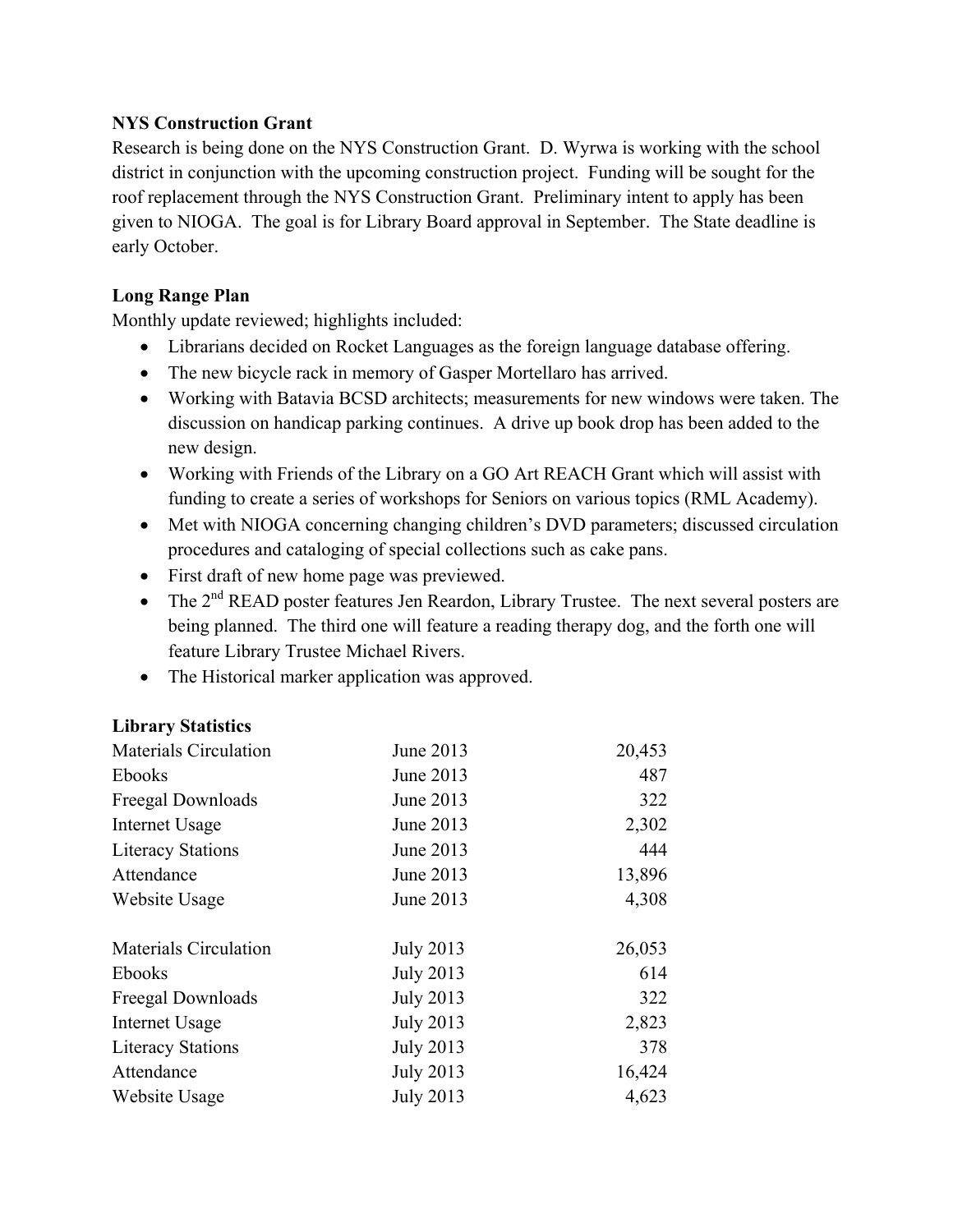# **Report of Committees Genesee County Funding**

On August 5<sup>th</sup>, D. Rider and D. Charters Warren participated in the presentation to the Genesee County Funding Subcommittee. Both board members agreed that the presentation was successful. Importance of the library reaching all members of the community was stressed. The economic impact that libraries have on the community was also noted.

Included in the Board packet was a copy of a letter from County Manager, Jay Gsell, regarding recommendations for funding requests for 2014. September  $3<sup>rd</sup>$  is the due date for that letter. D. Wyrwa is working on it.

# **Financials**

**Transfers** 

None.

# **Approval of Invoices for Payment**

Upon the motion of B. Stich and seconded by D. Rider, it was resolved to approve the payment of \$1,284.07 on Supplemental Warrant 77. All members voted yes. Motion carried.

Upon the motion of B. Stich and seconded by D. Rider, it was resolved to approve the payment of \$3,472.46 on Supplemental Warrant 78. All members voted yes. Motion carried.

Upon the motion of B. Stich and seconded by D. Rider, it was resolved to approve the payment of \$8,216.66 on Supplemental Warrant 79. All members voted yes. Motion carried.

Upon the motion of B. Stich and seconded by D. Rider, it was resolved to approve the payment of \$17,127.14 on Supplemental Warrant 81. All members voted yes. Motion carried.

Upon the motion of B. Stich and seconded by D. Rider, it was resolved to approve the payment of \$1,495.15 on Supplemental Warrant 82. All members voted yes. Motion carried.

Upon the motion of B. Stich and seconded by D. Rider, it was resolved to approve the payment of \$3,929.73 on Supplemental Warrant 84. All members voted yes. Motion carried.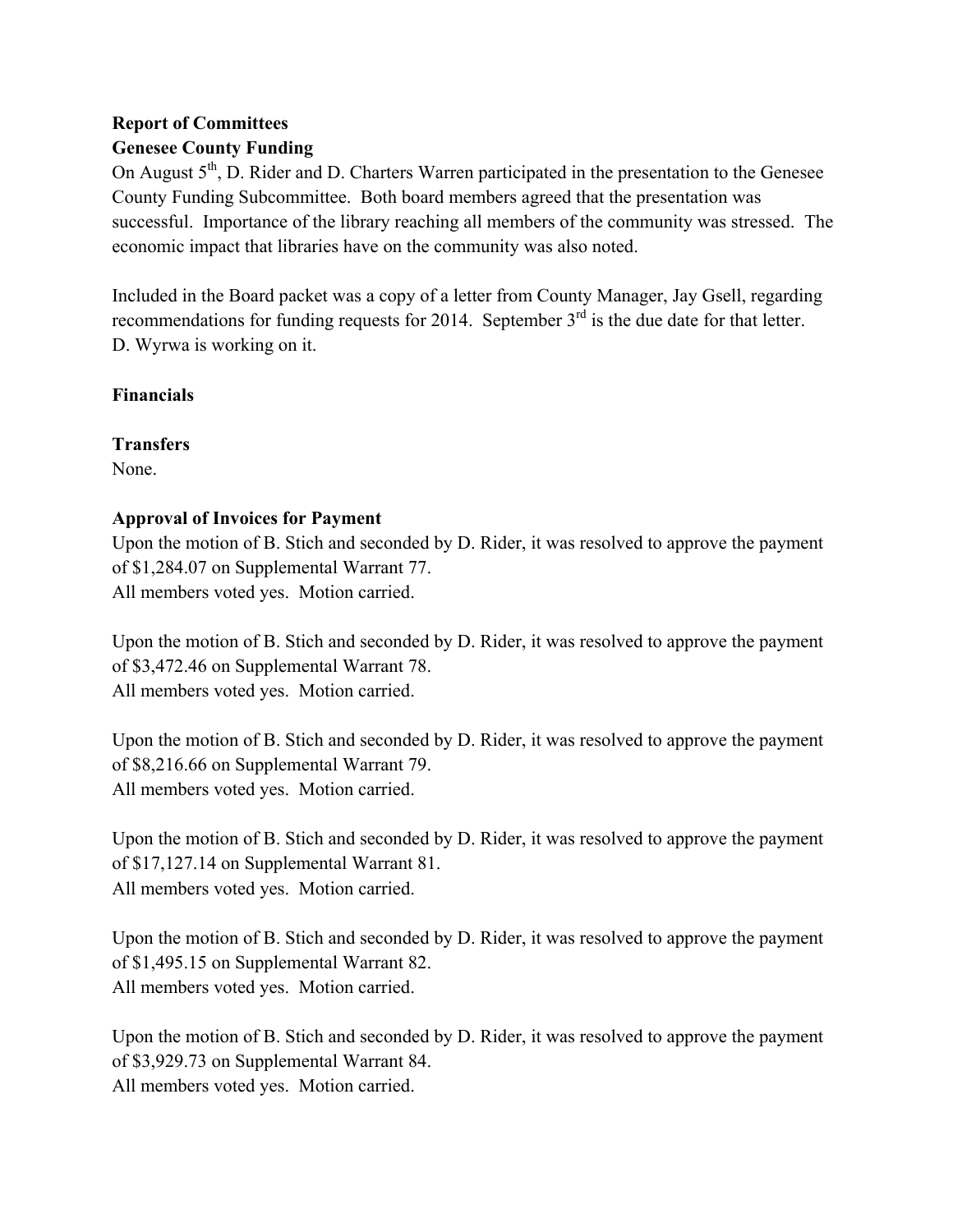# **July 2013 Summary of Revenues and Appropriations**

Upon the motion of B. Stich and seconded by D. Rider, it was resolved to approve the July 2013 Summary of Revenues and Appropriations. All members voted yes. Motion carried.

### **June/July 2013 Bank Reconciliation**

Upon the motion of B. Stich and seconded by D. Rider, it was resolved to approve the June and July 2013 Bank Reconciliations. All members voted yes. Motion carried.

### **Reserves**

D. Wyrwa noted a correction on the 7/01/13 Capital Reserves Income and Expenditures and Balance. On page 2, there is an addition of \$895 to include labor for the Cafe countertop.

### **Communications**

# **Unfinished Business**

### **Historical Marker**

The application was approved. Dedication is scheduled for November  $8<sup>th</sup>$  at the Library. Invitations will be distributed through the City Historian's Office.

#### **New Business**

# **READ Poster Agreement**

M. Rivers made a motion to approve The READ Poster one year contract with paulfreeman photography. B. Stich seconded the motion. All members voted yes. Motion carried.

#### **After School**

D. Wyrwa apprised the Board of the increased number of students after school last year, and the fact that it's more supervision than staff is physically able to provide. Also of concern are tutored OSS students that stay beyond their tutoring session. The possibility of assistance from an administrative intern from the BCSD or the hiring of a security firm is being looked into.

# **Adjournment**

There was no further business. President Dana Charters Warren adjourned the meeting at 8:40 pm.

Respectfully submitted, Diana Wyrwa, Clerk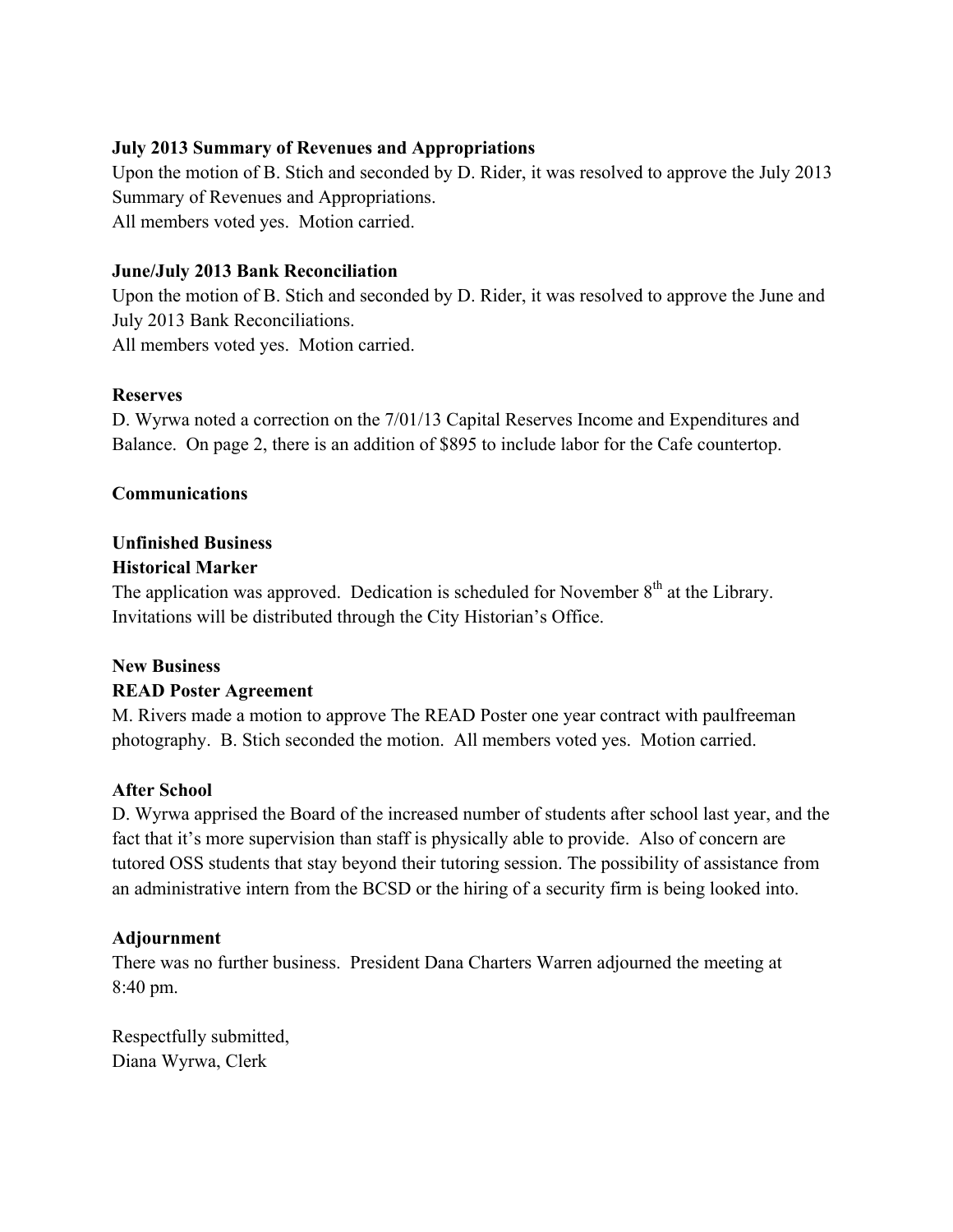### *Approved by the Library Board of Trustees October 21, 2013*  **Richmond Memorial Library Library Board of Trustees September 9, 2013**

The September meeting of the Library Board of Trustees was held on Monday, September 9, 2013. President Dana Charters Warren called the meeting to order at 6:30 p.m. Members present: Dana Charters Warren, Beth Stich, Jennifer Reardon, Deborah Rider and Michael Rivers Also present: Colleen Brudz, Diana Wyrwa and Debra Levins

# **Approval of Minutes**

Upon the motion of D. Rider and seconded by M. Rivers, it was resolved to approve the minutes of the August 12, 2013 meeting. All members voted yes. Motion carried.

# **Public to be heard -** None.

# **Report of Librarian**

# **Personnel**

Upon the motion of B. Stich and seconded by D. Rider, it was resolved to accept the resignation of Jean Pettit, Library Page, effective August 15, 2013; and the appointment of replacement Jamie Dawson as of September 12, 2013 pending civil service approval.

All members voted yes. Motion carried.

# **Construction Grant**

D. Wyrwa reviewed the Library Construction Grant to be submitted for replacement of the library's roof. The Library Roof Project is the first phase of the approved renovations to the library building. The primary and crucial repair needed for the library is the roof. There are many leaks, especially where the old building meets the new, and around the skylight. Projection for the work to be done is April 1 – June 30, 2014. D. Wyrwa has been working with the school district and the architectural firm of Young and Wright to complete the grant, so that it may be submitted to the state by the October 11, 2013 deadline.

Upon the motion of M. Rivers and seconded by J. Reardon, it was resolved to proceed with the NYS Construction Grant application.

All members voted yes. Motion carried.

# **Meeting Room Policy**

D. Wyrwa explained that the library's meeting room policy currently reflects the name of the library's first coffee shop. Rather than be specific to any one owner, her suggestion was for the policy to state that *refreshments served in the meeting rooms must be purchased through the refreshment vendor that currently holds the Genesee County Health Permit for food and drink at the Richmond Memorial Library.*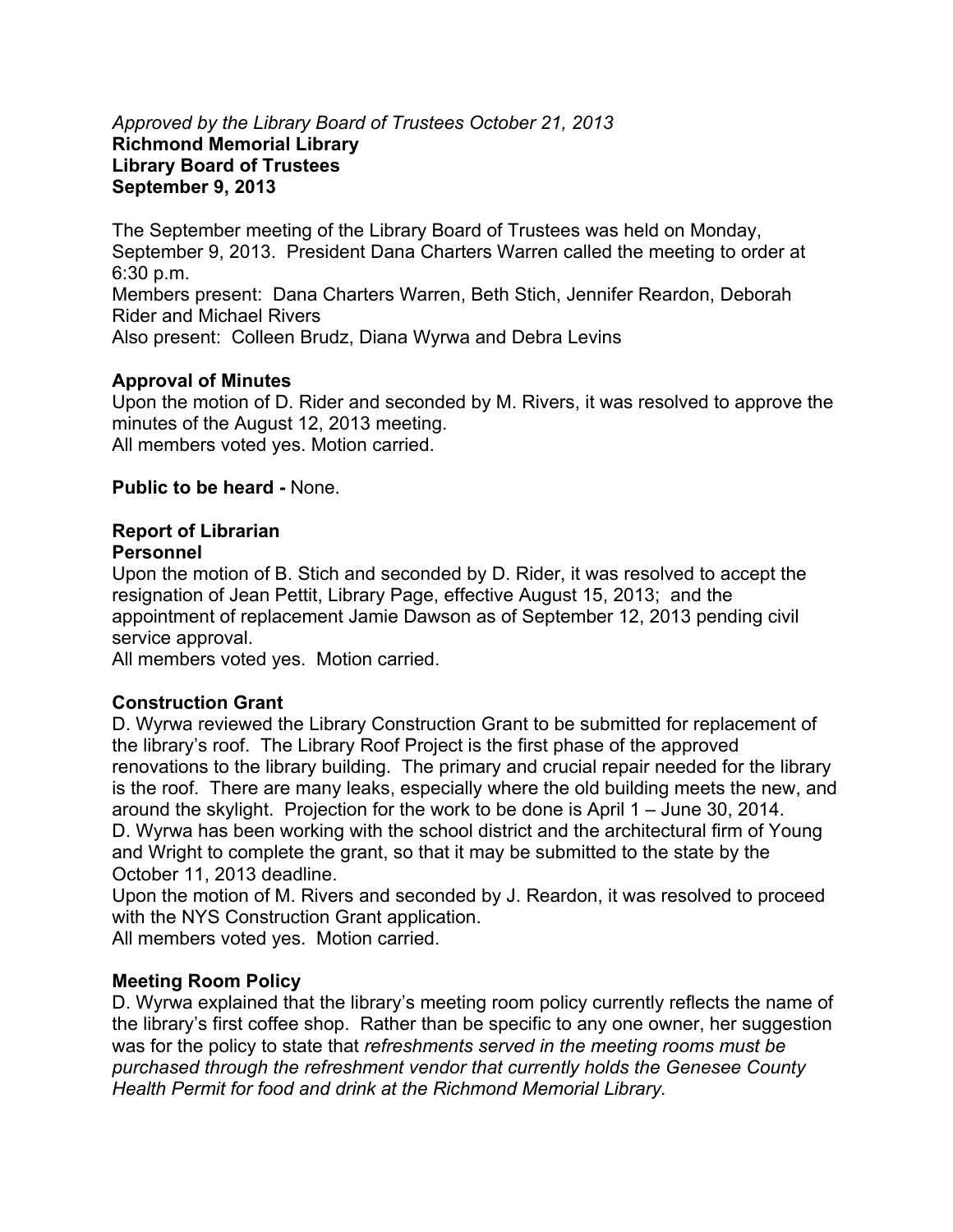Upon the motion of D. Rider and seconded by B. Stich, it was resolved to revise the library's meeting room policy as written. All members voted yes. Motion carried.

# **Summer Reading Reports**

Children's Room – by Vinise Campanella, Children's Librarian "Dig into reading" was the theme. Attendance & programing increased. Story times had good attendance at 1755, which is up from 2012. Outreach visits included the Youth Bureau parks programs and extended year programs at Batavia schools, a booth at the Youth Bureau summer carnival, and visits from the YMCA Kinder Kamp.

# Teen Program – by Paula Haven, Teen Services Librarian

The theme was "Beneath the Surface, which was ocean-related. Registration was steady, however, participation has decreased. From comments made, P. Haven believes a major factor is that the library is competing with many other programs for this age group.

Adult Programs – by Leslie DeLooze, Community Services Librarian "Dig into Reading" attracted 306 participants, which was up 7% from last year. Twentyfour of those participants came from meetings that Cathie Plaisted, SAGE Coordinator had with residents at senior housing or at outings with the van. The number of readers (131) that finished the program and collected their prize was up 12%. The Gnome Home/Hobbit House contest had good participation.

Overall, there was a huge summer attendance and circulation increase.

# **Long Range Plan**

Monthly update reviewed; highlights included:

- Library sign installed favorable comments.
- V. Campanella will begin Bi-Lingual Story Time on Monday October  $21<sup>st</sup>$  with the help of Spanish Teacher Gina Bergman. Four sessions are planned at \$50 per session. Final approval will be needed by the Board.
- Zinio Online magazines will be offered as another e-resource for patrons. This is in cooperation with NIOGA Library System - every library must buy access to at least one magazine (RML plans to purchase more). The Consortium owns the e-magazines, whereas, E-books are not owned. RML will still purchase and maintain a hard cover magazine collection.
- Ask Us 24/7 August recognition was given to NIOGA Library system as one of the six libraries with the highest answering percentage. Kathy Facer was recognized as one of the top ten librarians for the month based on the number of questions she answered. She had a very good average of 17 answers per month.
- Work continues on the new home page.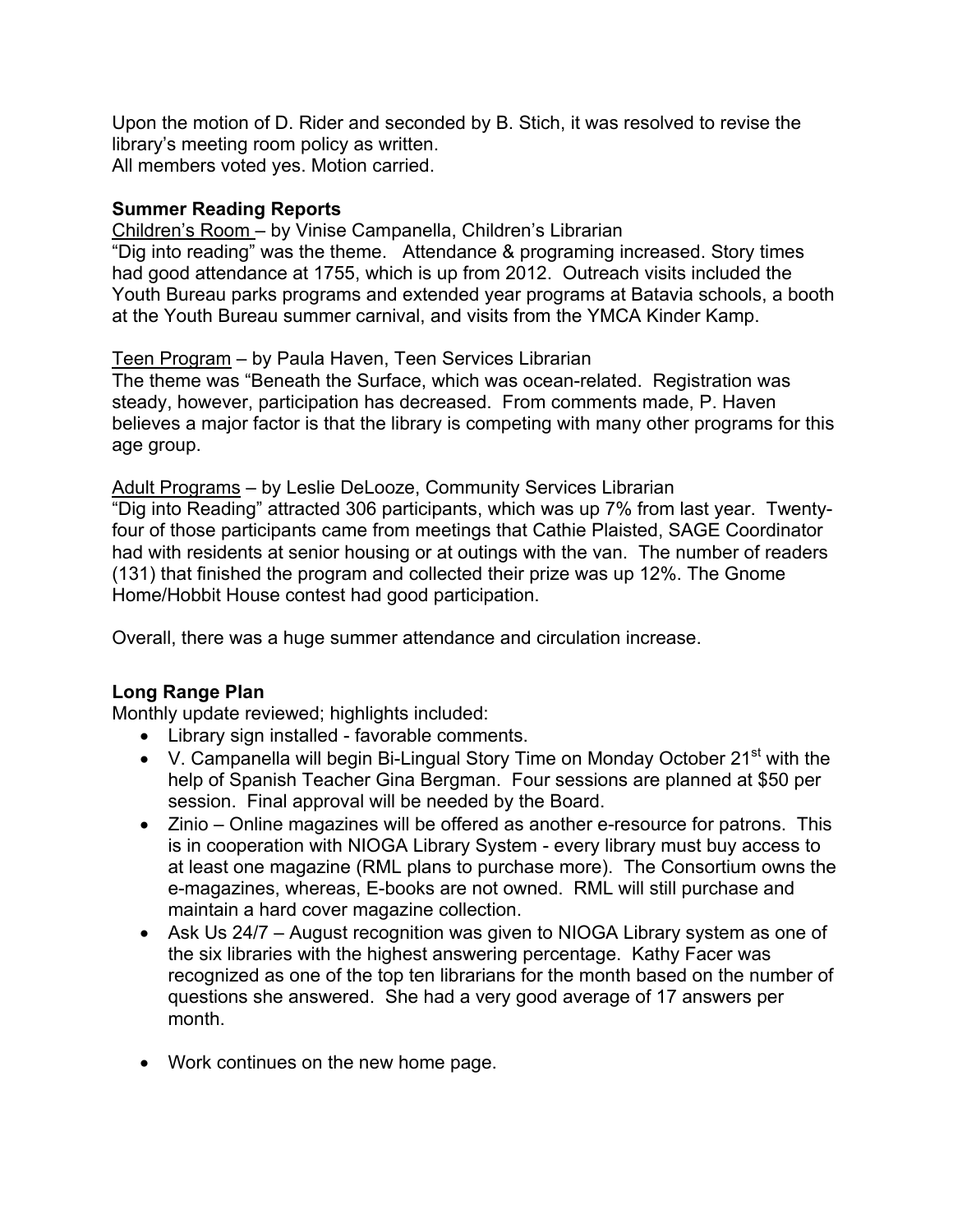- D. Wyrwa is working on Certification of Incorporation for the RML Foundation with the Williams Law Firm.
- D. Wyrwa met with Batavia City School District concerning the timeline for the construction project. The roof replacement is scheduled for 2014. Site renovations including the interior, windows, the driveway, book drop, and parking will likely happen in 2015. Plans are also in the works for a drive up book drop island with a turnaround area for traffic either way. Second handicap ramp on the building, heated ramps, and automatic door buttons are still concerns.

# **Library Statistics**

| <b>Materials Circulation</b> | August 2013 | 21,897 |
|------------------------------|-------------|--------|
| <b>Ebooks</b>                | August 2013 | 535    |
| <b>Freegal Downloads</b>     | August 2013 | 366    |
| <b>Internet Usage</b>        | August 2013 | 3,052  |
| <b>Literacy Stations</b>     | August 2013 | 325    |
| Attendance                   | August 2013 | 15,095 |
| <b>Website Usage</b>         | August 2013 | 4,561  |

# **Report of Committees**

# **Genesee County Funding 2014**

D. Rider signed the 2014 Genesee County Funding letter. The six public libraries of Genesee County are asking for the same amount as received in 2013, \$46,311. Previous cuts brought the funding back to the 2009-2010 level, so the hope is that no further cuts will be made.

### **Genesee County Funding 2013 2013-2014 Budget**

Upon the motion of D. Rider and seconded by B. Stich, it was resolved to approve the \$24,235 in Genesee County Funds received for the 2013-14 Budget Year. All voted yes. Motion carried.

# **Financials**

# **Transfers**

Upon the motion of B. Stich and seconded by J. Reardon, it was resolved to approve the following transfers:

\$2,831.48 and \$755.08 as year end negative balances vacation accrual for professional and custodial staff.

\$49.04 from HD Employer Contribution to Flex Employee Contributions to pay the remainder of the 2012-13 Flex year

\$3,520.46 from HD Employer Contribution to Flex Employee Contributions for RML Flex September 2013-June 2014

All members voted yes. Motion carried.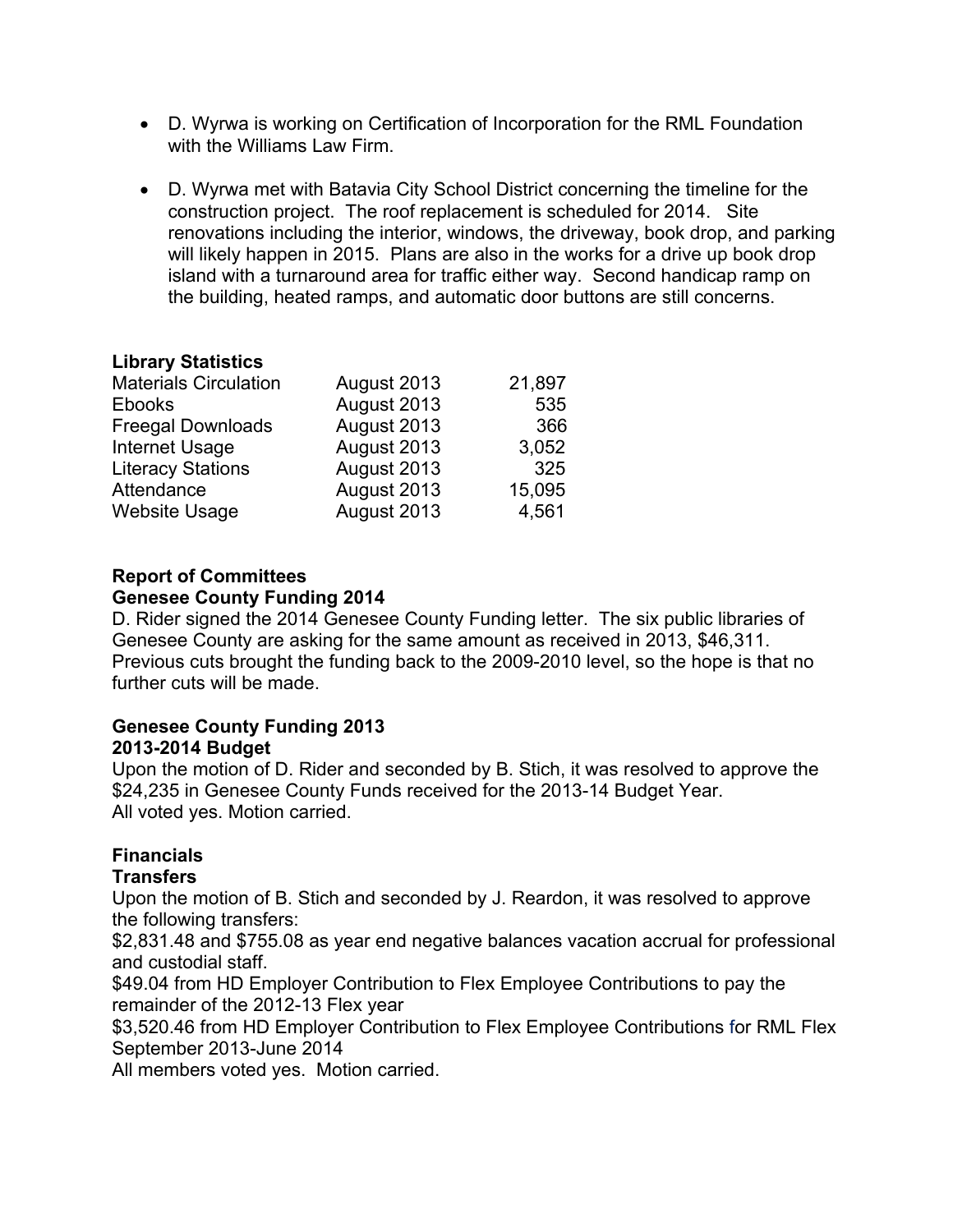### **Approval of Invoices for Payment**

Upon the motion of B. Stich and seconded by J. Reardon, it was resolved to approve the payment of \$9,507.49 on Supplemental Warrant 86. All members voted yes. Motion carried.

Upon the motion of B. Stich and seconded by J. Reardon, it was resolved to approve the payment of \$1,964.20 manual check on Warrant 87. The amount of \$1,964.20 was received by P & A Administrative Services for August Health Care costs. All members voted yes. Motion carried.

Upon the motion of B. Stich and seconded by J. Reardon, it was resolved to approve the payment of \$1,154.88 on Supplemental Warrant 88. All members voted yes. Motion carried.

Upon the motion of B. Stich and seconded by J. Reardon, it was resolved to approve the payment of \$39,822.84 on Warrant 89. All members voted yes. Motion carried.

### **August Summary of Revenues and Appropriations**

Upon the motion of B. Stich and seconded by J. Reardon, it was resolved to approve the August 2013 Summary of Revenues and Appropriations. All members voted yes. Motion carried.

#### **August 2013 Bank Reconciliations**

Upon the motion of B. Stich and seconded by J. Reardon, it was resolved to approve the August 2013 Bank Reconciliations. All members voted yes. Motion carried.

#### **Adelaide Kenney Trust – CD renewal**

Upon the motion of M. Rivers and seconded by B. Stich it was resolved to approve the renewal of the CD in which the Adelaide Kinney Trust has been invested. The interest earned will be used to purchase books in the subject areas designated by the bequest. All members voted yes. Motion carried.

**Capital Reserve -** None.

**Communications -** None.

#### **Unfinished Business Tobacco-free Policy**

Upon the motion of M. Rivers and seconded by B. Stich, it was resolved to approve revisions to the library's Tobacco-free Policy and Rules of Conduct to include smokeless tobacco products: e-cigarettes, snuff, snus and chewing tobacco. All members voted yes. Motion carried.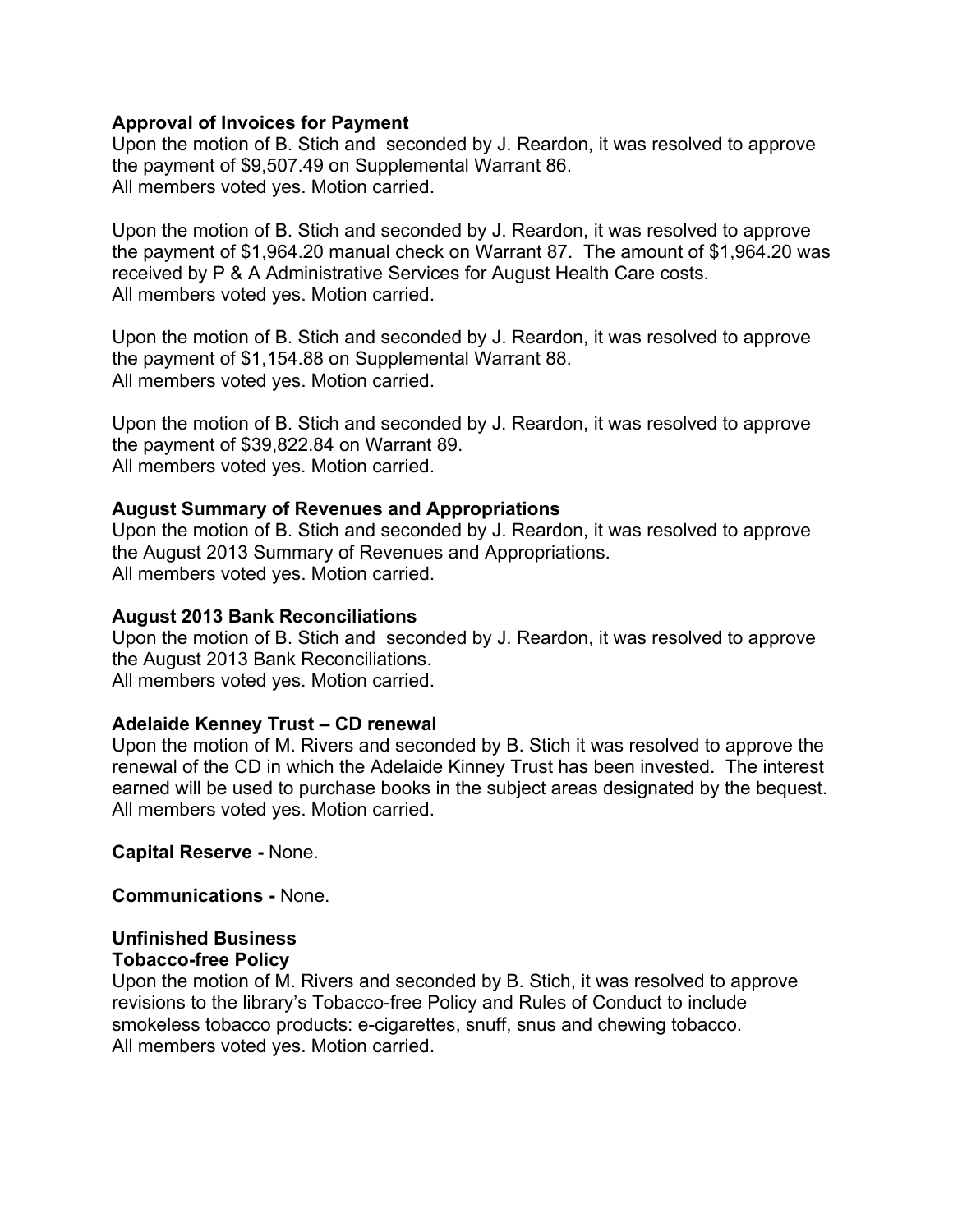### **2012-2013 Audit Update**

Freed Maxic would like to present to the Board in November. Public libraries cannot have a reserved health care for retirees, but the Board can designate certain funds to be held harmless. This will be discussed further in November.

### **After School**

D. Wyrwa looked into security firms to assist with the After School population. The security firm would be needed for 4 hours per day - from 2:30-6:30, including Fridays. Security would not be used on Saturdays or holidays. Don's Security Services (DSS) was recommended by Lockport Public Library. Lockport has a similar situation to RML, and they have been very pleased with DSS.

B. Stich asked if they could be hired for a trial period. D. Wyrwa suggested hiring them through the end of the calendar year. If they prove to resolve the issues with the After School program, the library would then renew from January thru June.

Upon the motion of D. Rider and seconded by M. Rivers, it was resolved to approve the hiring of Don's security through the end of the December, with the option of renewal for the new calendar year thru June.

All members voted yes. Motion carried.

### **New Business**

### **2013 December Holiday Calendar**

The library is closed on Tuesday, December  $24<sup>th</sup>$ . Due to the number of vacation requests and past experience of slow business on December 23<sup>rd</sup>, D. Wyrwa requested that the Board close the library at 5:00 p.m. on December 23<sup>rd.</sup>

Upon the motion of J. Reardon and seconded by D. Rider, it was resolved to approve an early closing on December 23.

All members voted yes. Motion carried.

#### **Next Board Meeting**

Due to the Columbus Holiday, the October Board meeting will be on Monday, October  $21^{st}$ .

**Adjournment** – There was no further business. President Dana Charters Warren adjourned the meeting at 8:08 p.m.

Respectfully submitted, Diana Wyrwa, Clerk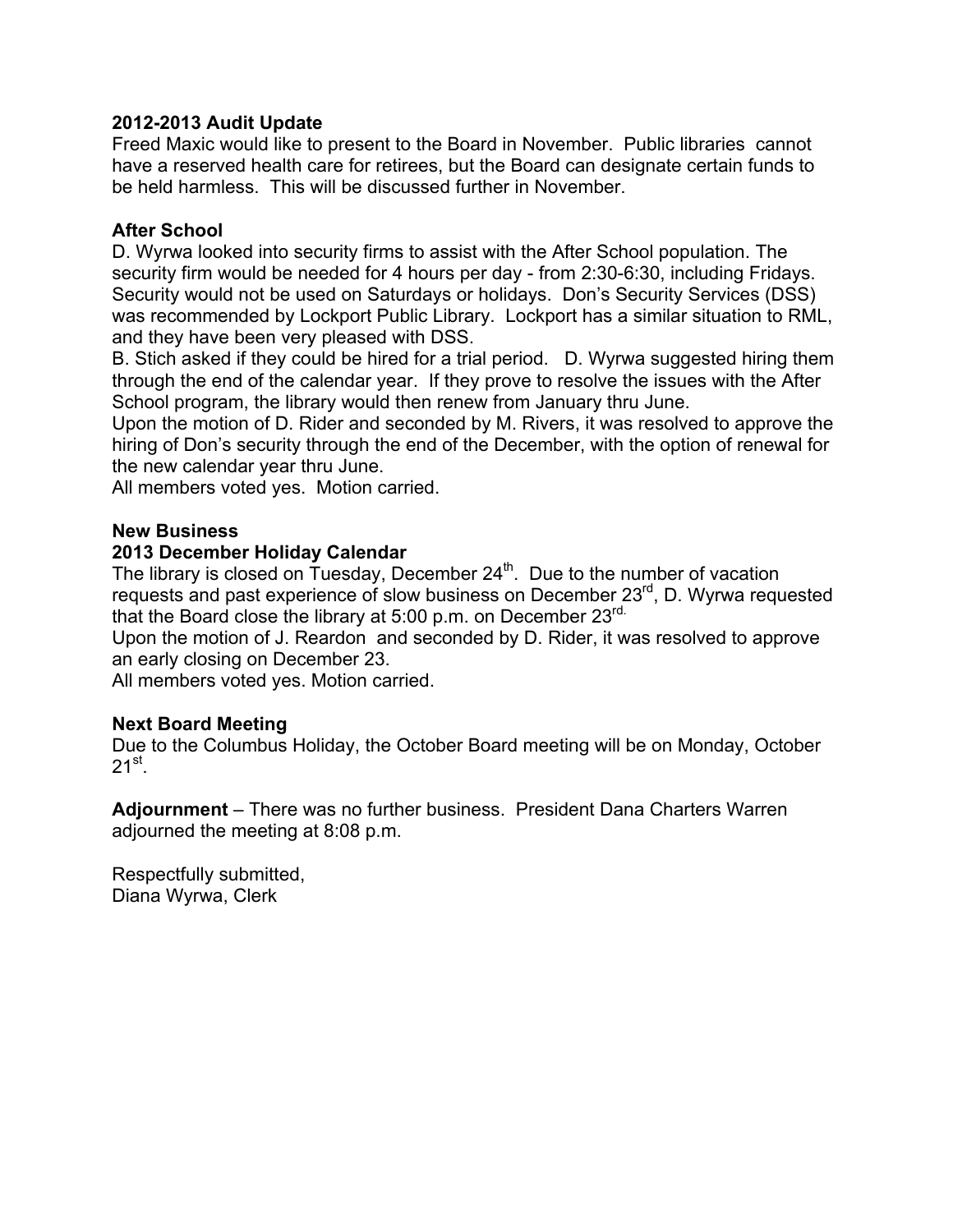*Approved by the Library Board of Trustees November 12, 2013* **Richmond Memorial Library Library Board of Trustees October 21, 2013**

The October meeting of the Library Board of Trustees was held on Monday, October 21, 2013. President Dana Charters Warren called the meeting to order at 6:30 p.m. Members present: Dana Charters Warren, Beth Stich, Jennifer Reardon and Michael Rivers Also present: Colleen Brudz, Diana Wyrwa and Debra Levins Excused: Deborah Rider

### **Approval of Minutes**

Upon the motion of B. Stich and seconded by M. Rivers, it was resolved to approve the minutes of the September 9, 2013 meeting. All members voted yes. Motion carried.

### **Public to be Heard** – None.

### **Report of Librarian 2014 Holiday Calendar**

Upon the motion of B. Stich and seconded by J. Reardon, it was resolved to approve the 2014 Holiday Calendar as presented.

All members voted yes. Motion carried.

# **Marshall Grant 2012-2013 Final Report**

Cathie Plaisted, SAGE Coordinator and D. Wyrwa presented the final report for the 2012- 2013 SAGE program along with other Marshall Grant recipients at the Office for the Aging on October 15, 2013. Representatives from the Rochester Foundation who manage the Marshall Fund and Grant program were in attendance as were local Marshall Grant Committee members. It was suggested that next year's final report for the library's SAGE program include circulation numbers and the number of individuals residing in senior residences who have access to SAGE services.

# **Don's Security Services**

Don's Security Services from Depew began at the Library in October. Staff is very pleased with the service, no comment from patrons. This has especially helped security outside of the Library as well as inside. There are two security employees that rotate days. The service will be renewable in January. M. Rivers made a motion to approve payments to Don's Security Services on supplemental warrants since billing will occur bi-weekly. B. Stich seconded the motion. All members voted yes. Motion carried.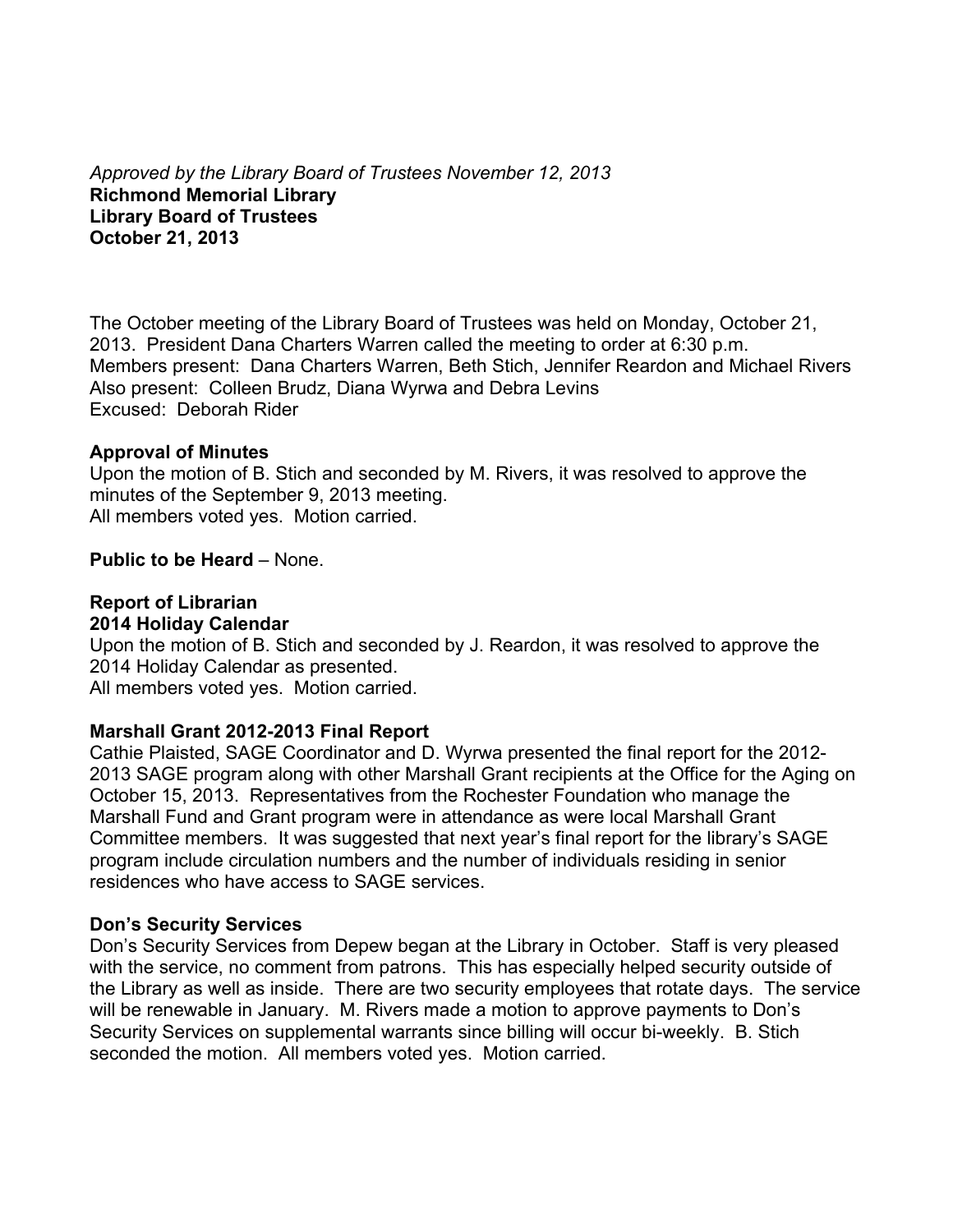# **Long Range Plan**

Monthly update reviewed; highlights included:

- The NextGen Grant Application was submitted by The Friends of the Library for continuation and expansion of bi-lingual story hours.
- The Reach Grant was submitted by The Friends of the Library for inception of RML Academy for seniors. The first offering will be acrylic painting.
- The Construction Grant for the library roof was submitted to SED DLD.
- Blu-Ray is available for loan in the adult media collection.
- Foundation Update D. Wyrwa is actively working with the Williams Law Firm researching the Foundation establishment.

# **Library Statistics**

| <b>Materials Circulation</b> | September 2013 | 20,975 |
|------------------------------|----------------|--------|
| <b>Ebooks</b>                | September 2013 | 478    |
| <b>Freegal Downloads</b>     | September 2013 | 379    |
| Internet Usage               | September 2013 | 2887   |
| <b>Literacy Stations</b>     | September 2013 | 284    |
| Attendance                   | September 2013 | 13,579 |
| <b>Website Usage</b>         | September 2013 | 5,997  |

# **Report of Committees**

# **Genesee County Funding 2014**

The Public Hearing date is tentatively set for November 7, 2013 at 7 PM at the Office for the Aging, Bank St., Batavia.

# **Financials**

# **Approval of Invoices for Payment**

Upon the motion of B. Stich and J. Reardon, it was resolved to approve the payment of \$8,562.70 on Supplemental Warrant 91. All members voted yes. Motion carried.

Upon the motion of B. Stich and J. Reardon, it was resolved to approve the payment of \$4,132.81 manual check on Warrant 93. The amount of \$4,132.81 was received by P & A Administrative Services for September high deductible and flex amounts. All members voted yes. Motion carried.

Upon the motion of B. Stich and J. Reardon, it was resolved to approve the payment of \$2,390.77 on Supplemental Warrant 94. All members voted yes. Motion carried.

Upon the motion of B. Stich and J. Reardon, it was resolved to approve the payment of \$36,976.25 on Warrant 96. All members voted yes. Motion carried.

Upon the motion of B. Stich and J. Reardon, it was resolved to approve the payment of \$496.42 on Supplemental Warrant 97. All members voted yes. Motion carried.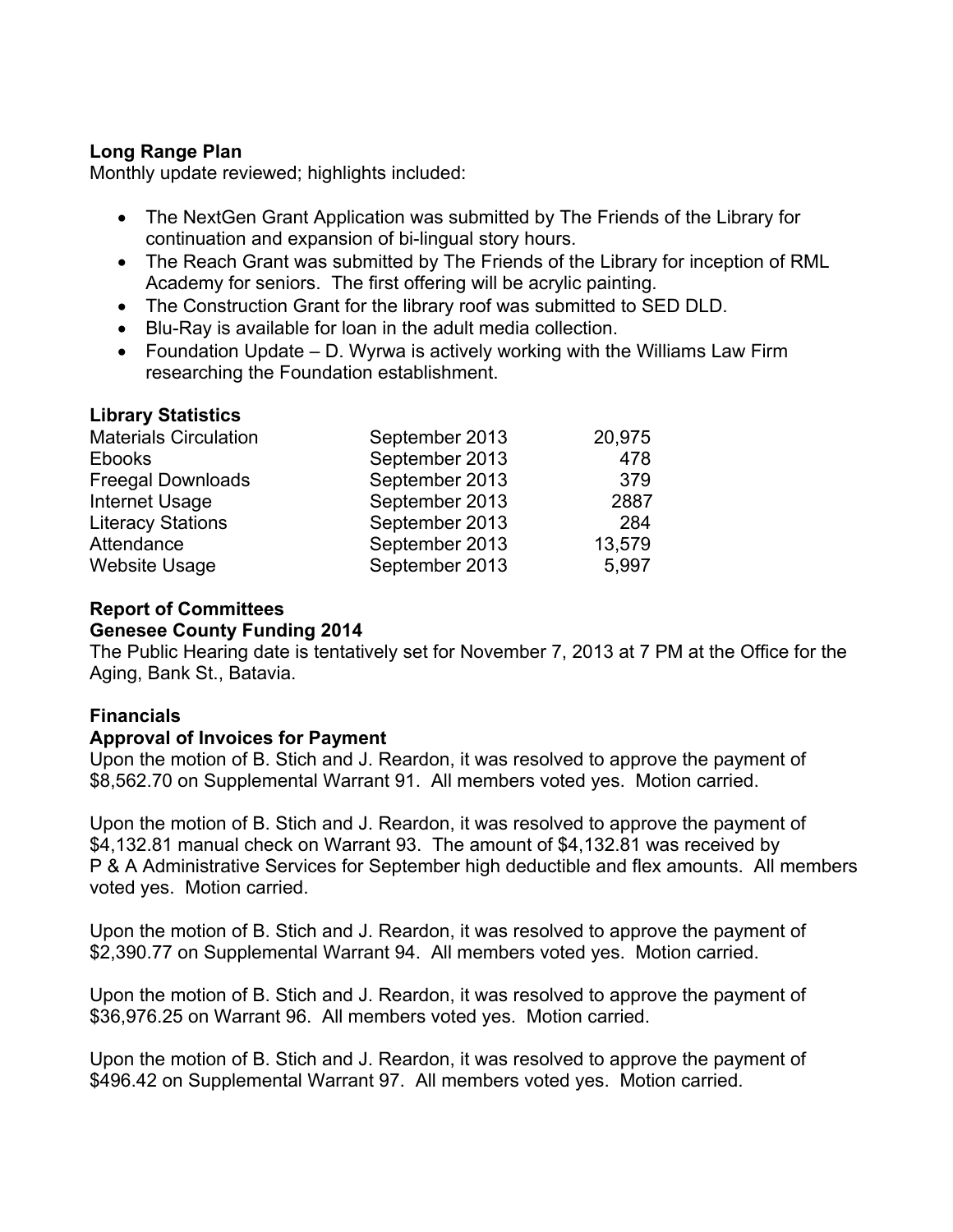# **September 2013 Summary of Revenues and Appropriations**

Upon the motion of B. Stich and J. Reardon, it was resolved to approve the September 2013 Summary of Revenues and Appropriations. All members voted yes. Motion carried.

# **September 2013 Bank Reconciliations**

Upon the motion of B. Stich and J. Reardon, it was resolved to approve the September 2013 Bank Reconciliations. All members voted yes. Motion carried.

# **Capital Reserve Fund**

There was one change in the capital reserve fund, an addition of \$43 for bottle refund. Capital Reserve balance is \$8,474.90.

**Communications** – None.

# **Unfinished Business Historical Marker Dedication**

The Historical Marker Dedication will be November 8, 2013 at 11 AM in the Gallery Room.

# **New Business**

# **Tale of Three Counties Announcement**

The Tale for Three Counties book was announced as The Age of Miracles by Karen Thompson Walker. It is on the NY Times Best Seller list.

# **NIOGA Legislative Reception**

The reception NIOGA is hosting to salute our State Legislators is November 18<sup>th</sup>. The Library Board Meeting which was scheduled for that date will now be Tuesday, November  $12<sup>th</sup>$  in the Wilber Room. Freed Maxick will now present the 2013 audit to the Library Board at the December 9<sup>th</sup> meeting.

# **Humidification System Malfunction**

The Library was closed on Saturday, October  $19<sup>th</sup>$  due to a malfunction in the Library's humidification system. The steam valve failed "open" and didn't shut down. Due to this heating/cooling malfunction, steam was throughout the building. There was condensation on all the ceiling vents. The Children's room was spared of any damage. The main areas affected were the teen and café areas, and the local history and new books sections. Fortunately water from the ceiling vents did not hit any library books. Tarps were placed over furniture and fixtures. There were 102 ceiling tiles damaged as well as noticeable carpet stains. Painting will be needed. D. Wyrwa's decision to close was mainly due to the loose and bulging ceiling tiles in relation to the safety of patrons and staff. D. Wyrwa is working with Batavia CSD Buildings and Grounds on this matter.

**Adjournment** – There was no further business. President Dana Charter Warren adjourned the meeting at 8:03 p.m.

Respectfully submitted, Diana Wyrwa, Clerk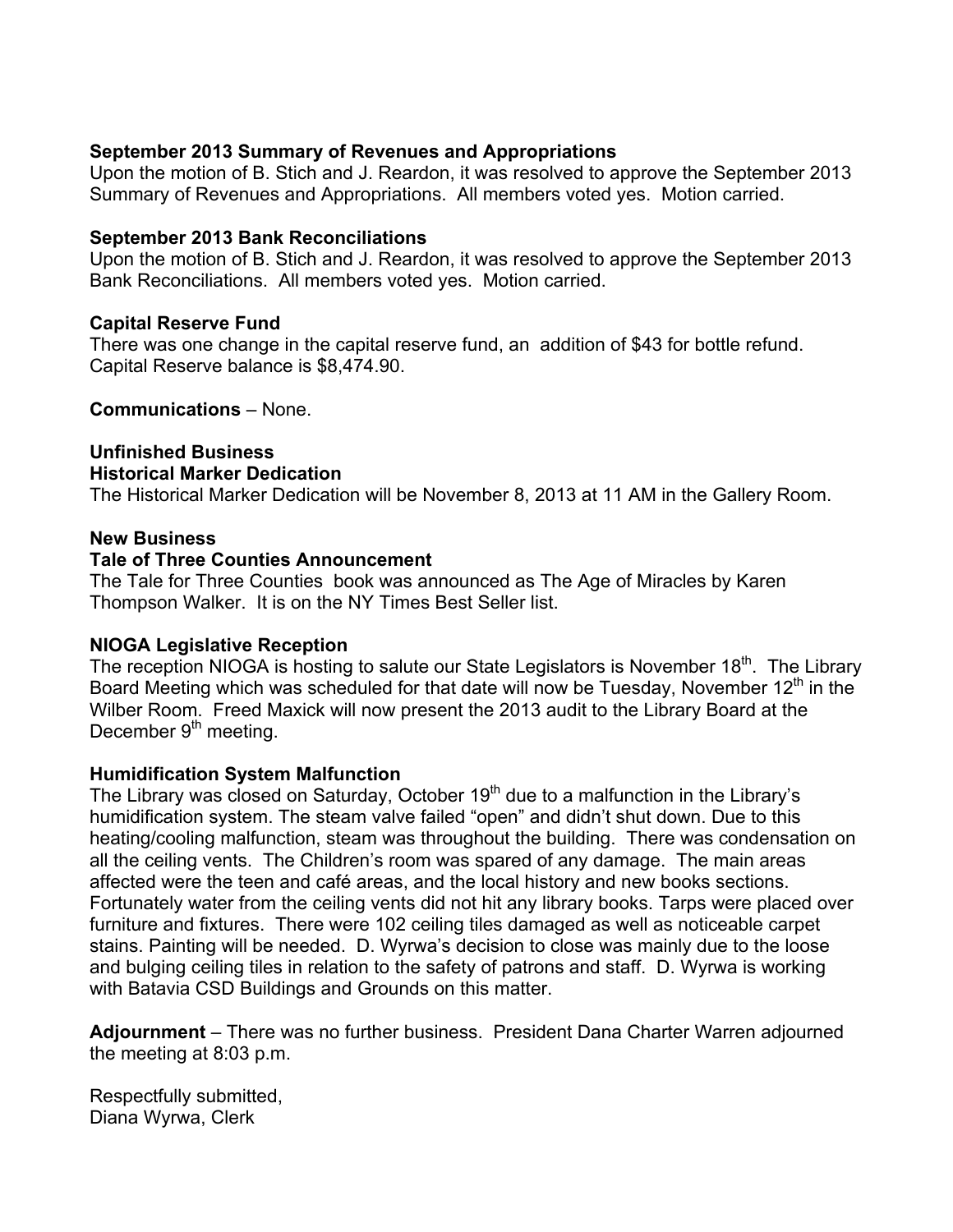### *Approved by the Library Board of Trustees December 9, 2013*  **Richmond Memorial Library Library Board of Trustees November 12, 2013**

The November meeting of the Library Board of Trustees was held on Tuesday, November 12, 2013. President Dana Charters Warren called the meeting to order at 6:33 p.m.

Members present: Dana Charters Warren, Beth Stich, Jennifer Reardon, Deborah Rider and Michael Rivers

Also present: Colleen Brudz, Diana Wyrwa and Debra Levins

# **Approval of Minutes**

Upon the motion of B. Stich and seconded by M. Rivers, it was resolved to approve the minutes of the October 21, 2013 meeting. All members voted yes. Motion carried.

### **Public to be Heard** – None.

# **Report of Librarian**

# **NYS Grant Aid 2013**

D. Rider made a motion to approve use of the Library's 2013 NYS Grant in Aid money (Bullet Aid) towards equipment such as updating a literacy station in the children's room, possibly another server and a computer for digitization. B. Stich seconded the motion. All members voted yes. Motion carried.

#### **Café Lease Renewal**

B. Stich made a motion to extend The Bookworm Café's lease as amended for one year, December 2013 - November 2014. M. Rivers seconded the motion. All members voted yes. Motion carried.

# **Volunteer Policy**

The proposed Volunteer Policy was discussed. The Policy was tabled until questions concerning the volunteer selection process could be further researched.

# **Gift Policy Proposed Change**

Librarian P. Haven made a written request for approval to begin a Cake Pan Collection. Upon the motion of M. Rivers and seconded by B. Stich, it was resolved to revised the Gift Policy to include special collections. All members voted yes. Motion carried. D. Wyrwa will check with the Health Department to be sure there are no health issues with a Cake Pan Collection. If there is a problem, the proposal will come back to the Board.

# **Wi-Fi Policy**

A motion was made by D. Rider and seconded by M. Rivers to approve the Wi-Fi Policy as rewritten. All members voted yes. Motion carried.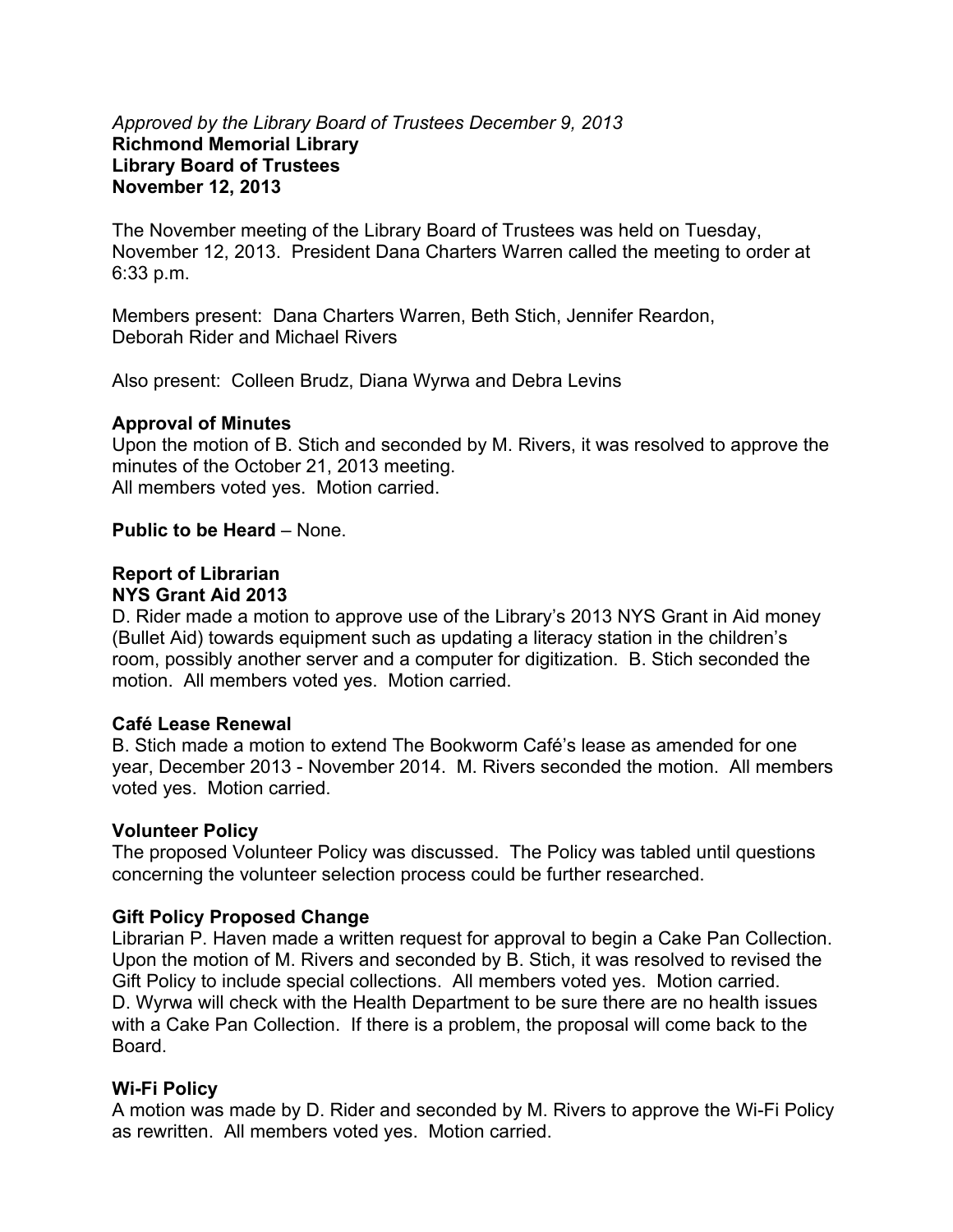# **Long Range Plan**

- Spanish story hour began
- Every Child Ready to Read Curriculum was purchased
- Children's Room Staff attended Every Child Ready to Read workshop at Rochester Public Library
- Lego clubs resume STEM programming will continue to be incorporated in Lego club
- SAGE Program presented a successful overview of the 2012-2013 year review to Marshall Planning / Rochester Foundation with focus on outreach and van visiting senior residences
- Working on an inter-generational program (Children's Chorus and Manor House bell ringers)
- Pricing was obtained for digitization equipment including:
	- o 11x17 scanner
	- $\circ$  PC with 24" monitor that rotates
- Wireless access for the Children's room and Wilber Room was ordered
- Discussed incorporating iPads for use in the children's room and at the reference desk
- Leslie DeLooze's review of former Tale author Julia Spencer Fleming's new book was featured on e-newsletter *Library Reads*
- Library Foundation investigation continues with Williams Law Firm

# **Library Statistics**

| <b>Materials Circulation</b> | October 2013 | 21,877 |
|------------------------------|--------------|--------|
| <b>Ebooks</b>                | October 2013 | 533    |
| <b>Freegal Downloads</b>     | October 2013 | 388    |
| <b>Internet Usage</b>        | October 2013 | 2.994  |
| <b>Literacy Stations</b>     | October 2013 | 343    |
| Attendance                   | October 2013 | 15,582 |
| <b>Website Usage</b>         | October 2013 | 5,489  |

# **Report of Committees**

# **Genesee County Funding 2014**

D. Wyrwa attended the public hearing on the 2014 Genesee County Funding on November  $7<sup>th</sup>$  at the Office for the Aging. A letter was received that states county funding will remain the same in 2014.

# **Financials**

# **Budget Transfer**

Upon the motion of M. Rivers and seconded by B. Stich, it was resolved to approve \$590 from HD Employer Contributions to Healthcare Admin Costs. All All members voted yes. Motion carried.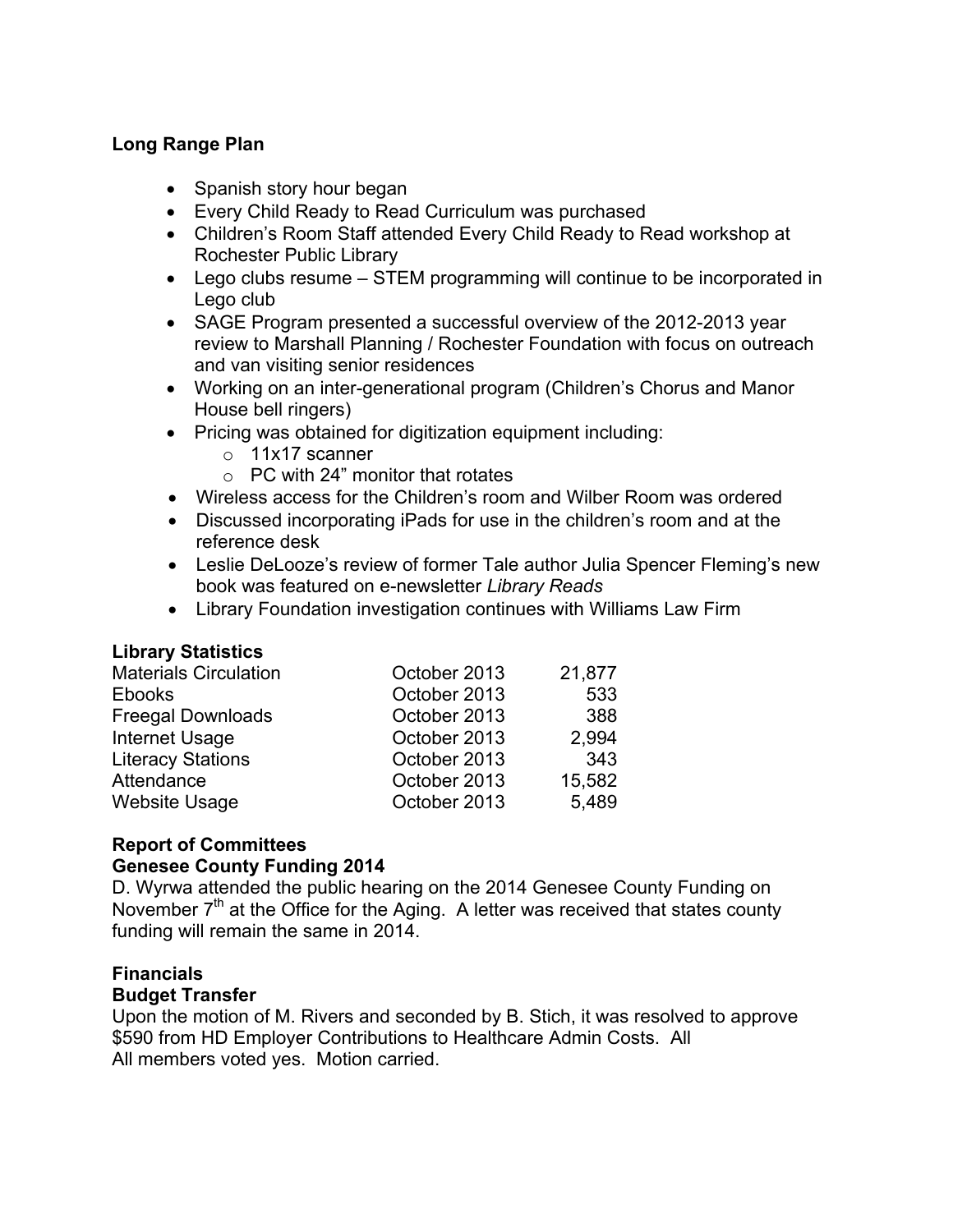### **Approval of Invoices for Payment**

Upon the motion of M. Rivers and seconded by B. Stich, it was resolved to approve the payment of \$3,789.04 manual check on Warrant 101. The amount of \$3,789.04 was received by P & A Administrative Services for October high deductible and flex employee contributions. All members voted yes. Motion carried.

Upon the motion of M. Rivers and seconded by B. Stich, it was resolved to approve the payment of \$2,842.45 on Supplemental Warrant 102. All members voted yes. Motion carried.

Upon the motion of M. Rivers and seconded by B. Stich, it was resolved to approve the payment of \$21,851.46 on Warrant 103. All members voted yes. Motion carried.

Upon the motion of M. Rivers and seconded by B. Stich, it was resolved to approve the payment of \$547.99 on Supplemental Warrant 104. All members voted yes. Motion carried.

#### **October 2013 Summary of Revenues and Appropriations**

Upon the motion of M. Rivers and seconded by B. Stich, it was resolved to approve the October 2013 Summary of Revenues and Appropriations. All members voted yes. Motion carried.

#### **October 2013 Bank Reconciliations**

Upon the motion of M. Rivers and seconded by B. Stich, it was resolved to approve the October 2013 Bank Reconciliations. All members voted yes. Motion carried.

#### **Capital Reserve Fund**

There was one addition to the Capital Reserve fund, a \$50 donation from Genesee Area Genealogist for digitization. The Capital Reserve balance is \$8,524.90

#### **Communications Chess Club Request**

D. Wyrwa presented a request from Scott Kopper and Kevin Larsen asking for permission to allow a community chess club to meet at the Library on Thursdays. This club will be open to the public and dues will not be charged. D. Rider made a motion to approve the request, and M. Rivers seconded the motion. All members voted yes. Motion carried.

**Unfinished Business** – None.

**New Business** – None.

**Adjournment** – There was no further business. President Dana Charters Warren adjourned the meeting at 7:42 p.m.

Respectfully submitted, Diana Wyrwa, Clerk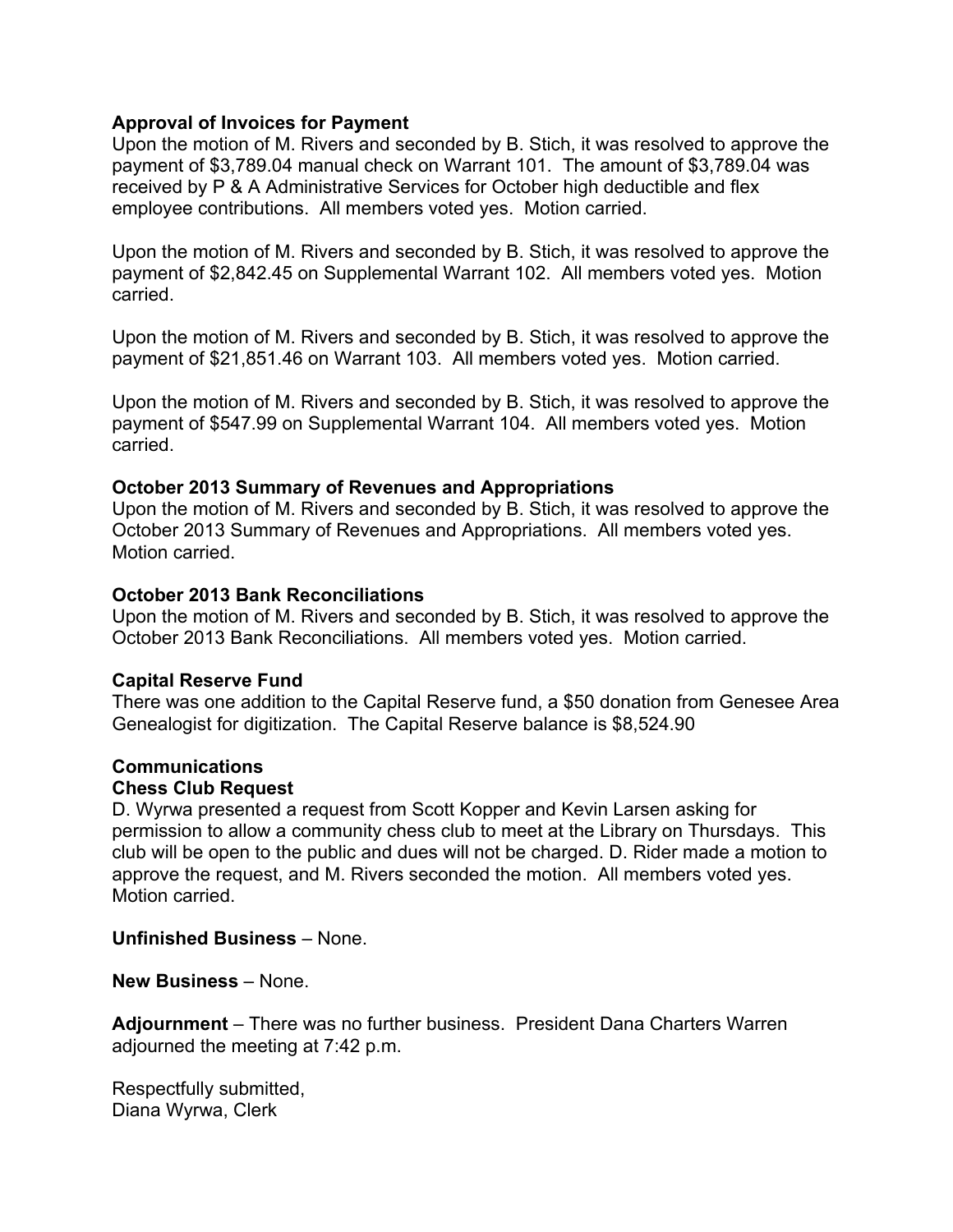# *Approved by the Library Board of Trustees January 13, 2014.*  **Richmond Memorial Library Library Board of Trustees December 9, 2013**

The December meeting of the Library Board of Trustees was held on Monday, December 9, 2013. President Dana Charters Warren called the meeting to order at 6:28 p.m.

Members present: Dana Charters Warren, Beth Stich, Jennifer Reardon, and Deborah Rider

Also present: Colleen Brudz, Kathy Barrett, Carol Richardson, Sally Sanford, Diana Wyrwa and Debra Levins

Excused: Michael Rivers

#### **Approval of Minutes**

Upon the motion of B. Stich and seconded by J. Reardon, it was resolved to approve the minutes of the November 12, 2013 meeting. All members voted yes. Motion carried.

#### **Public to be Heard** – None.

#### **Audit Report – Freed Maxick – Kathy Barrett**

Kathy Barrett from Freed Maxick reviewed the draft of the library's audit for fiscal year 2012- 2013. There were no audit adjustments, just the presentation of information. D. Rider made a motion to accept the audit as presented and B. Stich seconded the motion. All members voted yes. Motion carried.

- K. Barrett left the meeting at 6:53 p.m.
- S. Sanford and C. Richardson left the meeting at 7:05 pm.

#### **Executive Session**

Upon the request of B. Stich and seconded by D. Rider, it was resolved to move to Executive Session at 7:05 p.m. All members voted yes. Motion carried.

Upon the request of B. Stich and seconded by D. Rider it was resolved to end Executive Session at 7:35 p.m. All members voted yes. Motion carried.

#### **Retirement Incentive**

Upon the motion of B. Stich, seconded by J. Reardon, it was resolved to offer a retirement incentive to all full-time library staff eligible to retire without a reduction per NYSERS (55 years of age with 30 years of service or 62 years of age with 5 years of service). Incentive will be paid to a TSA in four equal installments over four years in the amount of \$1,200 per full year of service for professionals, \$600 for custodial and \$500 for clerical staff. All members voted yes. Motion carried.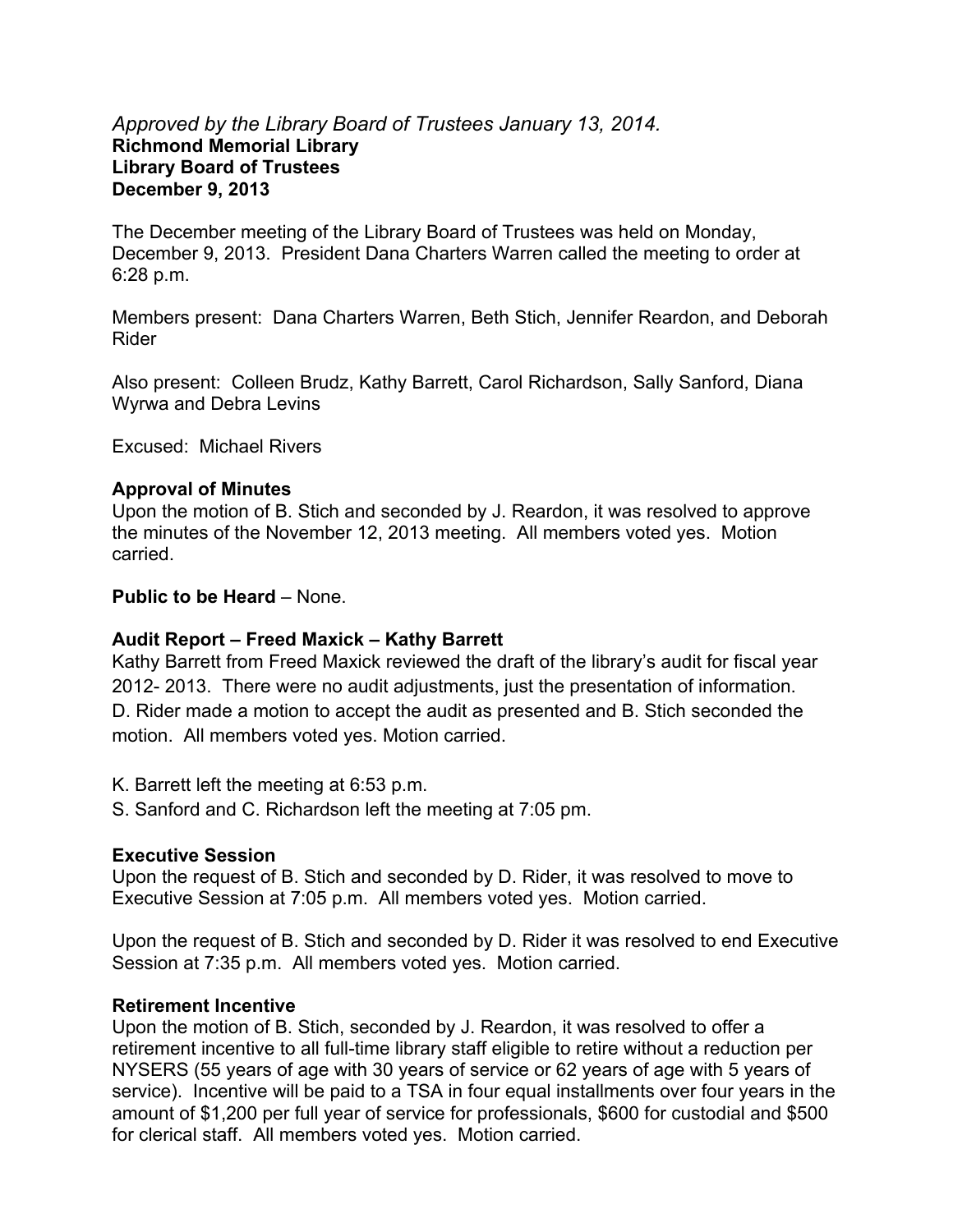# **Report of Librarian Personnel**

D. Wyrwa read a request from Library Page Jamie Dawson for a leave of absence January 20 – March  $8<sup>th</sup>$ . D. Wyrwa suggested that pending board and civil service approval, Jeanette Elia replace J. Dawson during the leave with the option to continue employment on a part-time basis. J. Reardon made a motion to accept the request and approve D. Wyrwa's replacement suggestion pending civil service approval. B. Stich seconded the motion. All members voted yes. Motion carried.

# **2014-2015 Budget Calendar**

Upon the motion of J. Reardon, and seconded by B. Stich, it was resolved to approve the 2014-2015 Budget Calendar as presented. All members voted yes. Motion carried.

# **Library Statistics**

| <b>Materials Circulation</b> | November 2013 | \$20,783 |
|------------------------------|---------------|----------|
| <b>Ebooks</b>                | November 2013 | 435      |
| <b>Freegal Downloads</b>     | November 2013 | 499      |
| Zinio                        | November 2013 | 34       |
| Internet Usage               | November 2013 | 2,636    |
| <b>Literacy Stations</b>     | November 2013 | 166      |
| Attendance                   | November 2013 | 13,567   |
| <b>Website Usage</b>         | November 2013 | 5,647    |

# **Long Range Plan**

Monthly update reviewed; highlights included:

- Digitization equipment ordered
- Wireless access points for children's room and Wilber Room installed Wi-Fi policy rewritten and approved by Library Board
- Zinio, online magazine database, offered in cooperation with NIOGA Library System
- Gift policy amended and approved by Library Board to include special collection items. This prepares the way for cake pan and cookie cutter collection to begin
- Board approves request of community chess club to play at library Thursday evenings

# **Report of Committees**

# **Genesee County Funding**

D. Wyrwa read a letter from County Manager Jay Gsell regarding approval for county funding for 2014-2015.

# **Financials**

# **Transfer**

Upon the motion of D. Rider, and seconded by J. Reardon, it was resolved to approve a transfer of \$10,000 from equipment to supplies for computer purchases. All members voted yes. Motion carried.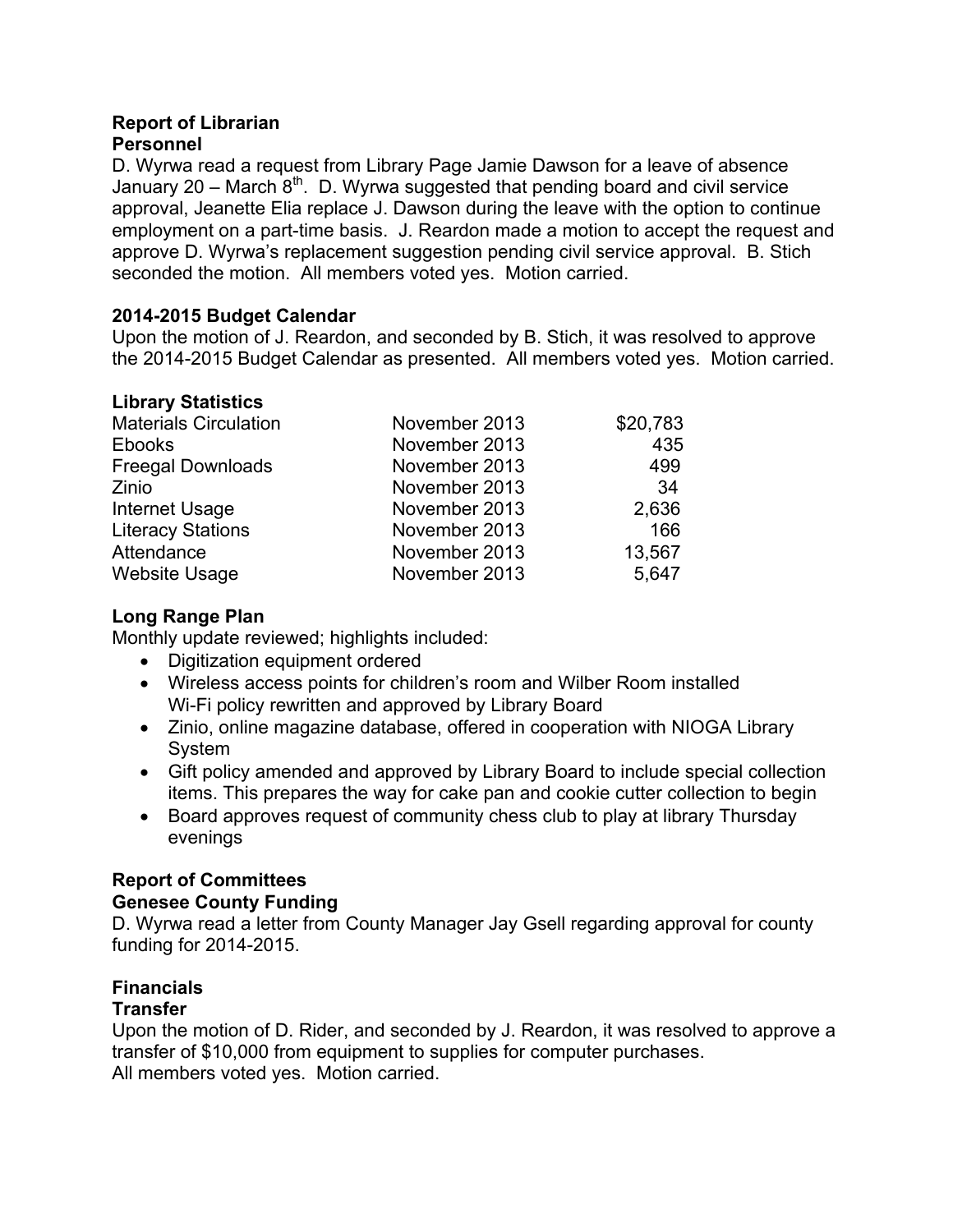### **Approval of Invoices for Payment**

Upon the motion of D. Rider and seconded by J. Reardon, it was resolved to approve the payment of \$1,257.04 on Supplemental Warrant 105. All members voted yes. Motion carried.

Upon the motion of D. Rider and seconded by J. Reardon, it was resolved to approve the payment of \$1,400.50 on Supplemental Warrant 108. All members voted yes. Motion carried.

Upon the motion of D. Rider and seconded by J. Reardon, it was resolved to approve the payment of \$164,183.63 on Warrant 109. All members voted yes. Motion carried.

Upon the motion of D. Rider and seconded by J. Reardon, it was resolved to approve the manual check on Warrant 112. The amount of \$5,654.25 was received by P & A Administrative Services for November Health Care costs. All members voted yes. Motion carried.

### **November Summary of Revenues and Appropriations**

Upon the motion of D. Rider and seconded by J. Reardon, it was resolved to approve the November 2013 Summary of Revenues and Appropriations. All members voted yes. Motion carried.

### **November Bank Reconciliations**

Upon the motion of D. Rider and seconded by J. Reardon, it was resolved to approve the November 2013 Bank Reconciliations. All members voted yes. Motion carried.

# **Capital Reserve**

D. Wyrwa requested that purchase of the display tower for tax forms and other information be in memory of Monica Raphael from Capital Reserve. The donation in her name was \$565. The display tower cost is \$552. The second request from D. Wyrwa was to purchase a flatbed scanner from Genesee Area Genealogist for \$725. This leaves a total of \$7,247.90 in Capital Reserve. Upon the motion of D. Rider and seconded by J. Reardon, it was resolved to approve the requests. All members voted yes. Motion carried.

# **Communications**

# **Request for Tale for Three Counties Raffle tickets**

D. Wyrwa read a request from Librarian Leslie DeLooze asking permission for the Library to sell raffle tickets of a watercolor painting to benefit "A Tale for Three Counties", which is the one-book project for Genesee, Orleans, and Wyoming Counties. The watercolor painting has a theme to go with the "Northern Borders" movie/book setting. It is a Vermont scene by award-winning Wyoming artist Gilbert Jordan. Upon the motion of B. Stich and seconded by J. Reardon, it was resolved to approve the request. All voted yes. Motion carried.

# **Unfinished Business** – None.